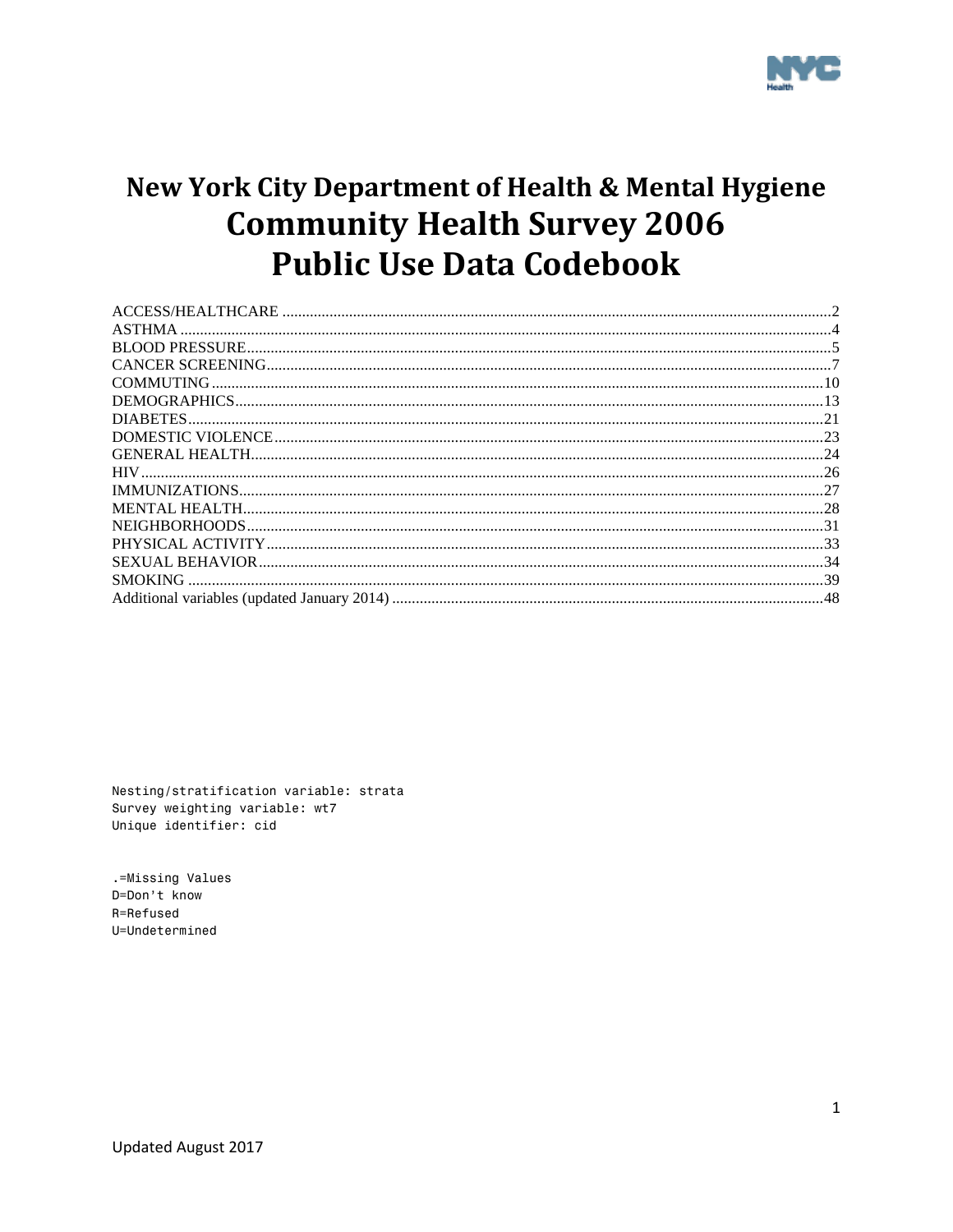

# <span id="page-1-0"></span>**ACCESS/HEALTHCARE**

#### Do you have any kind of health insurance coverage? Variable = insuredgateway Format = yesno. Weighting Variable = wt7

| Value | Value<br>Label | Frequency | Raw<br>Percent | Weighted<br>Percent |
|-------|----------------|-----------|----------------|---------------------|
| ٠     | ٠              |           | 0.0            | ٠                   |
| D     | D              | 38        | 0.4            | ٠                   |
| R     | R              | 21        | 0.2            | ٠                   |
| 1     | Yes            | 8314      | 85.9           | 83.1                |
| 2     | No             | 1309      | 13.5           | 16.9                |

Type of insurance

Variable = insure06 Format = ins. Weighting Variable = wt7

| Value          | Value Label                          | Frequency | Raw<br>Percent | Weighted<br>Percent |
|----------------|--------------------------------------|-----------|----------------|---------------------|
| ٠.             | $\blacksquare$                       | 215       | 2.2            |                     |
| 1              | Employer                             | 4269      | 44.1           | 47.1                |
| $\overline{2}$ | Self                                 | 389       | 4.0            | 4.0                 |
| 3              | Medicare                             | 1484      | 15.3           | 11.5                |
| $\overline{4}$ | Medicaid                             | 1566      | 16.2           | 15.7                |
| 5              | Military, CHAMPUS, TriCare or the VA | 62        | 0.6            | 0.6                 |
| 6              | Other                                | 389       | 4.0            | 3.9                 |
| 7              | Uninsured                            | 1309      | 13.5           | 17.2                |

Insured: Yes/No

```
Variable = insured Format = yesno. Weighting Variable = wt7
```

|               | Value |           | Raw     | Weighted |  |
|---------------|-------|-----------|---------|----------|--|
| Value         | Label | Frequency | Percent | Percent  |  |
| ٠             |       | 215       | 2.2     | ٠        |  |
|               | Yes   | 8159      | 84.3    | 82.8     |  |
| $\mathcal{P}$ | No    | 1309      | 13.5    | 17.2     |  |

Do you have one or more persons that you think of as your personal doctor or health care provider?

Variable = pcp06 Format = yesno. Weighting Variable = wt7

| Value | Value<br>Label | Frequency | Raw<br>Percent | Weighted<br>Percent |
|-------|----------------|-----------|----------------|---------------------|
| ٠     | ٠              | 1         | 0.0            | ٠                   |
| D     | D              | 47        | 0.5            | ٠                   |
| R     | R              | 5         | 0.1            | ٠                   |
| 1     | Yes            | 7909      | 81.7           | 78.6                |
| 2     | No             | 1721      | 17.8           | 21.4                |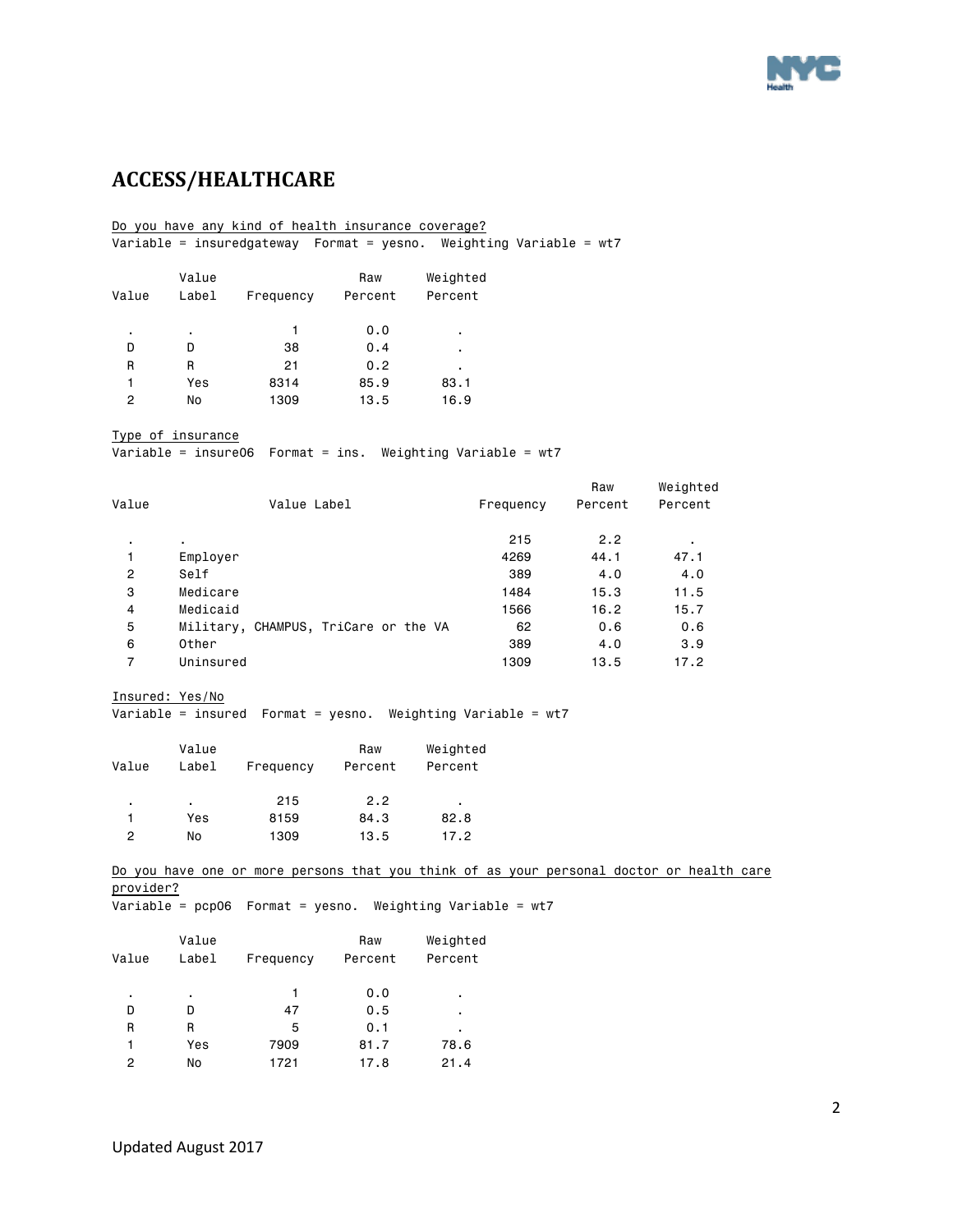

Other than prescriptions, was there a time in the past 12 months when you needed medical care, but did not get it?

|                |                      | Variable = didntgetcare06  Format = yesno. Weighting Variable = wt7 |         |          |                                                                                             |
|----------------|----------------------|---------------------------------------------------------------------|---------|----------|---------------------------------------------------------------------------------------------|
|                | Value                |                                                                     | Raw     | Weighted |                                                                                             |
| Value          | Label                | Frequency                                                           | Percent | Percent  |                                                                                             |
|                | ٠                    |                                                                     | 0.0     |          |                                                                                             |
| D              | D                    | 49                                                                  | 0.5     |          |                                                                                             |
| $\mathsf{R}$   | R                    | 3                                                                   | 0.0     |          |                                                                                             |
|                | Yes                  | 1149                                                                | 11.9    | 13.0     |                                                                                             |
| $\overline{2}$ | No                   | 8481                                                                | 87.6    | 87.0     |                                                                                             |
|                |                      |                                                                     |         |          | In the last 12 months, was there any time when you did NOT fill a prescription for medicine |
|                | because of the COST? |                                                                     |         |          |                                                                                             |
|                |                      | Variable = didntfillin  Format = yesno. Weighting Variable = wt7    |         |          |                                                                                             |
|                | Value                |                                                                     | Raw     | Weighted |                                                                                             |
| Value          | Label                | Frequency                                                           | Percent | Percent  |                                                                                             |

| ٠ | ٠   |      | 0.0  | ٠    |
|---|-----|------|------|------|
| D | D   | 69   | 0.7  | ٠    |
| R | R   | з    | 0.0  | ٠    |
| 1 | Yes | 1319 | 13.6 | 13.7 |
| 2 | No  | 8291 | 85.6 | 86.3 |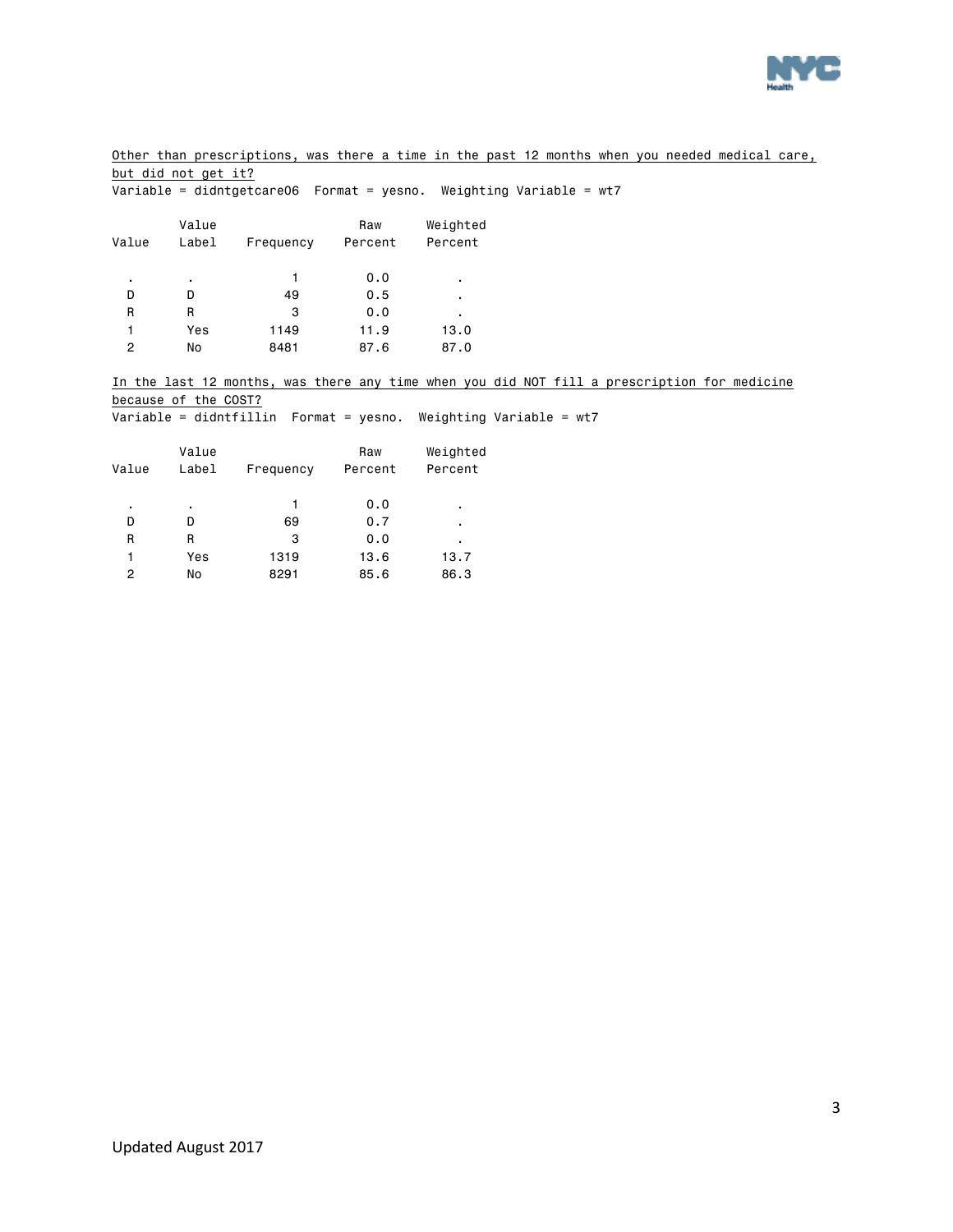

# <span id="page-3-0"></span>**ASTHMA**

Have you ever been told by a doctor, nurse or other health professional that you had asthma? Variable = everasthma Format = yesno. Weighting Variable = wt7 Value **Raw** Weighted Value Label Frequency Percent Percent . . 1 0.0 . D D 17 0.2 . R R 3 0.0 . 1 Yes 1308 13.5 12.7 2 No 8354 86.3 87.3 In the last 12 months, have you had an episode of asthma or an asthma attack? Variable = currentasthma Format = yesno. Weighting Variable = wt7 Value Raw Weighted Value Label Frequency Percent Percent . . 34 0.4 . 1 Yes 560 5.8 5.3 2 No 9089 93.9 94.7 Number of emergency room or urgent care visits in the past 12 months due to asthma (Among those with current asthma) Variable = edvisit Format = edvisit. Weighting Variable = wt7 Value **Raw** Weighted Value Label Frequency Percent Percent . . 9123 94.2 . D D 7 0.1 1 0 visit 310 3.2 58.0 2 1 visit 98 1.0 18.7 3 2 visits 68 0.7 10.6 4 3+ visits 77 0.8 12.7 Number of emergency room or urgent care visits in the past 12 months due to asthma, continuous (Among those with current asthma) Variable = asthma3 Format = Weighting Variable =  $wt7$ Value Frequency . 9123 D 7  $0 - 55$  553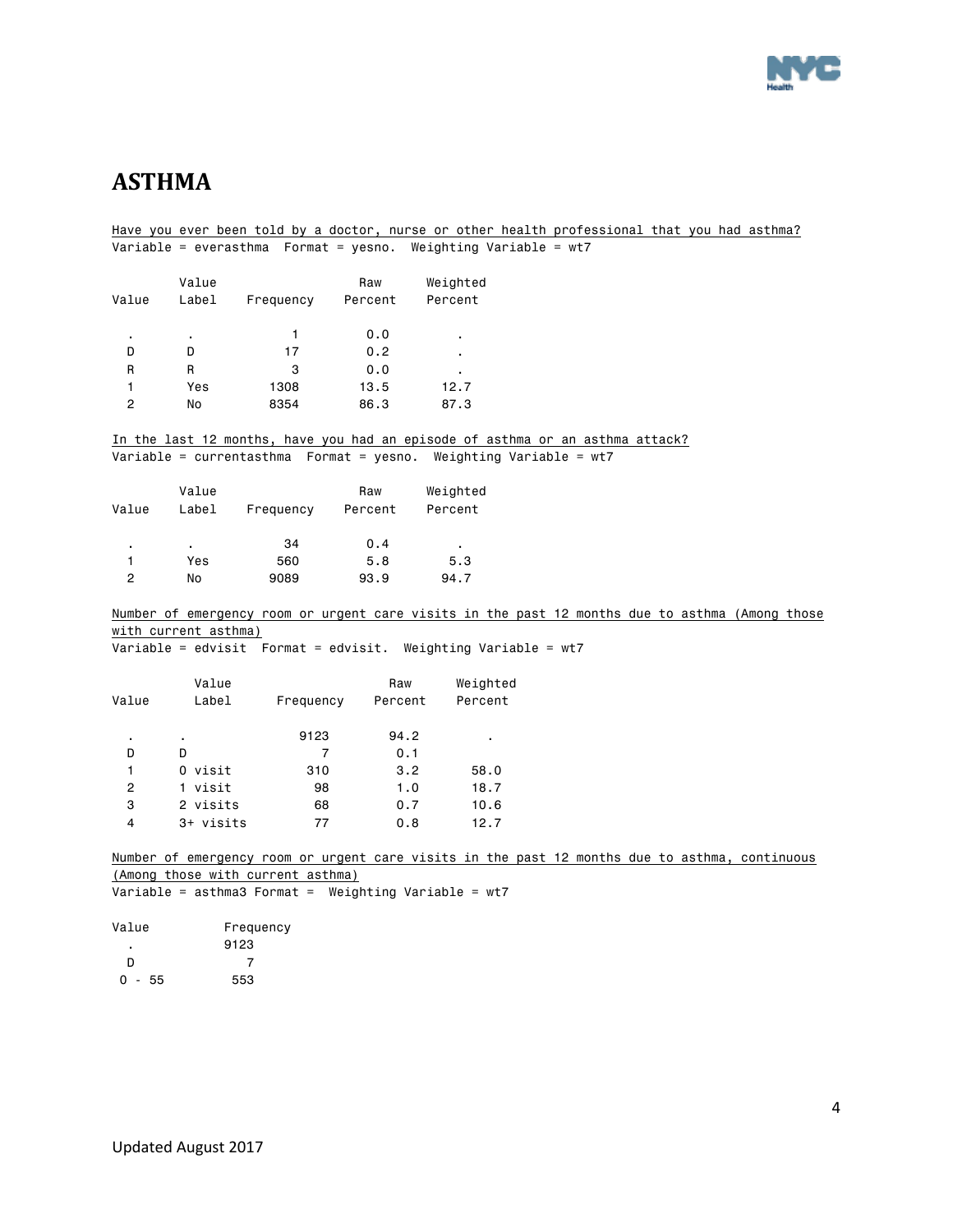

### <span id="page-4-0"></span>**BLOOD PRESSURE**

About how long has it been since you last had your blood pressure taken by a doctor or other health professional? Variable = bpchecked Format = checked. Weighting Variable = wt7 Raw Weighted Value Value Label Frequency Percent Percent . . 79 0.8 . 1 1 year ago 6679 89.6 87.4 2 >1 - 2 Years ago 516 5.3 7.1 3 >2 years ago 365 3.8 4.8 4 Never 44 0.5 0.6 Have you ever been told that you have high blood pressure? Variable = toldhighbp06 Format = yesno. Weighting Variable = wt7 Value **Raw** Weighted Value Label Frequency Percent Percent . . 39 0.4 . 1 Yes 3072 31.7 24.8 2 No 6572 67.9 75.2 Have you ever been told by a doctor, nurse or other health professional that you need to take medicine for your high blood pressure(BP)? (Among those told high blood pressure) Variable = toldprescription Format = yesno. Weighting Variable = wt7 Value Raw Weighted Value Label Frequency Percent Percent . . 6621 68.4 . 1 Yes 2693 27.8 83.4 2 No 369 3.8 16.6 Are you currently taking medication for your high BP? (Among those with high blood pressure, told to take medication) Variable = takingmeds06 Format = yesno. Weighting Variable = wt7 Value Raw Weighted Value Label Frequency Percent Percent . . 6990 72.2 . R R 1 0.0 . 1 Yes 2387 24.7 86.2 2 No 305 3.1 13.8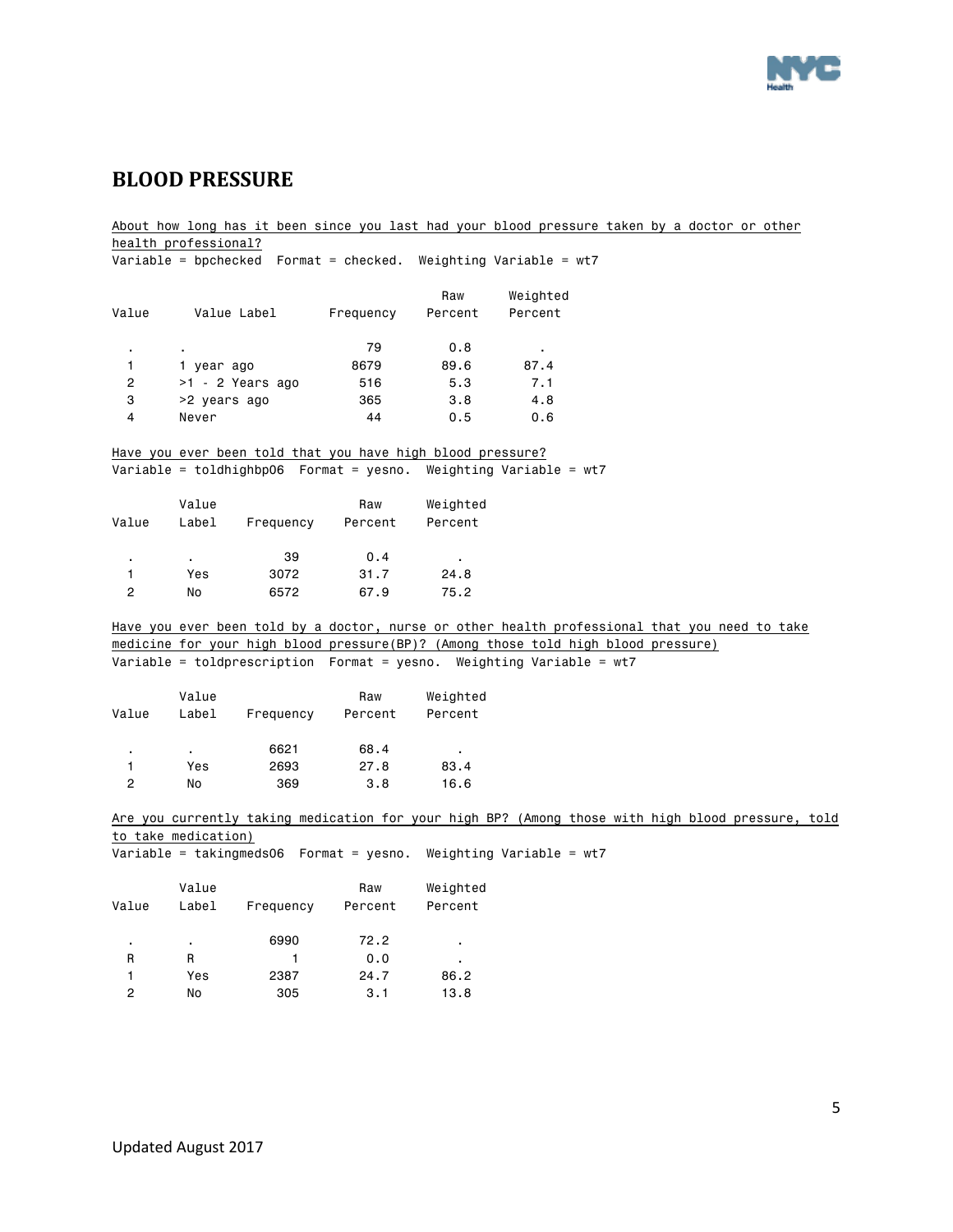

Are you currently taking medication for your high BP? (Among those with high BP)

|                |       |           |         | Variable = takingbpmedsall06  Format = yesno. Weighting Variable = wt7 |  |
|----------------|-------|-----------|---------|------------------------------------------------------------------------|--|
|                | Value |           | Raw     | Weighted                                                               |  |
| Value          | Label | Frequency | Percent | Percent                                                                |  |
|                |       |           |         |                                                                        |  |
| $\blacksquare$ | ٠.    | 6621      | 68.4    | ٠                                                                      |  |
| R              | R     |           | 0.0     | ٠                                                                      |  |
|                | Yes   | 2387      | 24.7    | 71.9                                                                   |  |
| 2              | No    | 674       | 7.0     | 28.1                                                                   |  |
|                |       |           |         |                                                                        |  |

During the past 30 days, have you checked your blood pressure at home? (Among those with high blood pressure)

Variable = checkedbpathome Format = yesno. Weighting Variable = wt7

| Value | Value<br>Label | Frequency | Raw<br>Percent | Weighted<br>Percent |
|-------|----------------|-----------|----------------|---------------------|
| ٠     | ٠              | 6615      | 68.3           | ٠                   |
|       | Yes            | 1059      | 10.9           | 33.9                |
| 2     | No             | 2009      | 20.7           | 66.1                |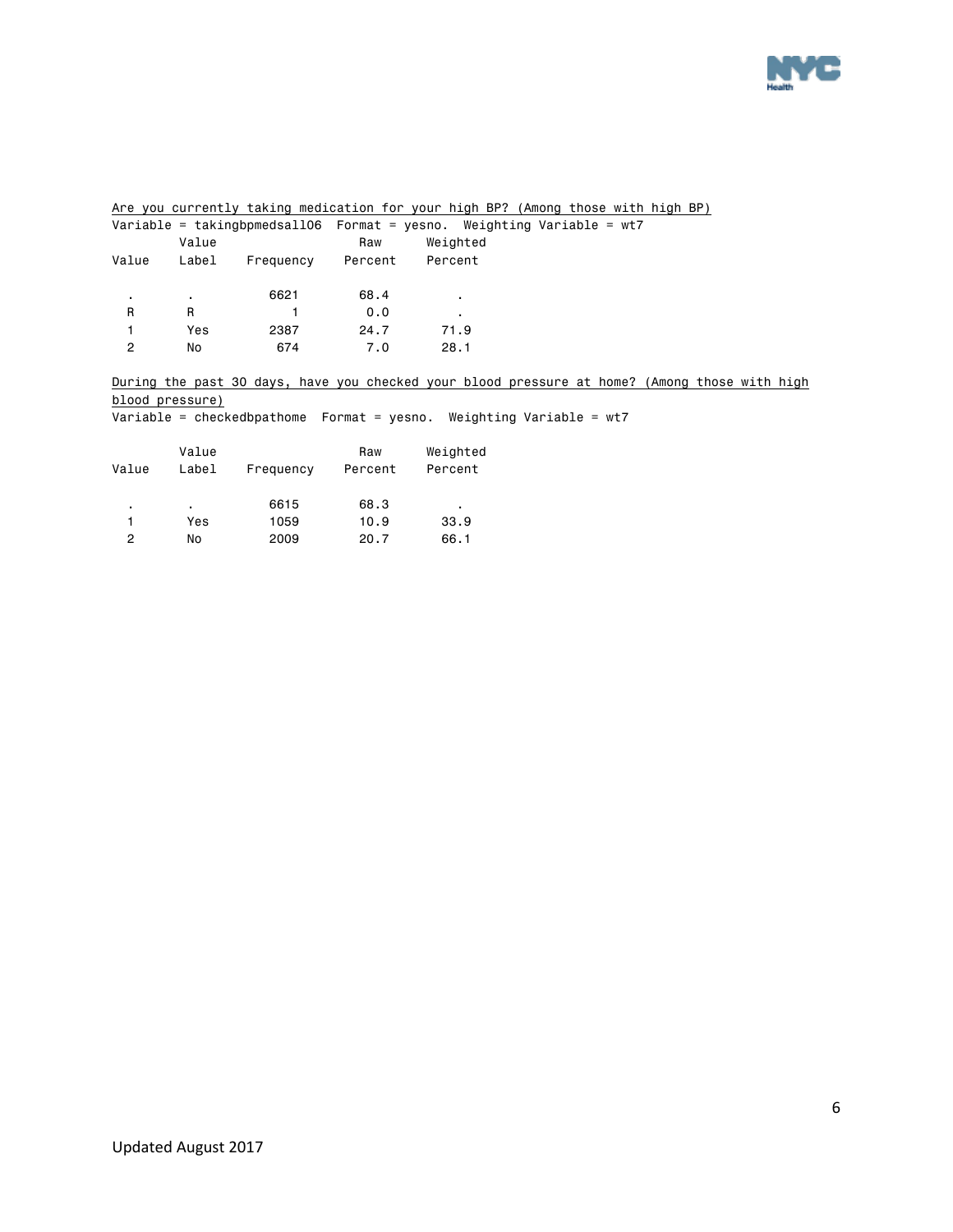

# <span id="page-6-0"></span>**CANCER SCREENING**

Colonoscopy is an exam in which a tube is inserted in the rectum to view the bowel for signs of cancer or other health problems. Have you ever had a colonoscopy? (Among adults 50+ years) Variable = evercolon06 Format = yesno. Weighting Variable = wt7 Value **Raw** Weighted Value Label Frequency Percent Percent

| ٠ | ٠.  | 5145 | 53.1 | ٠    |
|---|-----|------|------|------|
| D | D   | 48   | 0.5  | ٠    |
| R | R   | 6    | 0.1  | ٠    |
|   | Yes | 2815 | 29.1 | 61.3 |
| っ | No  | 1669 | 17.2 | 38.7 |

Most recent colonoscopy performed less than ten years ago (timely colonoscopy). (Among adults 50 years or older)

Variable = colonoscopy10yr Format = yesno. Weighting Variable = wt7

| Value | Value<br>Label | Frequency | Raw<br>Percent | Weighted<br>Percent |
|-------|----------------|-----------|----------------|---------------------|
| ٠     | ٠              | 5185      | 53.5           | ٠                   |
| D     | n              | 48        | 0.5            | ٠                   |
| R     | R              | 6         | 0.1            | ٠                   |
| 1     | Yes            | 2697      | 27.9           | 59.4                |
| 2     | No             | 1747      | 18.0           | 40.6                |

|       |       | Have you ever had a mammogram? (Among women $>= 40yrs$ ) |         |                            |  |
|-------|-------|----------------------------------------------------------|---------|----------------------------|--|
|       |       | Variable = hadmammogram  Format = yesno.                 |         | Weighting Variable = $wt7$ |  |
|       | Value |                                                          | Raw     | Weighted                   |  |
| Value | Label | Frequency                                                | Percent | Percent                    |  |
|       |       |                                                          |         |                            |  |
| ٠     | ٠     | 5705                                                     | 58.9    | ٠                          |  |
| D     | D     | 5                                                        | 0.1     | ٠                          |  |
| R     | R     | 9                                                        | 0.1     | ٠                          |  |
|       | Yes   | 3624                                                     | 37.4    | 90.1                       |  |
| 2     | No    | 340                                                      | 3.5     | 9.9                        |  |

|       | How long ago was the mammogram? (among women $>=$ 40 years) |           |         |                          |
|-------|-------------------------------------------------------------|-----------|---------|--------------------------|
|       | $Variable = timemammogram06$ Format = timemam.              |           |         | Weighting Variable = wt7 |
|       |                                                             |           | Raw     | Weighted                 |
| Value | Value Label                                                 | Frequency | Percent | Percent                  |
|       |                                                             |           |         |                          |
| ٠.    |                                                             | 5719      | 59.1    |                          |
| D     | D                                                           | 37        | 0.4     |                          |
| R     | R                                                           |           | 0.0     |                          |
| 1     | Never                                                       | 340       | 3.5     | 10.0                     |
| 2     | <1 year                                                     | 2229      | 23.0    | 55.7                     |
| 3     | $ <$ 2 years                                                | 783       | 8.1     | 19.5                     |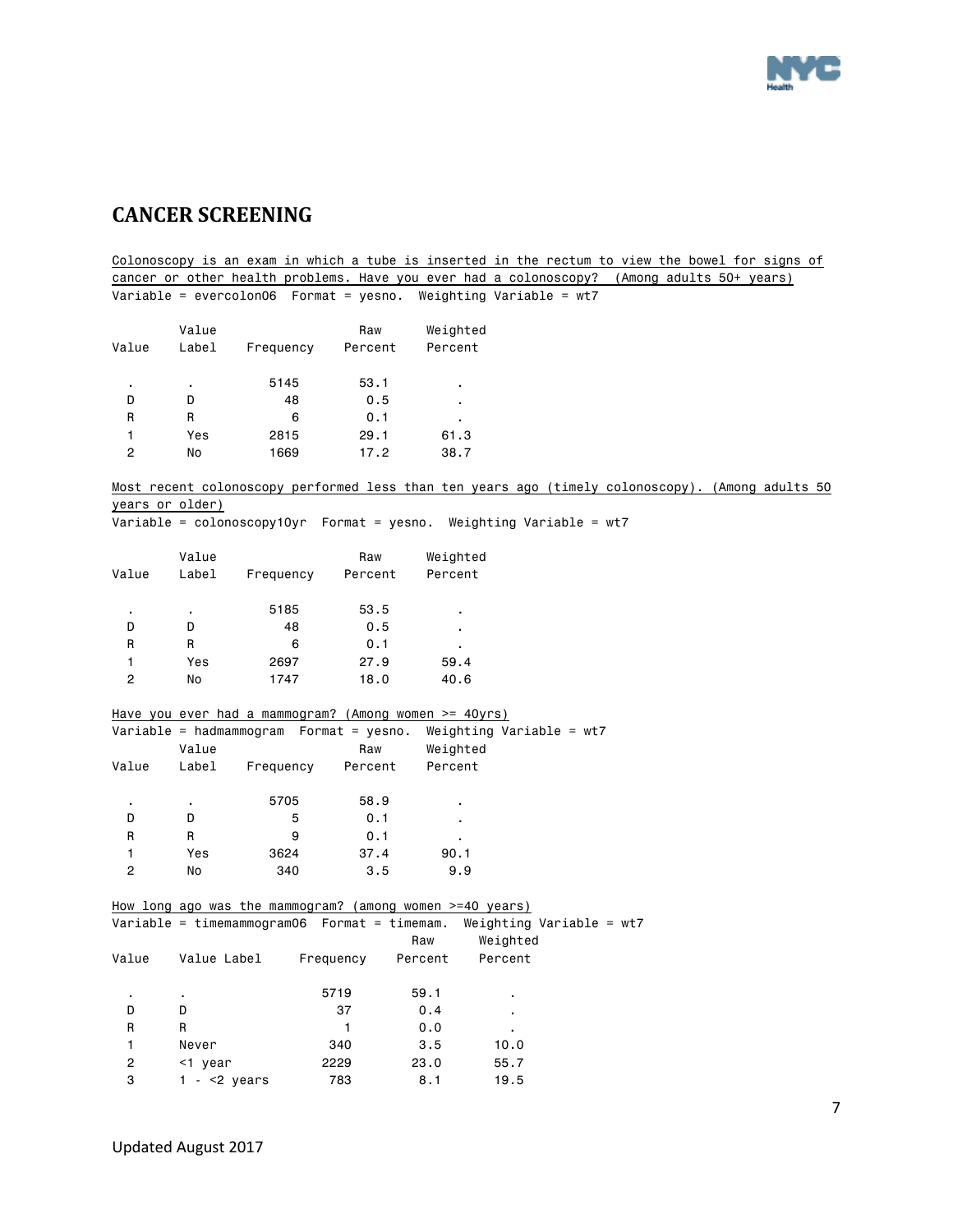

| 4 | $2 - 3$ years | 245 | 2.5 | 6.5 |
|---|---------------|-----|-----|-----|
| 5 | $3 - 5$ years | 159 | 1.6 | 3.8 |
| 6 | >=5 years     | 170 | 1.8 | 4.5 |

Had a mammogram in the past year (among women >=40 years) Variable = mammogram1yr06 Format = yesno. Weighting Variable = wt7

| Value | Value<br>Label | Frequency | Raw<br>Percent | Weighted<br>Percent |
|-------|----------------|-----------|----------------|---------------------|
| ٠     | ٠              | 5719      | 59.1           | ٠                   |
| D     | D              | 37        | 0.4            | ٠                   |
| R     | R              | 1         | 0.0            | ٠                   |
| 1     | Yes            | 2229      | 23.0           | 55.7                |
| 2     | No             | 1697      | 17.5           | 44.3                |

#### Mammogram in the past 2 years (among women >=40 years)

Variable = mammogram2yr06 Format = yesno. Weighting Variable = wt7

| Value | Value<br>Label | Frequency | Raw<br>Percent | Weighted<br>Percent |
|-------|----------------|-----------|----------------|---------------------|
| ٠     | ٠              | 5719      | 59.1           | ٠                   |
| D     | D              | 37        | 0.4            | ٠                   |
| R     | R              | 1         | 0.0            | ٠                   |
|       | Yes            | 3012      | 31.1           | 75.1                |
| 2     | No             | 914       | 9.4            | 24.9                |

#### Have you ever had a pap smear? (Among all women)

Variable = paptestall Format = yesno. Weighting Variable = wt7

|       | Value |           | Raw     | Weighted |
|-------|-------|-----------|---------|----------|
| Value | Label | Frequency | Percent | Percent  |
|       |       |           |         |          |
| ٠     | ٠     | 3994      | 41.2    | ٠        |
| D     | D     | 43        | 0.4     | ٠        |
| R     | R     | 9         | 0.1     | ٠        |
| 1     | Yes   | 5188      | 53.6    | 89.8     |
| 2     | No    | 449       | 4.6     | 10.2     |
|       |       |           |         |          |

#### Had a pap smear in the past 3 years (Among all women) Variable = paptest3yrall06 Format = yesno. Weighting Variable = wt7

| Value | Value<br>Label | Frequency | Raw<br>Percent | Weighted<br>Percent |
|-------|----------------|-----------|----------------|---------------------|
| ٠     | ٠              | 4047      | 41.8           | ٠                   |
| D     | D              | 75        | 0.8            | ٠                   |
| R     | R              | 9         | 0.1            | ٠                   |
| 1     | Yes            | 4496      | 46.4           | 80.7                |
| 2     | No             | 1056      | 10.9           | 19.3                |
|       |                |           |                |                     |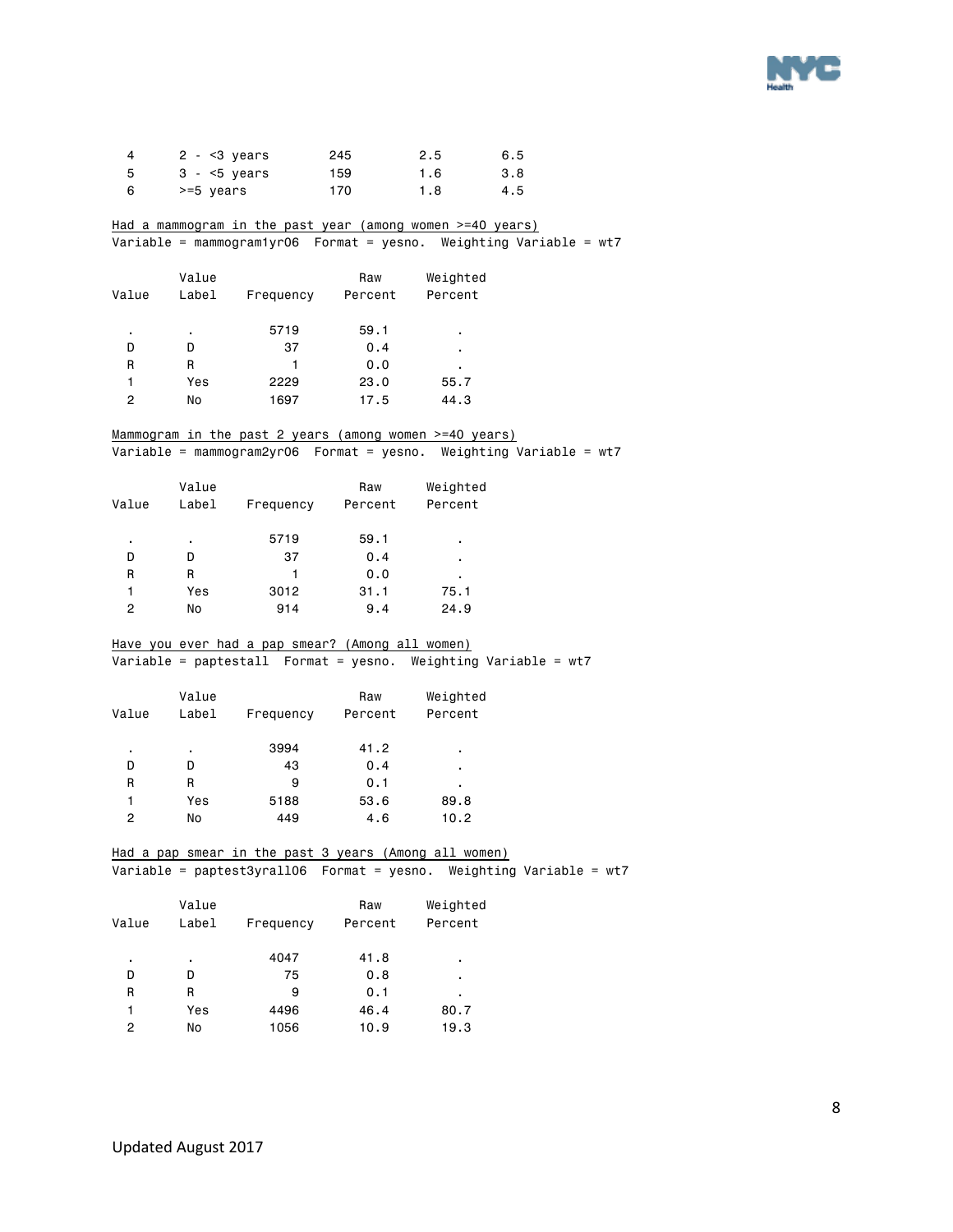

#### How long ago was the pap smear? (Among all women) Variable = timepaptest06 Format = timemam. Weighting Variable = wt7

| Value | Value Label   | Frequency | Raw<br>Percent | Weighted<br>Percent |
|-------|---------------|-----------|----------------|---------------------|
|       |               |           |                |                     |
| ٠     |               | 4047      | 41.8           | ٠                   |
| D     | D             | 75        | 0.8            | ٠                   |
| R     | R             | 9         | 0.1            | ٠                   |
| 1     | Never         | 449       | 4.6            | 10.3                |
| 2     | <1 year       | 3140      | 32.4           | 56.9                |
| 3     | $- < 2$ years | 1006      | 10.4           | 17.9                |
| 4     | $2 - 3$ years | 350       | 3.6            | 6.0                 |
| 5     | $3 - 5$ years | 239       | 2.5            | 3.7                 |
| 6     | >=5 years     | 368       | 3.8            | 5.3                 |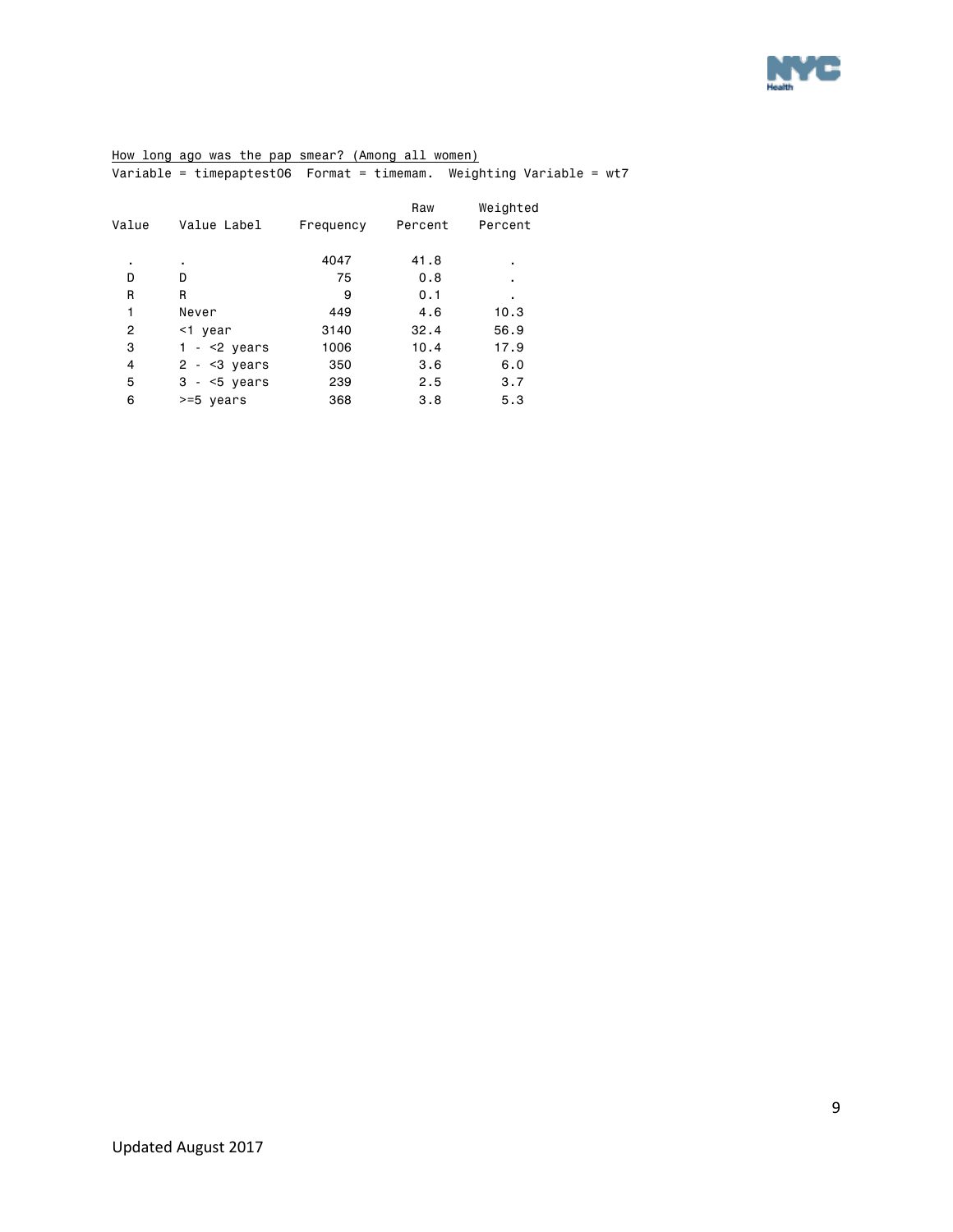

# <span id="page-9-0"></span>**COMMUTING**

#### Between 9 a.m. and 5 p.m. weekdays, where do you spend most of your time? Variable = commute1 Format = comm1f. Weighting Variable = wt7

|       |                                      |           | Raw     | Weighted |
|-------|--------------------------------------|-----------|---------|----------|
| Value | Value Label                          | Frequency | Percent | Percent  |
|       | ٠                                    | 216       | 2.2     |          |
| D     | D                                    | 72        | 0.7     | ٠.       |
| R     | R                                    | 61        | 0.6     |          |
| 1     | At or around your home               | 4238      | 43.8    | 40.5     |
| 2     | At a work location outside your home | 3987      | 41.2    | 46.1     |
| 3     | At school, or                        | 273       | 2.8     | 4.8      |
| 4     | At work and school equally           | 292       | 3.0     | 4.3      |
| 8     | Somewhere else                       | 544       | 5.6     | 4.4      |
|       |                                      |           |         |          |

#### How do you usually get there? First response (Among those who spend 9am to 5pm at school and/or

work) Variable = commute2 Format = comm2f. Weighting Variable = wt7

|                |                                                  |           | Raw     | Weighted       |
|----------------|--------------------------------------------------|-----------|---------|----------------|
| Value          | Value Label                                      | Frequency | Percent | Percent        |
| $\cdot$        | $\blacksquare$                                   | 4594      | 47.4    | ٠.             |
| D              | D                                                | 2         | 0.0     | $\blacksquare$ |
| 1              | By subway                                        | 2025      | 20.9    | 42.4           |
| $\overline{2}$ | By City Bus                                      | 629       | 6.5     | 10.9           |
| 3              | By Express Bus                                   | 78        | 0.8     | 1.3            |
| 4              | By bicycle                                       | 40        | 0.4     | 0.7            |
| 5              | By walking                                       | 646       | 6.7     | 12.3           |
| 6              | By car                                           | 1442      | 14.9    | 27.8           |
| $\overline{7}$ | By taxi                                          | 58        | 0.6     | 1.3            |
| 8              | Commuter Train (such as LIRR, PATH, Metro North) | 46        | 0.5     | 0.8            |
| 9              | Ferry, or                                        | 11        | 0.1     | 0.2            |
| 10             | Some other way                                   | 112       | 1.2     | 2.2            |

How do you usually get there? Second response (Among those who spend 9am to 5pm at school and/or work)

Variable = commute3 Format = comm2f. Weighting Variable = wt7

|                |                                                  |           | Raw     | Weighted |
|----------------|--------------------------------------------------|-----------|---------|----------|
| Value          | Value Label                                      | Frequency | Percent | Percent  |
| $\bullet$      |                                                  | 9022      | 93.2    | ٠.       |
| 1              | By subway                                        | 107       | 1.1     | 17.2     |
| $\overline{c}$ | By City Bus                                      | 369       | 3.8     | 55.1     |
| 3              | By Express Bus                                   | 14        | 0.1     | 1.3      |
| 4              | By bicycle                                       | 4         | 0.0     | 0.8      |
| 5              | By walking                                       | 57        | 0.6     | 9.3      |
| 6              | By car                                           | 56        | 0.6     | 9.5      |
| $\overline{7}$ | By taxi                                          | 22        | 0.2     | 2.8      |
| 8              | Commuter Train (such as LIRR, PATH, Metro North) | 20        | 0.2     | 2.7      |
| 9              | Ferry, or                                        | 6         | 0.1     | 0.7      |
| 10             | Some other way                                   | 6         | 0.1     | 0.5      |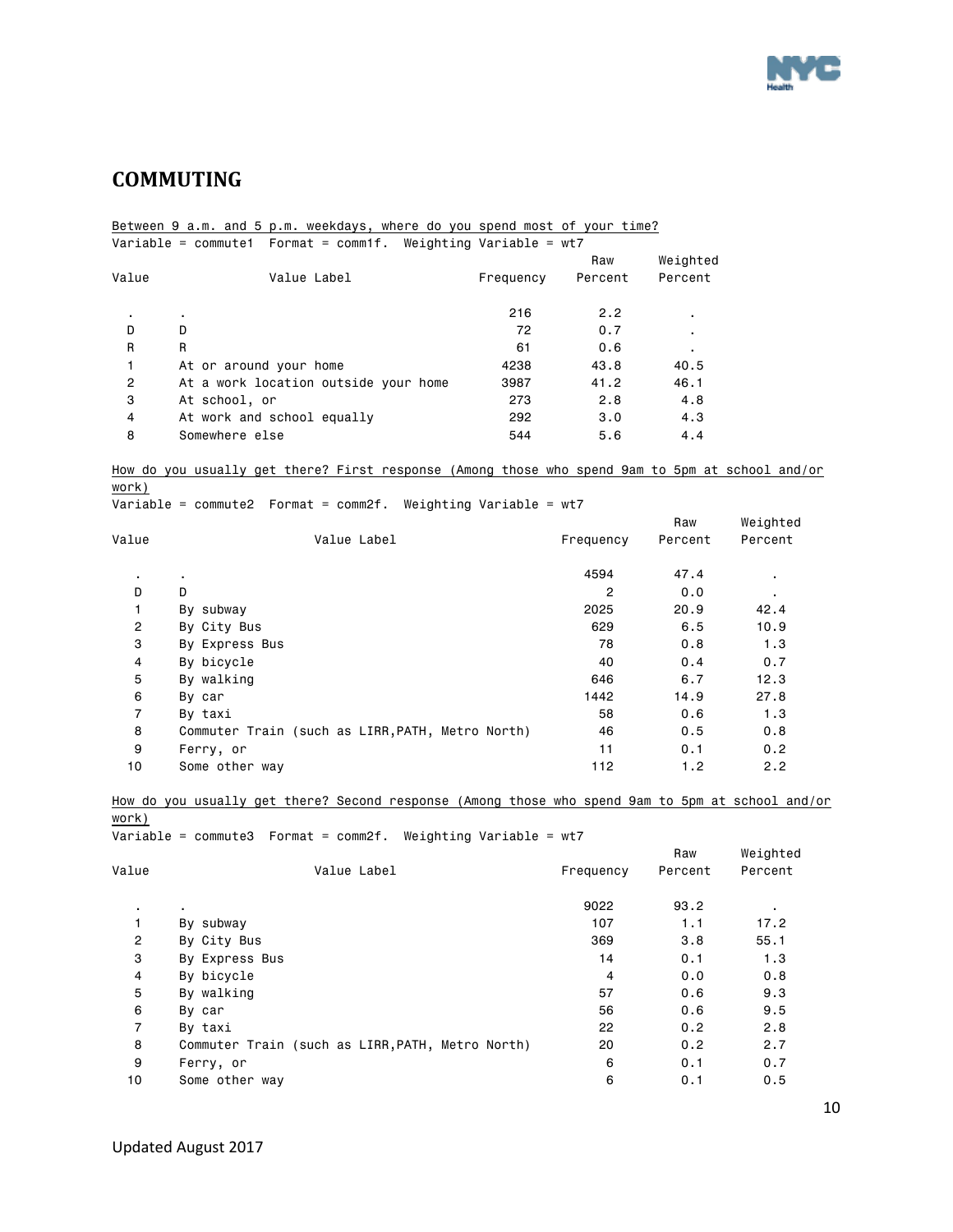

How do you usually get there? Third response (Among those who spend 9am to 5pm at school and/or work)

Variable = commute4 Format = comm2f. Weighting Variable = wt7

| Value          | Value Label                                      | Frequency | Raw<br>Percent | Weighted<br>Percent |
|----------------|--------------------------------------------------|-----------|----------------|---------------------|
| $\bullet$      |                                                  | 9601      | 99.2           | ٠                   |
| 1              | By subway                                        | 15        | 0.2            | 18.5                |
| $\overline{2}$ | By City Bus                                      | 9         | 0.1            | 9.3                 |
| 3              | By Express Bus                                   | 11        | 0.1            | 8.1                 |
| 4              | By bicycle                                       |           | 0.0            | 1.2                 |
| 5              | By walking                                       | 13        | 0.1            | 17.1                |
| 6              | By car                                           | 13        | 0.1            | 15.5                |
| $\overline{7}$ | By taxi                                          | 9         | 0.1            | 12.1                |
| 8              | Commuter Train (such as LIRR, PATH, Metro North) | 5         | 0.1            | 9.0                 |
| 9              | Ferry, or                                        | 4         | 0.0            | 8.4                 |
| 10             | Some other way                                   | 2         | 0.0            | 0.8                 |

How do you usually get there? Fourth response (Among those who spend 9am to 5pm at school and/or work)

Variable = commute5 Format = comm2f. Weighting Variable = wt7

| Value          | Value Label                                      | Frequency | Raw<br>Percent | Weighted<br>Percent |
|----------------|--------------------------------------------------|-----------|----------------|---------------------|
|                |                                                  |           |                |                     |
| ٠.             |                                                  | 9671      | 99.9           |                     |
| 1              | By subway                                        |           | 0.0            | 8.3                 |
| $\overline{2}$ | By City Bus                                      | 2         | 0.0            | 11.0                |
| 3              | By Express Bus                                   |           | 0.0            | 3.1                 |
| 4              | By bicycle                                       |           | 0.0            | 10.5                |
| 6              | By car                                           |           | 0.0            | 9.6                 |
| 8              | Commuter Train (such as LIRR, PATH, Metro North) | 2         | 0.0            | 40.5                |
| 9              | Ferry, or                                        | 3         | 0.0            | 10.4                |
| 10             | Some other way                                   |           | 0.0            | 6.8                 |
|                |                                                  |           |                |                     |

How do you usually get there? Fifth response (Among those who spend 9am to 5pm at school and/or work)

Variable = commute6 Format = comm2f. Weighting Variable = wt7

|       |                |           | Raw     | Weighted |
|-------|----------------|-----------|---------|----------|
| Value | Value Label    | Frequency | Percent | Percent  |
|       | $\blacksquare$ | 9680      | 100.0   |          |
|       | By subway      |           | 0.0     | 66.7     |
| 3     | By Express Bus |           | 0.0     | 11.6     |
| 5     | By walking     |           | 0.0     | 21.7     |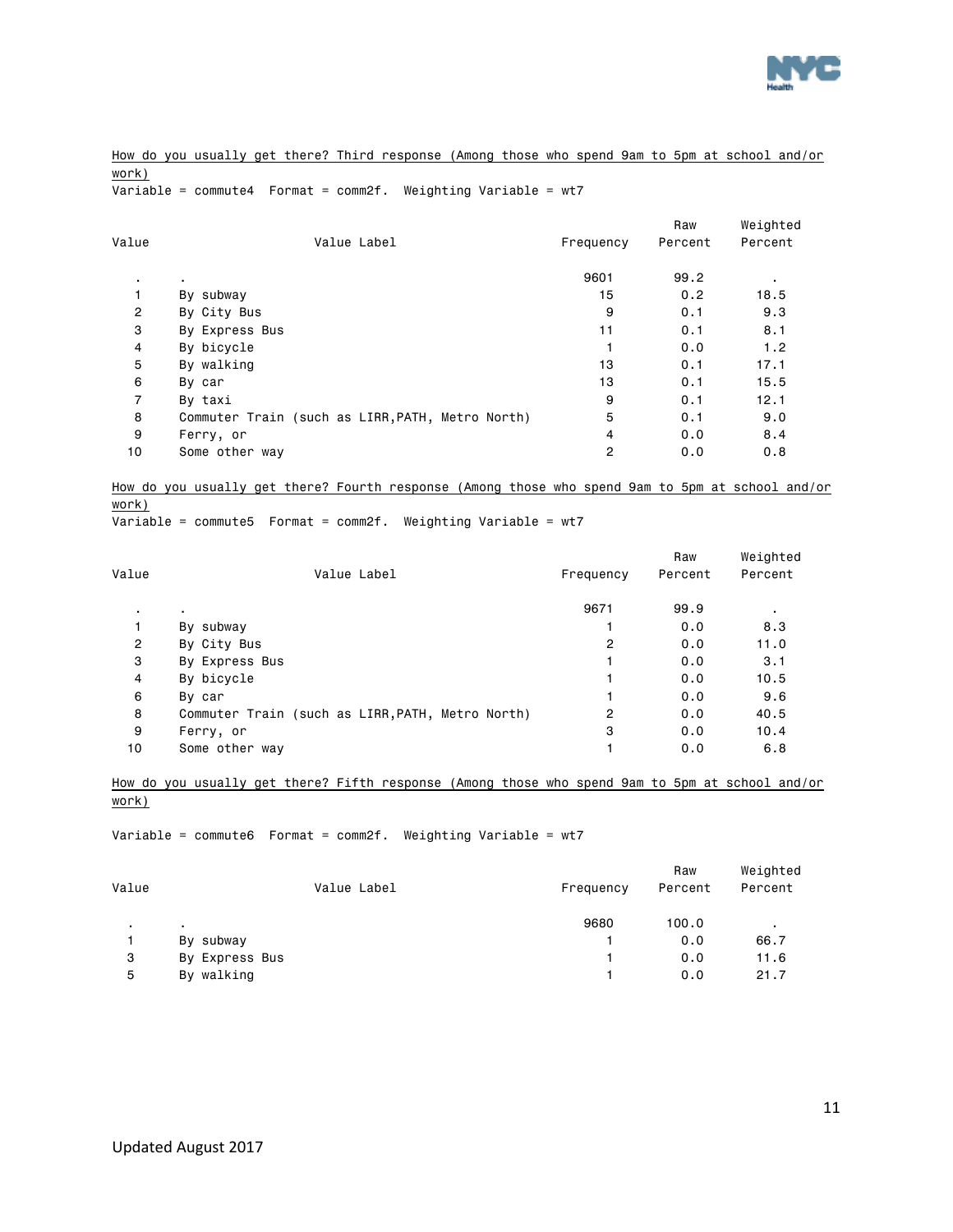

On how many weekdays do you usually take the subway? (Among those who spend 9am to 5pm at school and/or work and report taking the subway)  $\overline{\text{Variable}} = \text{commute7}$  Format = Weighting Variable = wt7

Value Frequency .<br>D 19 D 19 1-5 2129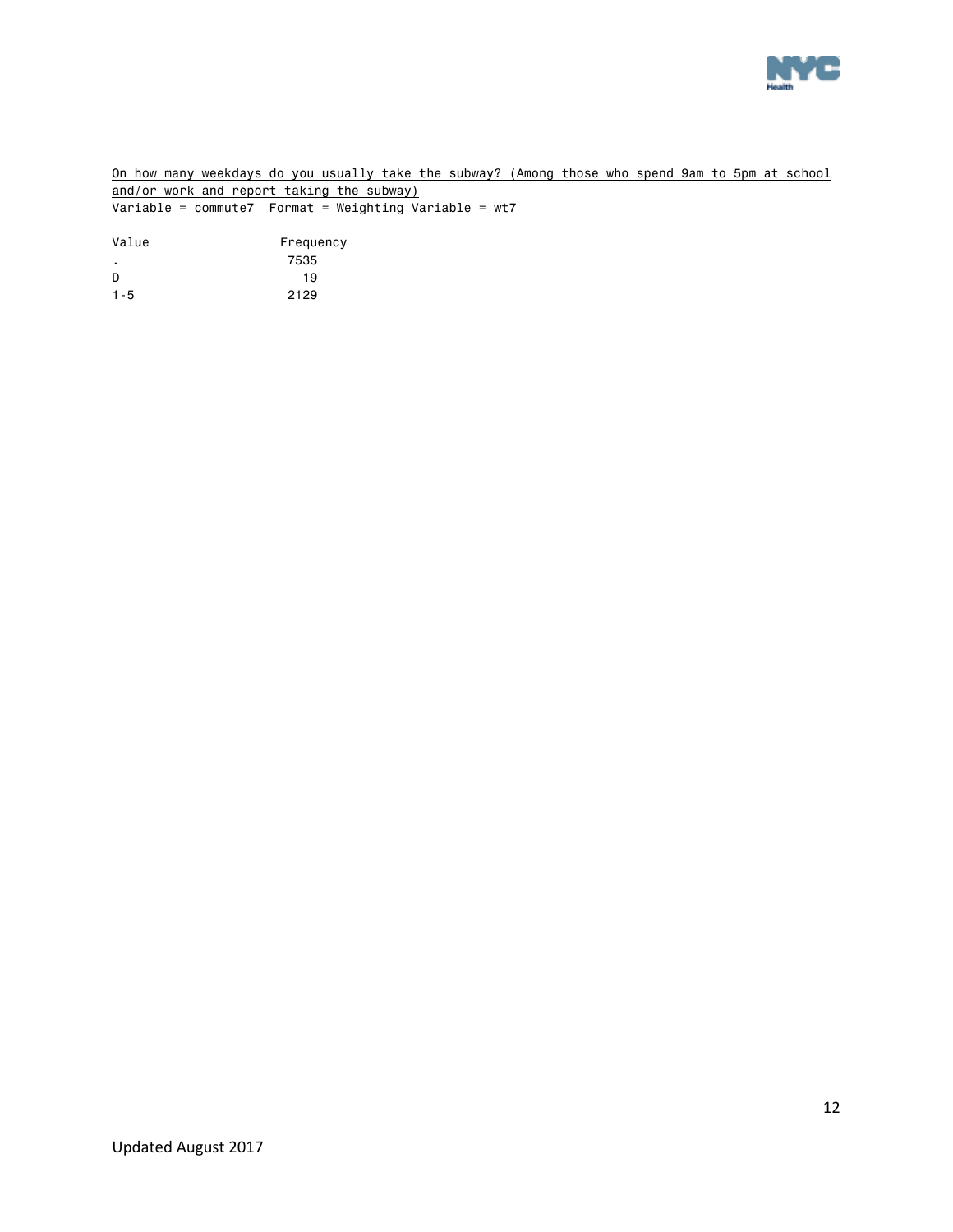

# <span id="page-12-0"></span>**DEMOGRAPHICS**

Age groups Variable = agegroup Format = agegrp. Weighting Variable = wt7 Value Raw Weighted Value Label Frequency Percent Percent . . 5 0.1 . D D 2 0.0 . R R 21 0.2 . 1 18 - 24 606 6.3 12.7 2 25 - 44 3275 33.8 43.7 3 45 - 64 3507 36.2 28.0 4 65+ 2267 23.4 15.5 Age groups (18 - 64 only) Variable = age18\_64 Format = age. Weighting Variable = wt7 Value **Raw** Weighted Value Label Frequency Percent Percent . . 2295 23.7 . 1 18 - 24 606 6.3 15.1 2 25 - 44 3275 33.8 51.7 3 45 - 64 3507 36.2 33.2 Age groups (25 years or older) Variable = age25up Format = age25up. Weighting Variable = wt7 Value Raw Weighted Value Label Frequency Percent Percent . . 634 6.5 . 1 25 - 44 3275 33.8 50.1 2 45 - 64 3507 36.2 32.1 3 65+ 2267 23.4 17.8 Age groups (40 years or older ) Variable = age40new Format = age40new. Weighting Variable = wt7 Value Raw Weighted Value Label Frequency Percent Percent . . 2985 30.8 . 1 40-44 924 9.5 21.4 2 45-64 3507 36.2 50.6 3 65+ 2267 23.4 28.0 Age groups (50 years or older ) Variable = age50up Format = age50up. Weighting Variable = wt7 Value Raw Weighted Value Label Frequency Percent Percent . . 4969 51.3 .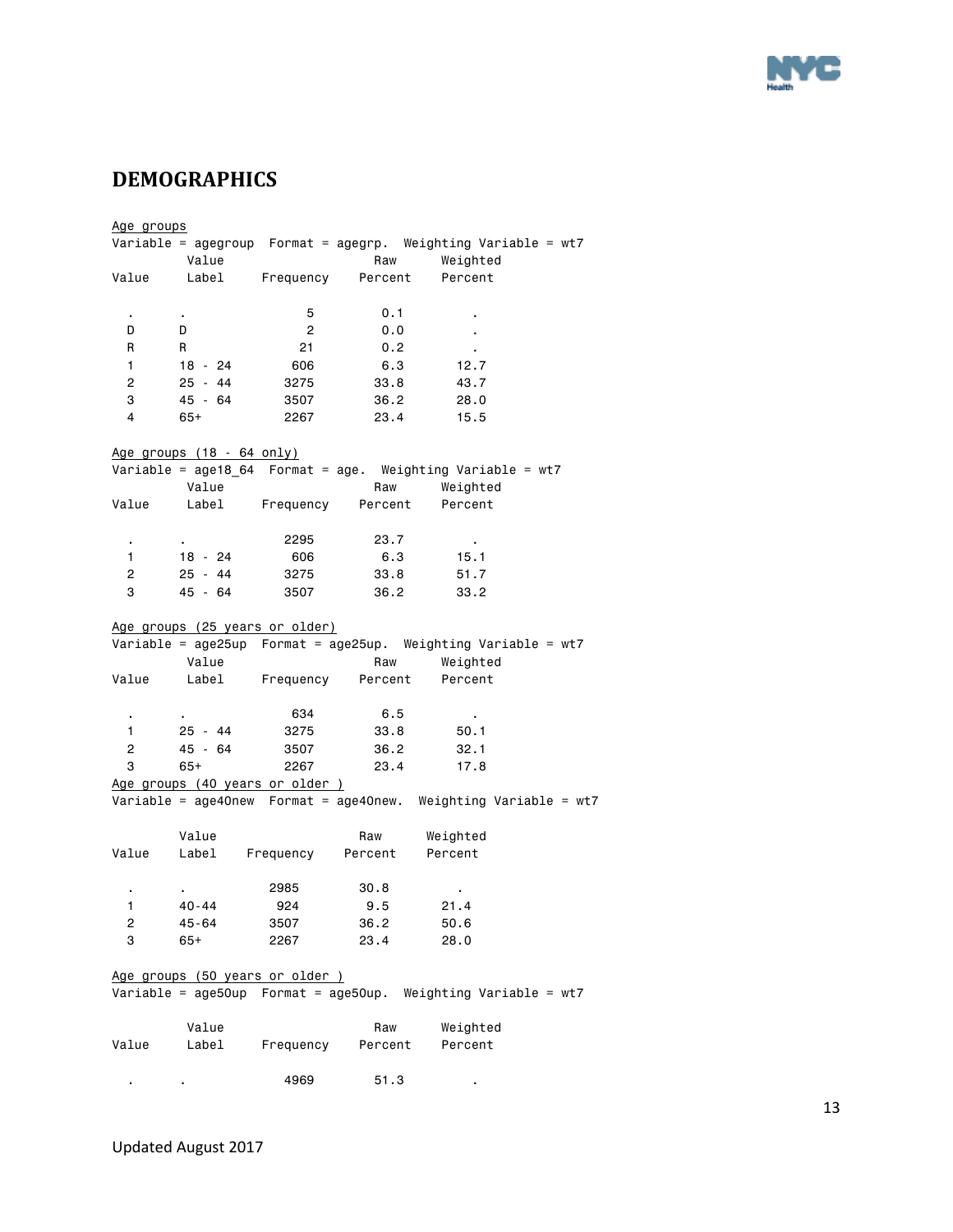

| $50 - 64$ | 2447 | 25.3 | 55.9 |
|-----------|------|------|------|
| 65+       | 2267 | 23.4 | 44.1 |

Are you male or female?

Variable = sex Format = sex. Weighting Variable = wt7

| Value | Value<br>Label | Frequency | Raw<br>Percent | Weighted<br>Percent |
|-------|----------------|-----------|----------------|---------------------|
| 2     | Male           | 3754      | 38.8           | 46.2                |
|       | Female         | 5929      | 61.2           | 53.8                |

#### Race/ethnicity

Variable = newrace Format = newrace. Weighting Variable = wt7

| Weighted<br>Percent |
|---------------------|
| 38.8                |
| 22.6                |
| 24.6                |
| 10.6                |
| 3.4                 |
|                     |

Please tell me which group best represents your Hispanic or Latino/a origin or ancestry Variable = demog55 Format = dem55f. Weighting Variable = wt7

| Value          | Value Label               | Frequency | Raw<br>Percent | Weighted<br>Percent |
|----------------|---------------------------|-----------|----------------|---------------------|
|                |                           |           |                |                     |
| ٠              | ٠                         | 7319      | 75.6           |                     |
| D              | D                         | 26        | 0.3            |                     |
| R              | R                         | 5         | 0.1            |                     |
| 1              | Puerto Rican              | 841       | 8.7            | 29.7                |
| $\overline{2}$ | Cuban/Cuban American      | 48        | 0.5            | 1.7                 |
| 3              | Dominican                 | 606       | 6.3            | 26.4                |
| 4              | Mexican/Mexican-American  | 202       | 2.1            | 13.8                |
| 5              | Central or South American | 515       | 5.3            | 23.6                |
| 6              | Other Latin American, or  | 33        | 0.3            | 1.5                 |
| 7              | Other Hispanic/Latino     | 65        | 0.7            | 2.6                 |
| 9              | Spanish                   | 23        | 0.2            | 0.7                 |

NOTE: Available with a Data Use Agreement. Please contact [EpiDataRequest@health.nyc.gov](mailto:EpiDataRequest@health.nyc.gov)

Marital Status

Variable = maritalstatus Format = marital. Weighting Variable = wt7

| Value | Value Label | Frequency | Raw<br>Percent | Weighted<br>Percent |
|-------|-------------|-----------|----------------|---------------------|
|       |             |           | 0.1            |                     |
|       |             | 18        | 0.2            |                     |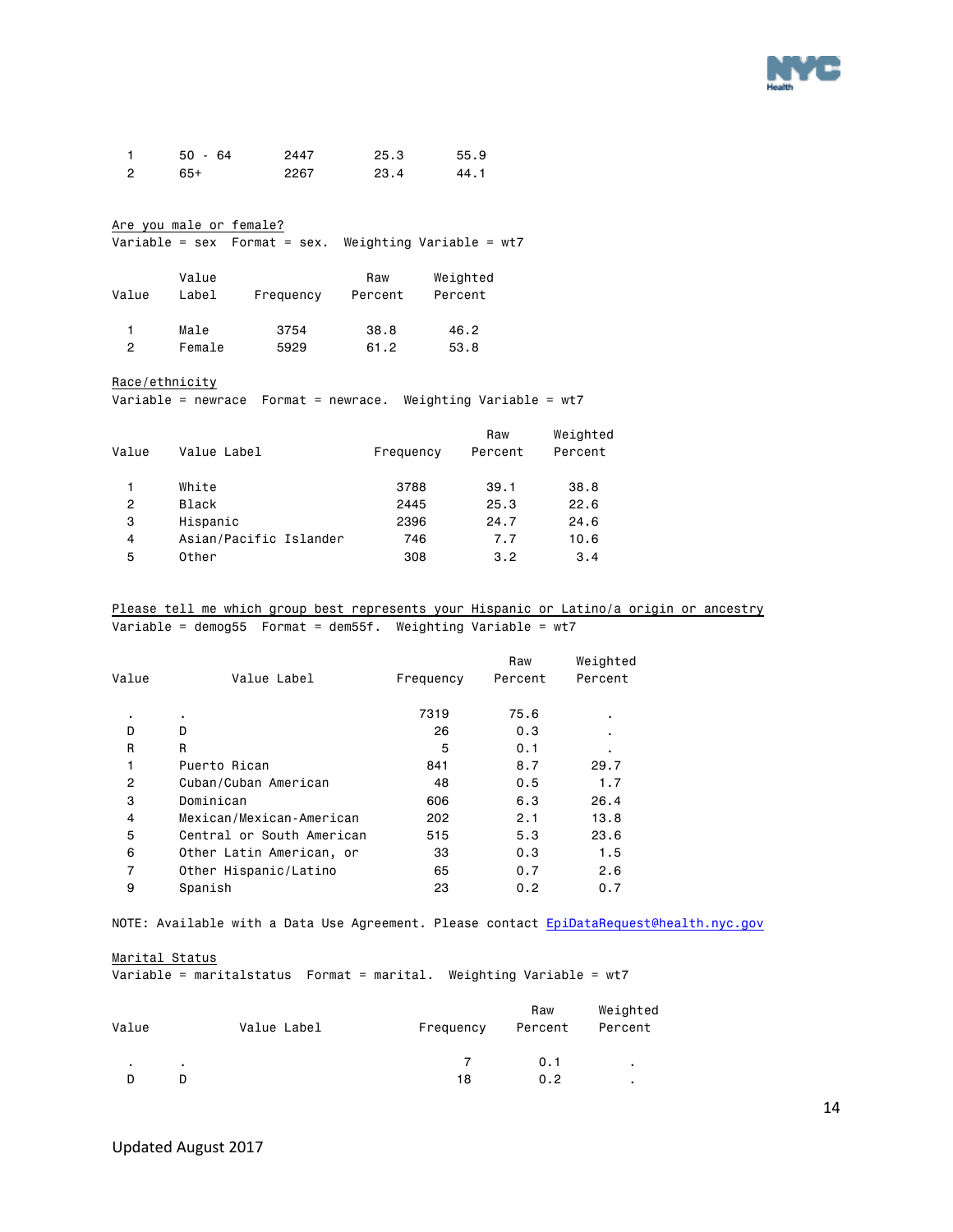

| R | R                            | 73   | 0.8  |      |
|---|------------------------------|------|------|------|
|   | Married                      | 3710 | 38.3 | 45.6 |
| 2 | Divorced                     | 1187 | 12.3 | 8.4  |
| 3 | Widowed                      | 1120 | 11.6 | 6.6  |
| 4 | Separated                    | 635  | 6.6  | 5.0  |
| 5 | Never married                | 2493 | 25.7 | 28.3 |
| 6 | A member of unmarried couple | 440  | 4.5  | 6.1  |

US or Foreign born (US born includes those born in Puerto Rico or other US territories) Variable = usborn Format = born. Weighting Variable = wt7

|       |              |           | Raw     | Weighted |
|-------|--------------|-----------|---------|----------|
| Value | Value Label  | Frequency | Percent | Percent  |
|       |              |           |         |          |
|       | US born      | 5837      | 60.3    | 56.7     |
| 2     | Foreign born | 3846      | 39.7    | 43.3     |

Where were you born?

Variable = countrybirth06 Format = cntrynew. Weighting Variable = wt7

|       |                                                 |             |  |           | Raw     | Weiahted |
|-------|-------------------------------------------------|-------------|--|-----------|---------|----------|
| Value |                                                 | Value Label |  | Frequency | Percent | Percent  |
|       | Country frequencies not reported due to length. |             |  | 9605      | 99.2    |          |
|       |                                                 |             |  | 78        | 0.8     |          |

NOTE: Available with a Data Use Agreement. Please contact EpiDataRequest@health.nyc.gov

Where were you born? Variable = bthregion06 Format = cntrynew. Weighting Variable = wt7

|       |                                                |           | Raw     | Weiahted |
|-------|------------------------------------------------|-----------|---------|----------|
| Value | Value Label                                    | Frequency | Percent | Percent  |
|       | Region frequencies not reported due to length. | 9461      | 97.3    |          |
|       |                                                | 222       | 2.3     |          |

NOTE: Available with a Data Use Agreement. Please contact EpiDataRequest@health.nyc.gov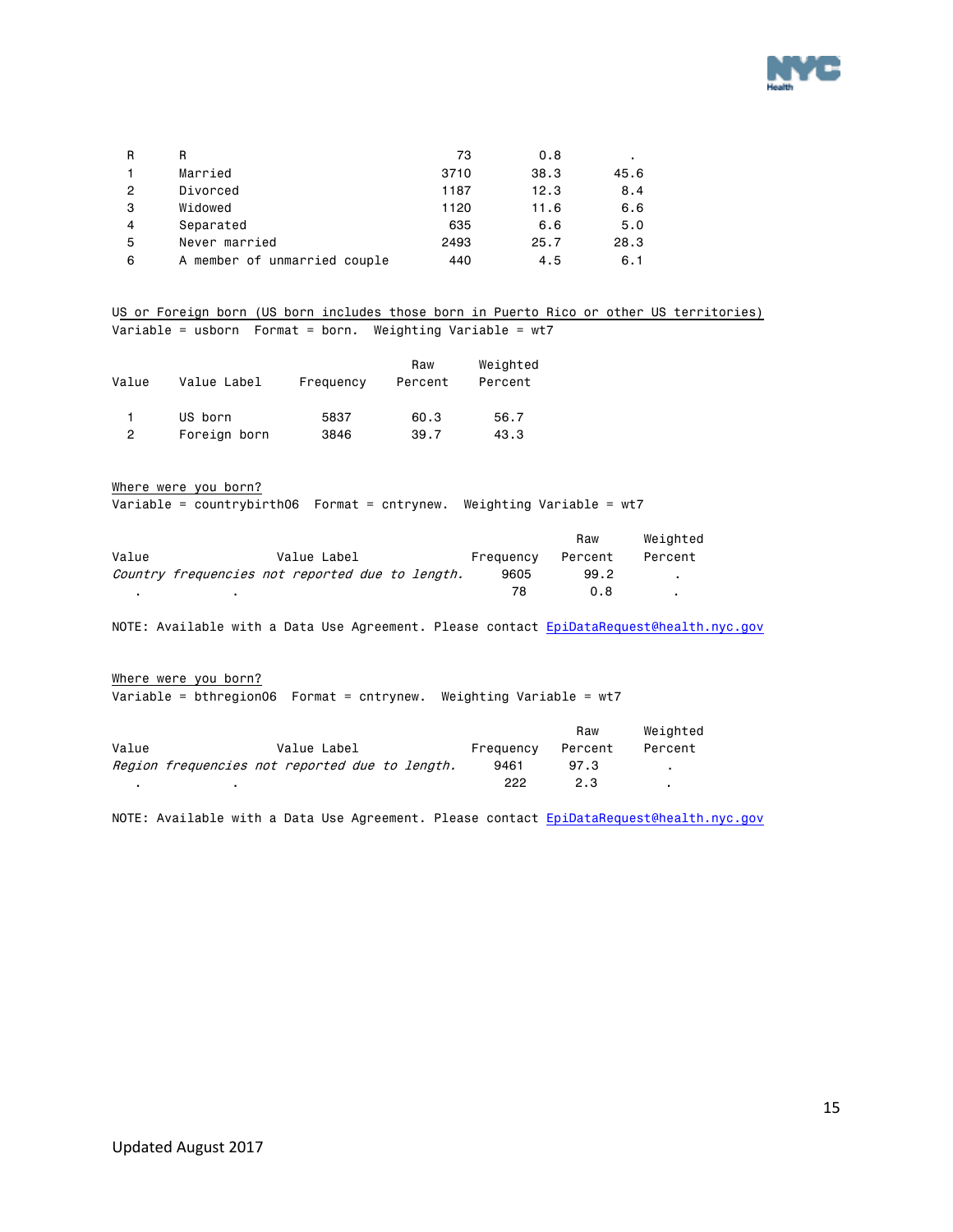

Where were you born? (Top coded) Variable = bthregion2 Format = region20f. Weighting Variable = wt7

|                |                                       |                 | Raw     | Weighted |
|----------------|---------------------------------------|-----------------|---------|----------|
| Value          | Value Label                           | Frequency       | Percent | Percent  |
| ٠              |                                       | 78              | 0.8     |          |
| D              | D                                     | 12 <sup>2</sup> | 0.1     | ۰.       |
| 1              | Northern Europe                       | 90              | 0.9     | 1.0      |
| 2              | Western Europe                        | 99              | 1.0     | 1.1      |
| 3              | Southern Europe                       | 107             | 1.1     | 1.2      |
| 4              | Eastern Europe                        | 454             | 4.7     | 4.6      |
| 5              | Eastern Asia                          | 308             | 3.2     | 4.7      |
| 6              | South Central Asia                    | 184             | 1.9     | 3.0      |
| $\overline{7}$ | South Eastern Asia                    | 63              | 0.7     | 0.6      |
| 8              | Western Asia                          | 63              | 0.7     | 0.8      |
| 9              | Eastern Africa                        | 5               | 0.1     | 0.1      |
| 10             | Middle Africa                         | 3               | 0.0     | 0.0      |
| 11             | Northern Africa                       | 24              | 0.3     | 0.3      |
| 12             | Southern Africa                       | $\overline{7}$  | 0.1     | 0.1      |
| 13             | Western Africa                        | 73              | 0.8     | 0.9      |
| 14             | Australia and New Zealand             | 9               | 0.1     | 0.1      |
| 16             | Caribbean                             | 1329            | 13.7    | 12.9     |
| 17             | Central America                       | 380             | 3.9     | 5.1      |
| 18             | South America                         | 521             | 5.4     | 5.7      |
| 19             | Northern America - not including U.S. | 37              | 0.4     | 0.5      |
| 20             | United States                         | 5837            | 60.3    | 57.3     |

NOTE: United States includes US territories such as Puerto Rico, US Virgin Islands, and Guam. Available with a Data Use Agreement. Please contact EpiDataRequest@health.nyc.gov

|                | How long have you lived in this country? (Among those born outside US 50 States) |                   |      |                |          |  |  |
|----------------|----------------------------------------------------------------------------------|-------------------|------|----------------|----------|--|--|
|                |                                                                                  |                   |      |                |          |  |  |
|                | Variable = howlonginus    Format = howlong. Weighting Variable = $wt7$           |                   |      |                |          |  |  |
|                | Value                                                                            |                   | Raw  | Weighted       |          |  |  |
| Value          | Label                                                                            | Frequency Percent |      | Percent        |          |  |  |
|                |                                                                                  |                   |      |                |          |  |  |
| $\blacksquare$ | $\mathbf{r}$                                                                     | 5382              | 55.6 | $\blacksquare$ |          |  |  |
| 1              | <5 yrs                                                                           | 327               | 3.4  | 10.9           |          |  |  |
| $\overline{2}$ | $5 - 9$ yrs                                                                      | 501               | 5.2  | 14.5           |          |  |  |
| 3              | 10+ yrs                                                                          | 3473              | 35.9 | 74.6           |          |  |  |
|                |                                                                                  |                   |      |                |          |  |  |
|                | Presence of children ages less than 18 years in the household                    |                   |      |                |          |  |  |
|                | Variable = child Format = yesno. Weighting Variable = wt7                        |                   |      |                |          |  |  |
|                |                                                                                  |                   |      | Raw            | Weighted |  |  |
| Value          | Value Label                                                                      | Frequency         |      | Percent        | Percent  |  |  |
|                |                                                                                  |                   |      |                |          |  |  |
| $\blacksquare$ | $\blacksquare$                                                                   |                   | 19   | 0.2            | ٠        |  |  |
| 1              | Yes                                                                              | 3613              |      | 37.3           | 44.1     |  |  |
| 2              | No                                                                               | 6051              |      | 62.5           | 55.9     |  |  |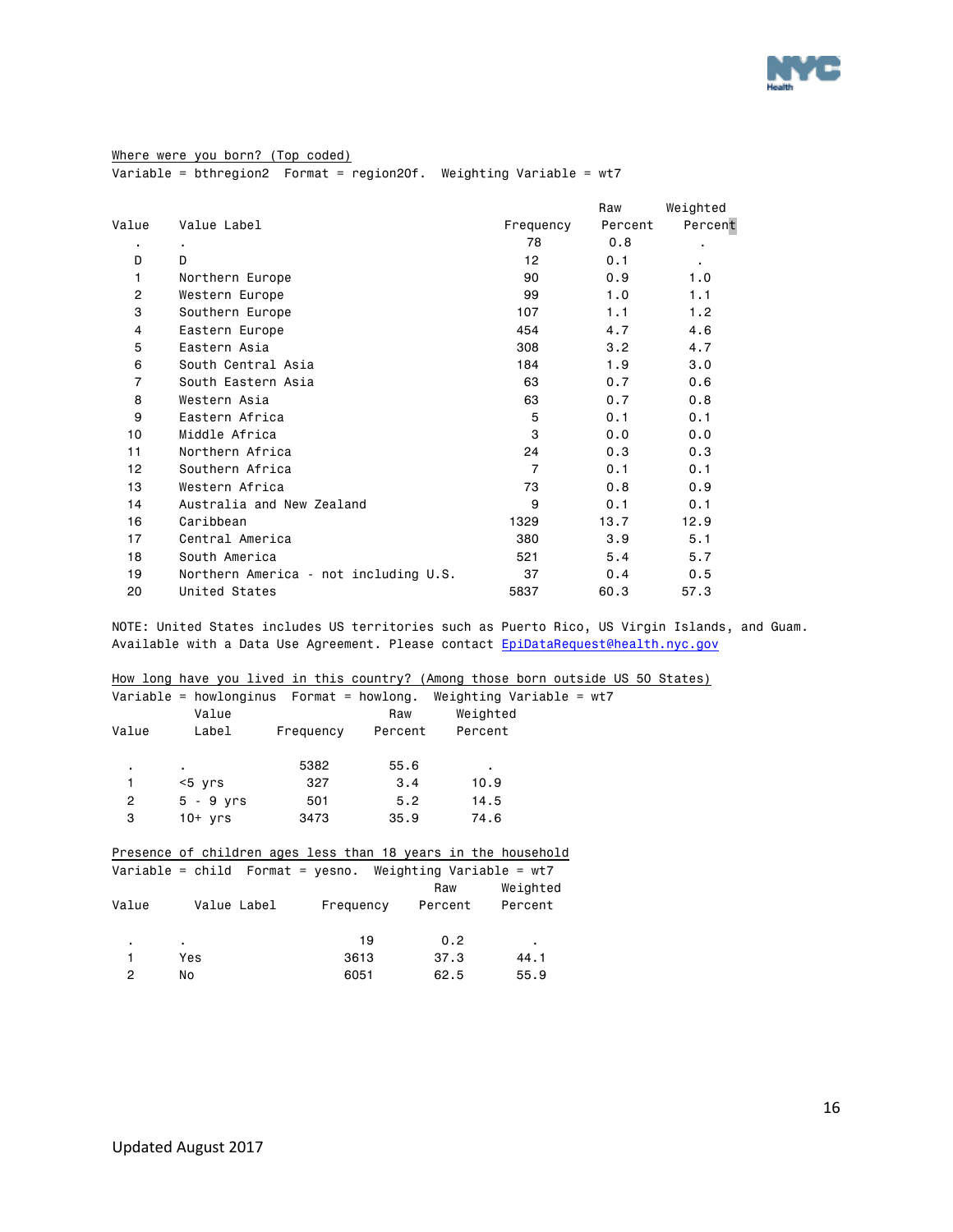

|  |                                               |  | Total number of adults the household (Adults_plus children, top coded) |                          |  |  |  |
|--|-----------------------------------------------|--|------------------------------------------------------------------------|--------------------------|--|--|--|
|  | Variable = $numadults2$ Format = $numadults.$ |  |                                                                        | Weighting Variable = wt7 |  |  |  |

|                 |           | Raw     | Weighted |
|-----------------|-----------|---------|----------|
| Value           | Frequency | Percent | Percent  |
| $\mathbf{1}$    | 4368      | 45.1    | 25.0     |
| $\overline{2}$  | 3569      | 36.9    | 44.5     |
| 3               | 1053      | 10.9    | 18.0     |
| $\overline{4}$  | 459       | 4.7     | 8.2      |
| 5               | 159       | 1.6     | 3.1      |
| 6               | 46        | 0.5     | 0.7      |
| more<br>7<br>or | 29        | 0.3     | 0.5      |

NOTE: Available with a Data Use Agreement. Please contact [EpiDataRequest@health.nyc.gov](mailto:EpiDataRequest@health.nyc.gov)

|  |  |  | Total household size (Adults plus children, top coded) |  |                                                              |  |
|--|--|--|--------------------------------------------------------|--|--------------------------------------------------------------|--|
|  |  |  |                                                        |  | Vanishle — bheime - Fennat — bheime - Weinbting Venishle — v |  |

|  | Weighting Variable = wt7 |
|--|--------------------------|
|--|--------------------------|

|                |           | Raw     | Weighted |
|----------------|-----------|---------|----------|
| Value          | Frequency | Percent | Percent  |
| 1              | 3251      | 33.6    | 18.5     |
| $\overline{2}$ | 2499      | 25.8    | 26.3     |
| 3              | 1531      | 15.8    | 19.2     |
| $\overline{4}$ | 1274      | 13.2    | 17.7     |
| 5              | 581       | 6.0     | 9.1      |
| 6              | 289       | 3.0     | 4.9      |
| more<br>or     | 258       | 2.7     | 4.3      |

Educational status

Variable = education Format = educat. Weighting Variable = wt7

| Value          | Value Label                   | Frequency | Raw<br>Percent | Weighted<br>Percent |
|----------------|-------------------------------|-----------|----------------|---------------------|
| ٠              | $\blacksquare$                | 59        | 0.6            | ٠                   |
| D              | D                             | 45        | 0.5            | ٠                   |
| R              | R                             | 31        | 0.3            | ٠                   |
|                | Less than high school         | 1773      | 18.3           | 17.2                |
| $\overline{2}$ | High school graduate          | 2357      | 24.3           | 24.1                |
| 3              | Some college/technical school | 2060      | 21.3           | 22.3                |
| 4              | College graduate              | 3358      | 34.7           | 36.4                |

#### What is the highest grade or year of school you completed? Variable = demog17 Format = dem17f. Weighting Variable = wt7

|                |                                                              |           | Raw     | Weighted     |
|----------------|--------------------------------------------------------------|-----------|---------|--------------|
| Value          | Value Label                                                  | Frequency | Percent | Percent      |
|                | $\blacksquare$                                               | 59        | 0.6     |              |
| D              | D                                                            | 45        | 0.5     | $\mathbf{r}$ |
| R              | R                                                            | 31        | 0.3     |              |
|                | Never attended school or only attended kindergarten          | 50        | 0.5     | 0.6          |
| $\overline{2}$ | Grades 1 through 8 (Elementary)                              | 731       | 7.5     | 6.7          |
| 3              | Grades 9 through 11 (Some high school)                       | 992       | 10.2    | 9.9          |
| 4              | Grade 12 or GED (High school graduate)                       | 2357      | 24.3    | 24.1         |
| 5              | College 1 year to 3 years (Some college or technical school) | 2060      | 21.3    | 22.3         |

17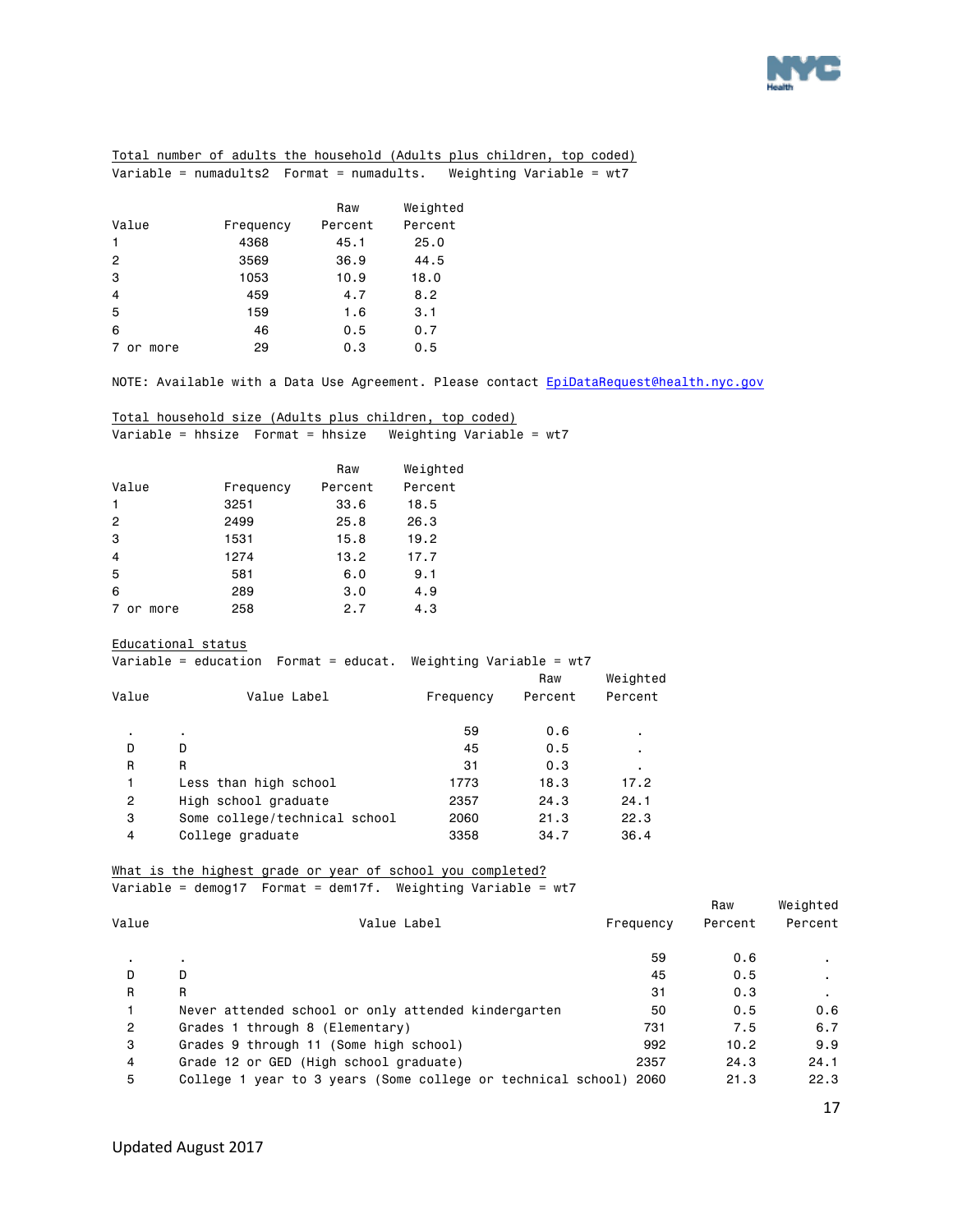

| Employment Status |
|-------------------|
|-------------------|

| Variable = employment06  Format = employ.  Weighting Variable = wt7 |  |  |  |
|---------------------------------------------------------------------|--|--|--|
|                                                                     |  |  |  |

|                |                     |           | Raw     | Weighted |  |
|----------------|---------------------|-----------|---------|----------|--|
| Value          | Value Label         | Frequency | Percent | Percent  |  |
| ٠              | ٠                   | 83        | 0.9     | ٠        |  |
| D              | D                   | 46        | 0.5     |          |  |
| R              | R                   | 29        | 0.3     | ٠        |  |
| 1              | Employed for wages  | 4739      | 48.9    | 54.9     |  |
| $\overline{2}$ | Self-employed       | 657       | 6.8     | 6.9      |  |
| 3              | Out of work >1 year | 378       | 3.9     | 4.1      |  |
| 4              | Out of work <1 year | 306       | 3.2     | 3.7      |  |
| 5              | Homemaker           | 577       | 6.0     | 6.6      |  |
| 6              | Student             | 287       | 3.0     | 5.4      |  |
| 7              | Retired             | 1899      | 19.6    | 13.2     |  |
| 8              | Unable to work      | 682       | 7.0     | 5.2      |  |

#### Household poverty, based on annual income

Variable = povertygroup Format = poverty. Weighting Variable = wt7

|       |                         |           | Raw     | Weighted |
|-------|-------------------------|-----------|---------|----------|
| Value | Value Label             | Frequency | Percent | Percent  |
| ٠     | ٠                       | 91        | 0.9     | ٠        |
| R     | R                       | 879       | 9.1     | ٠        |
| 1     | <100% poverty           | 1854      | 19.1    | 20.1     |
| 2     | 100% - <200% poverty    | 1396      | 14.4    | 15.7     |
| 3     | $200\% - 400\%$ poverty | 1401      | 14.5    | 16.0     |
| 4     | 400% - < 600% poverty   | 1395      | 14.4    | 16.1     |
| 5     | > 600% poverty          | 1815      | 18.7    | 21.2     |
| 6     | Don't know              | 852       | 8.8     | 10.9     |
|       |                         |           |         |          |

#### Household annual income from all sources, <200% federal poverty level (FPL) Variable = pov200 Format = pov200f. Weighting Variable = wt7

| Value | Value Label    | Frequency | Raw<br>Percent | Weighted<br>Percent |
|-------|----------------|-----------|----------------|---------------------|
| ٠     |                | 772       | 8.0            | ٠                   |
|       | <200% poverty  | 3456      | 35.7           | 37.2                |
| 2     | >=200% poverty | 4913      | 50.7           | 55.6                |
| 3     | Don't know     | 542       | 5.6            | 7.2                 |

### Household annual income from all sources (3 categories)

Variable = povgroup3 Format = povgrp3f. Weighting Variable = wt7

| Value | Value<br>Label | Frequency | Raw<br>Percent | Weighted<br>Percent |
|-------|----------------|-----------|----------------|---------------------|
| ٠     | ٠              | 88        | 0.9            | ٠                   |
| R     | R              | 854       | 8.8            | ٠                   |
|       | < 200%         | 3456      | 35.7           | 38.0                |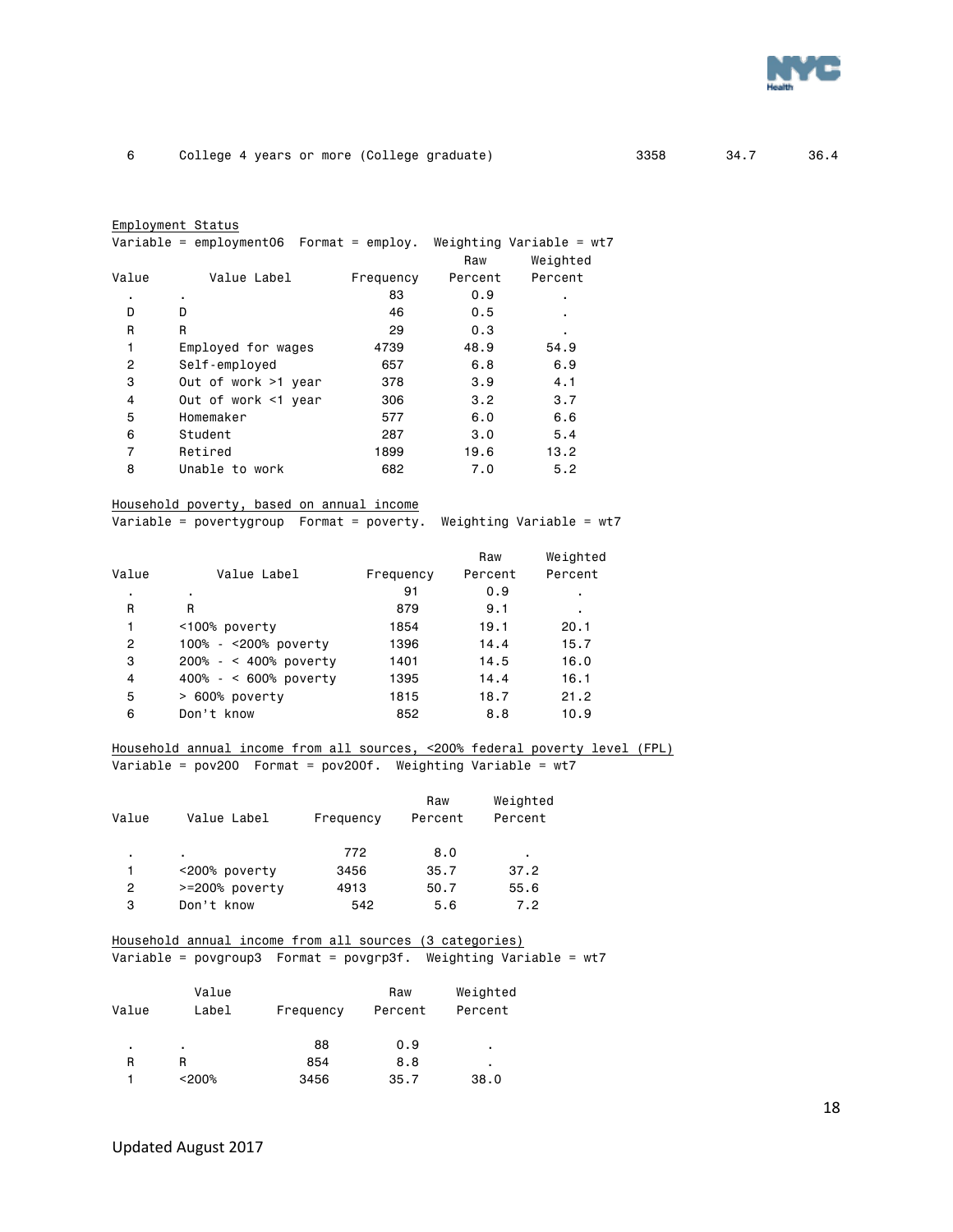

| ິ | $200 - 399%$ | 1401 | 14.5 | 16.0 |
|---|--------------|------|------|------|
| 3 | $400 + \%$   | 3240 | 33.5 | 37.5 |
| Δ | Don't know   | 644  | 6.7  | 8.6  |

Household poverty based on annual income. Use ONLY to compare 2002 or 2003 to later years Variable = newpovgrps Format = newpovft. Weighting Variable = wt7

|       | Value    |           | Raw     | Weighted |
|-------|----------|-----------|---------|----------|
| Value | Label    | Frequency | Percent | Percent  |
| ٠     | ٠        | 1822      | 18.8    | ٠        |
| 1     | < 100%   | 1854      | 19.1    | 22.5     |
| 2     | 100-199% | 1396      | 14.4    | 17.6     |
| 3     | 200-399% | 1401      | 14.5    | 18.0     |
| 4     | 400-599% | 1395      | 14.4    | 18.1     |
| 5     | $600%+$  | 1815      | 18.7    | 23.8     |

Sexual identity

|       |              | Variable = sexualid  Format = sexual. | Raw     | Weighting Variable = $wt7$<br>Weighted |  |
|-------|--------------|---------------------------------------|---------|----------------------------------------|--|
| Value | Value Label  | Frequency                             | Percent | Percent                                |  |
| ٠     | ٠            | 40                                    | 0.4     | ٠                                      |  |
| D     | D            | 850                                   | 8.8     | ٠                                      |  |
| R     | R            | 191                                   | 2.0     | ٠                                      |  |
| 1     | Heterosexual | 8260                                  | 85.3    | 95.7                                   |  |
| 2     | Gay/Lesbian  | 216                                   | 2.2     | 2.7                                    |  |
| 3     | Bisexual     | 126                                   | 1.3     | 1.6                                    |  |
|       |              |                                       |         |                                        |  |

#### What language do you speak most often at home?

|       |         |           | Variable = athomelanguage06 $Format = athome.$ | Weighting Variable = wt7 |  |
|-------|---------|-----------|------------------------------------------------|--------------------------|--|
|       | Value   |           | Raw                                            | Weighted                 |  |
| Value | Label   | Frequency | Percent                                        | Percent                  |  |
|       |         |           |                                                |                          |  |
| ٠     | ٠       | 4         | 0.0                                            | ٠                        |  |
| D     | D       | 18        | 0.2                                            | ٠                        |  |
| R     | R       | 14        | 0.1                                            | ٠                        |  |
| 1     | English | 7078      | 73.1                                           | 70.0                     |  |
| 2     | Spanish | 1456      | 15.0                                           | 15.6                     |  |
| 3     | Russian | 298       | 3.1                                            | 2.9                      |  |
| 4     | Chinese | 243       | 2.5                                            | 3.8                      |  |
| 5     | Indian  | 24        | 0.2                                            | 0.4                      |  |
| 6     | Other   | 548       | 5.7                                            | 7.2                      |  |
|       |         |           |                                                |                          |  |

## Body mass index (BMI) (Based on self-reported height and weight)

Variable = bmi Format = not applicable Weighting Variable = wt7

| Value        | Frequency |
|--------------|-----------|
|              | 701       |
| $9.4 - 93.3$ | 8982      |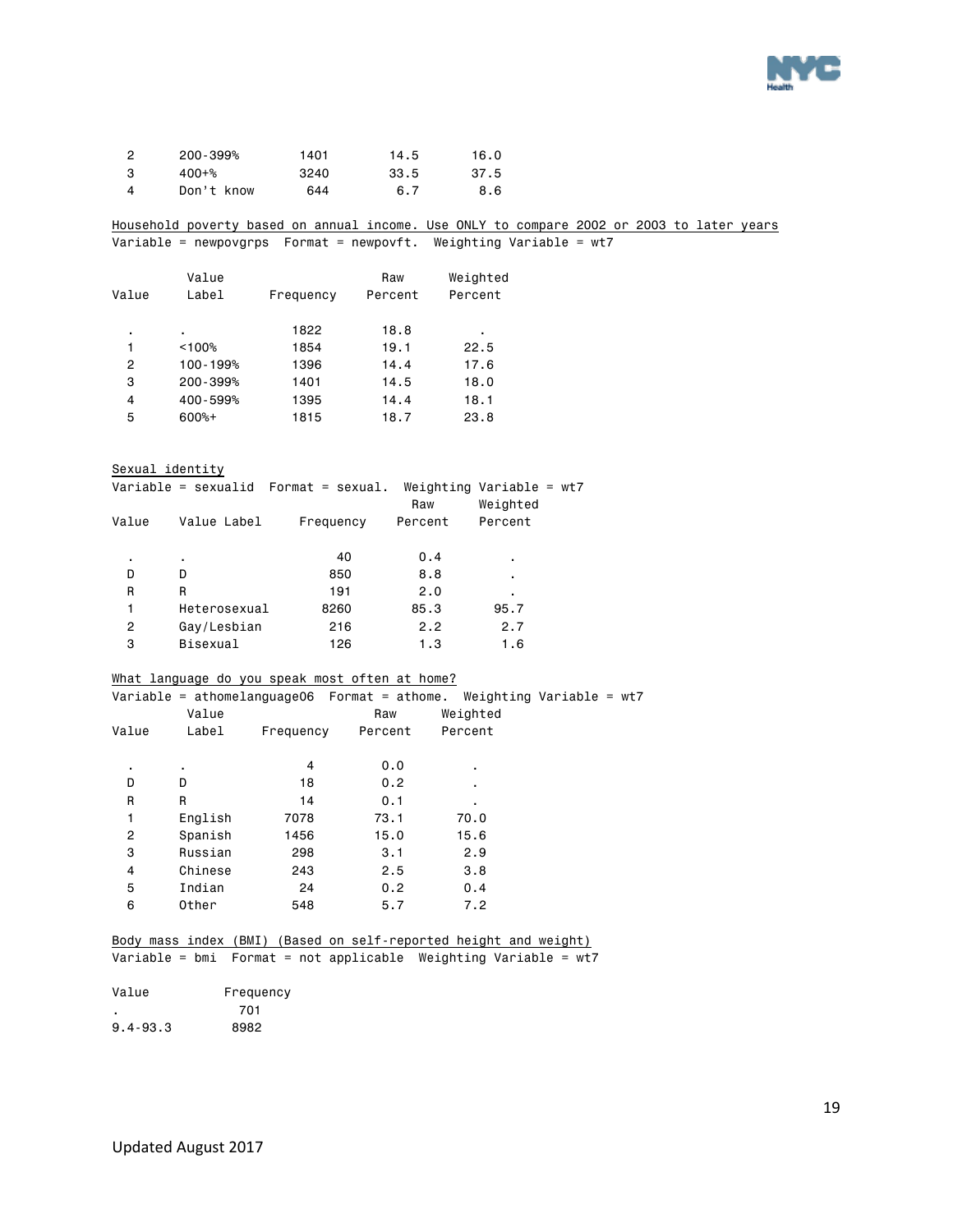

#### Body weight status based on BMI (4 categories)

|       |               |           | Raw     | Weighted |  |
|-------|---------------|-----------|---------|----------|--|
| Value | Value Label   | Frequency | Percent | Percent  |  |
| ٠.    | ٠.            | 598       | 6.2     |          |  |
| 1     | Underweight   | 223       | 2.3     | 2.9      |  |
| 2     | Normal weight | 3475      | 35.9    | 41.1     |  |
| 3     | Over weight   | 3262      | 33.7    | 35.1     |  |
| 4     | Obese         | 2125      | 21.9    | 20.9     |  |
|       |               |           |         |          |  |

#### Body weight status based on BMI (3 categories)

Variable = weightall Format = wt. Weighting Variable = wt7

| Value | Value Label         | Frequency | Raw<br>Percent | Weighted<br>Percent |
|-------|---------------------|-----------|----------------|---------------------|
| ٠     | ٠                   | 598       | 6.2            | ٠                   |
| 1     | Under/normal weight | 3698      | 38.2           | 44.0                |
| 2     | Over weight         | 3262      | 33.7           | 35.1                |
| 3     | Obese               | 2125      | 21.9           | 20.9                |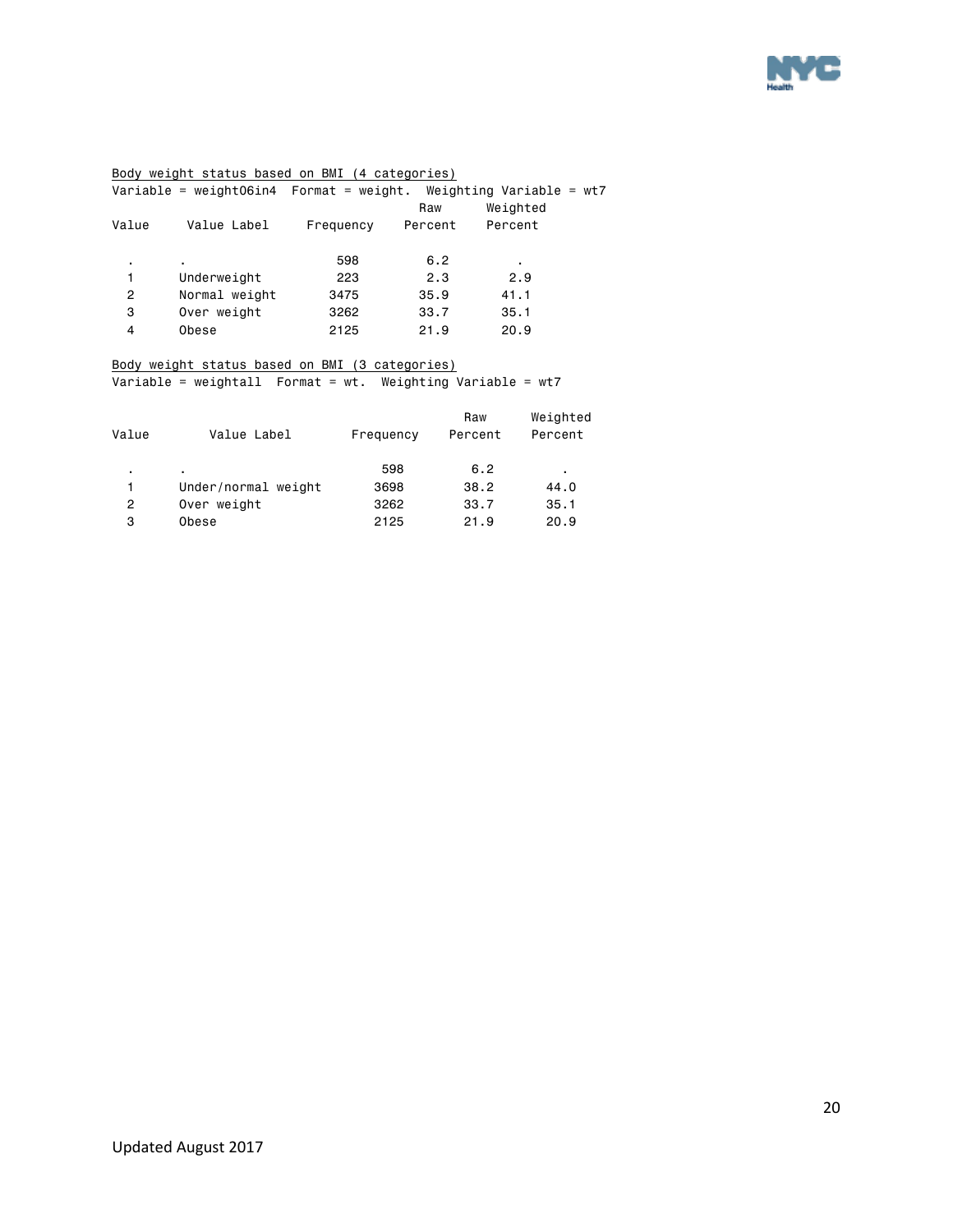

### <span id="page-20-0"></span>**DIABETES**

Have you ever been told by a doctor you have diabetes? (Women told they have diabetes only during pregnancy are included in the no category) Variable = diabetes Format = yesno. Weighting Variable = wt7 Value Raw Weighted Value Label Frequency Percent Percent . . 1 0.0 . D D 28 0.3 . R R 5 0.1 . 1 Yes 1124 11.6 9.0 2 No 8525 88.0 91.0 Number A1C tests in past 12 months, continuous (among ever been told diabetes) Variable = diabet3 Format = Weighting Variable = wt7 Value **Frequency**  . 8559 D 244 R 1 0-12 826 88 (never heard of test) 53 Number A1C tests in past 12 months (among ever been told diabetes) Variable =  $glycosy$ lated3 Format =  $glyco3t$ . Weighting Variable = wt7 Raw Weighted Value Value Label Frequency Percent Percent . . 8559 88.4 . D D 244 2.5 . R R 1 0.0 . 1 None 113 1.2 14.3 2 1 - 3 tests 435 4.5 49.8 3 > 3 tests 331 3.4 35.8 A1C level last time checked, continuous (Among those tested) Variable = diabet4 Format = Weighting Variable = wt7 Value Frequency . 8917 D 574 R  $\overline{4}$ 4 - 24 166 88 (didn't get results) 22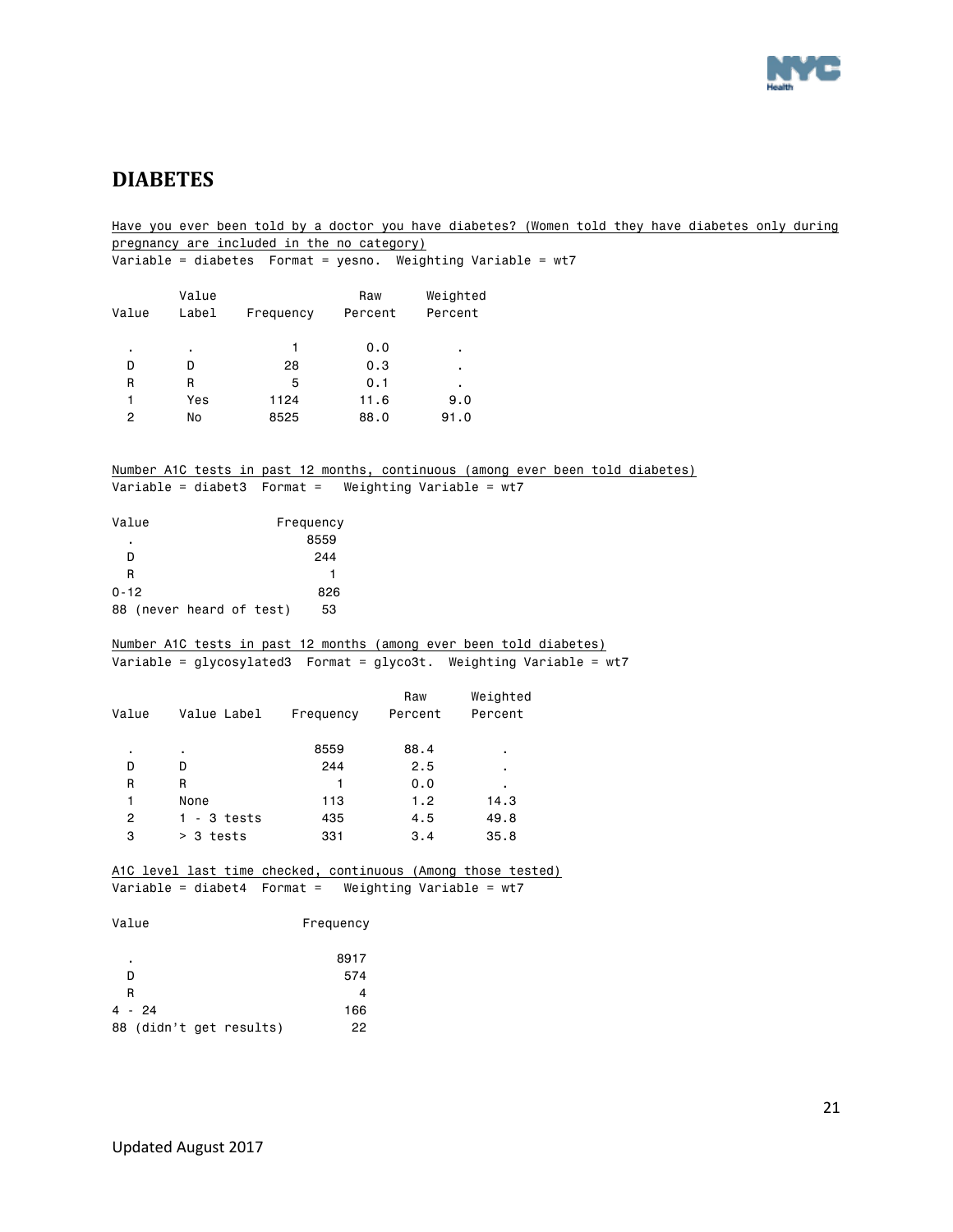

#### A1C level last time checked (Among those tested)

|  | Variable = glycosylatedlevel3  Format = glyco3f. Weighting Variable = wt7 |  |  |  |  |
|--|---------------------------------------------------------------------------|--|--|--|--|
|  |                                                                           |  |  |  |  |

|       |                     |           | Raw     | Weighted |  |
|-------|---------------------|-----------|---------|----------|--|
| Value | Value Label         | Frequency | Percent | Percent  |  |
|       |                     |           |         |          |  |
| ٠     | ٠                   | 8939      | 92.3    | ٠        |  |
| D     | D                   | 574       | 5.9     | ٠        |  |
| R     | R                   | 4         | 0.0     |          |  |
| 1     | A1C level $1 - 6$   | 69        | 0.7     | 39.3     |  |
| 2     | A1C level 7 - 9     | 75        | 0.8     | 44.8     |  |
| 3     | A1C level $\ge$ =10 | 22        | 0.2     | 15.9     |  |
|       |                     |           |         |          |  |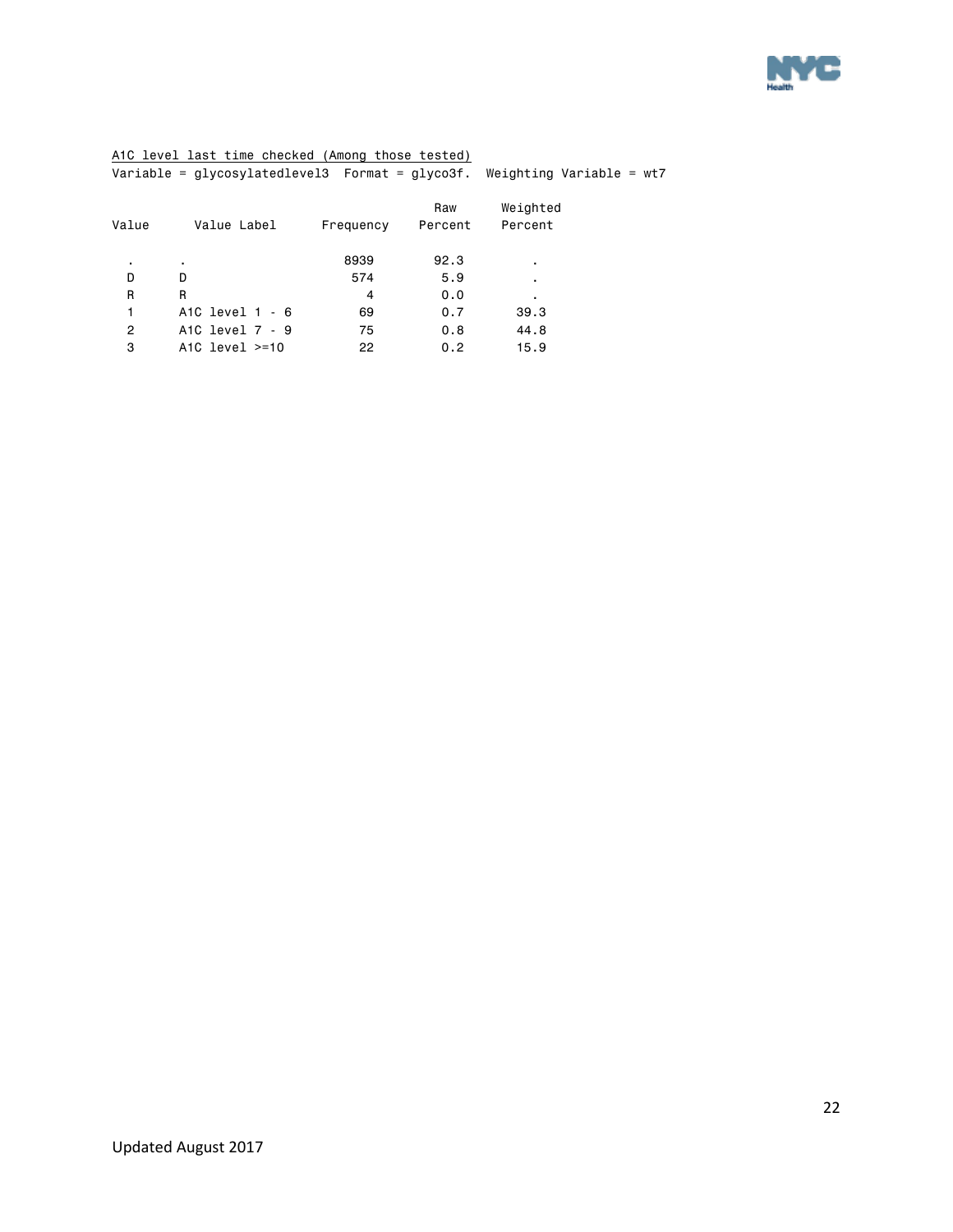

# <span id="page-22-0"></span>**DOMESTIC VIOLENCE**

In the past 12 months were you frightened for your safety because of anger or threats of an intimate partner?

|       |                | Variable = afraid $\sqrt{2}$ Format = yesno. |                | Weighting Variable = $wt7$ |  |
|-------|----------------|----------------------------------------------|----------------|----------------------------|--|
| Value | Value<br>Label | Frequency                                    | Raw<br>Percent | Weighted<br>Percent        |  |
| ٠     | ٠              | 493                                          | 5.1            | ٠                          |  |
| D     | D              | 61                                           | 0.6            | ٠                          |  |
| R     | R              | 83                                           | 0.9            | ٠                          |  |
| 1     | Yes            | 238                                          | 2.5            | 2.5                        |  |
| 2     | No             | 8808                                         | 91.0           | 97.5                       |  |

In the past 12 months did you sustained injury/bruises/cuts/black eye/broken bones as a result of intimate partner's behavior? (Among those who have been afraid)

Variable = injury Format = yesno. Weighting Variable = wt7

| Value | Value<br>Label | Frequency | Raw<br>Percent | Weighted<br>Percent |
|-------|----------------|-----------|----------------|---------------------|
| ٠     | ٠              | 9445      | 97.5           | ٠                   |
| D     | D              | 1         | 0.0            | ٠                   |
| R     | R              | 2         | 0.0            | ٠                   |
| 1     | Yes            | 45        | 0.5            | 20.3                |
| 2     | No             | 190       | 2.0            | 79.7                |

In the past 12 months did you sustained injury/bruises/cuts/black eye/broken bones as a result of intimate partner's behavior? (Among all adults)

| Variable = injuryamongall  Format = yesno.  Weighting Variable = wt7 |  |  |
|----------------------------------------------------------------------|--|--|
|----------------------------------------------------------------------|--|--|

|       | Value |           | Raw  | Weighted |  |
|-------|-------|-----------|------|----------|--|
| Value | Label | Frequency |      | Percent  |  |
| ٠     | ٠     | 495       | 5.1  | ٠        |  |
| D     | n     | 15        | 0.2  | ٠        |  |
| R     | R     | 55        | 0.6  | ٠        |  |
| 1     | Yes   | 91        | 0.9  | 1.3      |  |
| 2     | No    | 9027      | 93.2 | 98.7     |  |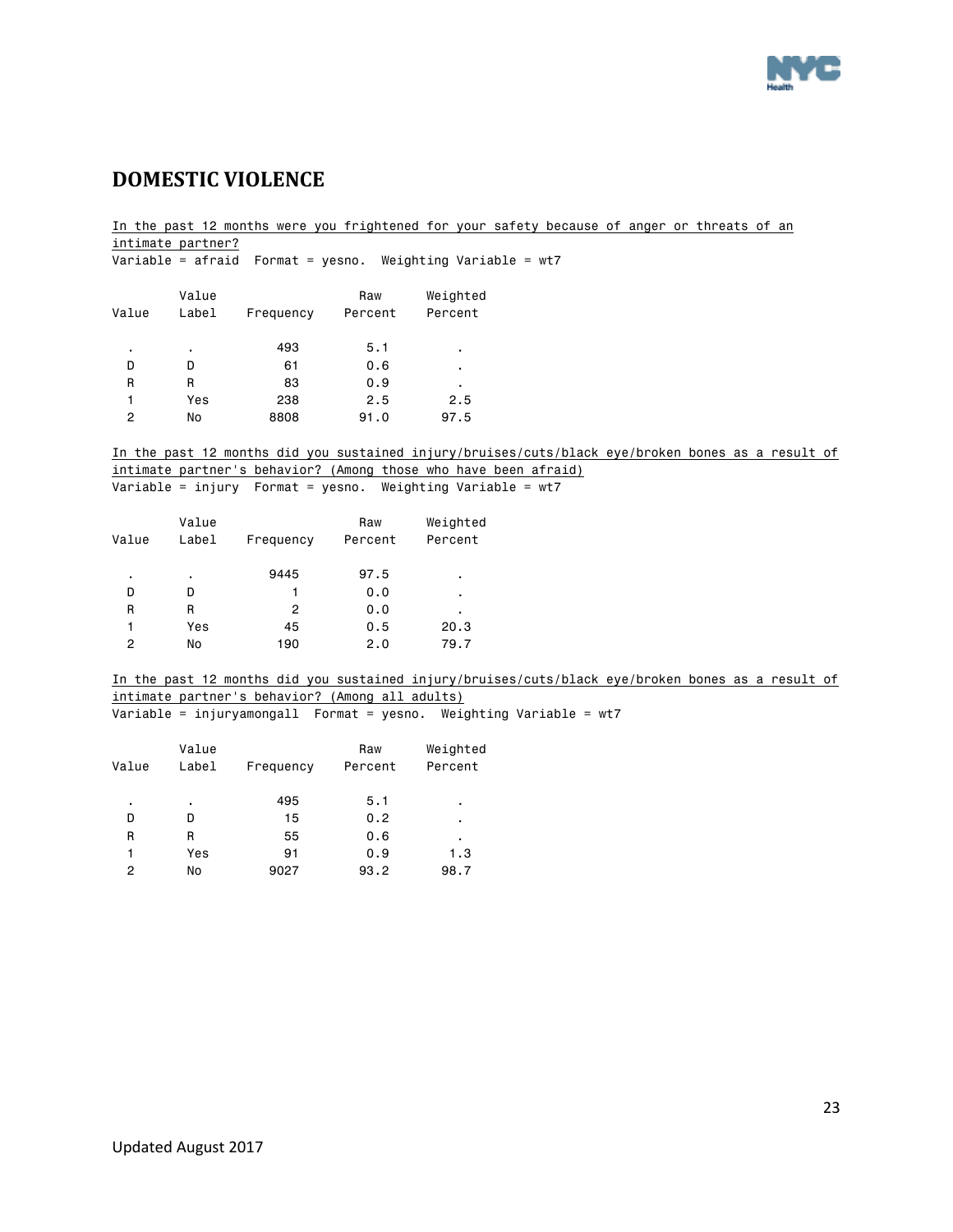

### <span id="page-23-0"></span>**GENERAL HEALTH**

#### Self-reported general health status

Variable = generalhealth Format = health. Weighting Variable = wt7

|       | Value     |           | Raw     | Weighted       |
|-------|-----------|-----------|---------|----------------|
| Value | Label     | Frequency | Percent | Percent        |
|       |           |           |         |                |
| ٠     | ٠         | 1         | 0.0     | ٠              |
| D     | D         | 86        | 0.9     | $\blacksquare$ |
| R     | R         | 8         | 0.1     | ٠              |
| 1     | Excellent | 1607      | 16.6    | 18.1           |
| 2     | Very Good | 2340      | 24.2    | 26.2           |
| 3     | Good      | 3287      | 33.9    | 35.0           |
| 4     | Fair      | 1592      | 16.4    | 14.6           |
| 5     | Poor      | 762       | 7.9     | 6.1            |

#### Thinking about your mental health, which includes stress, depression, and problems with emotions, for how many days during the past 30 days was your mental health not good? (Continuous)

Variable = health6 Format = not applicable Weighting Variable = wt7

| Value    | Frequency |
|----------|-----------|
| ٠        |           |
| D        | 286       |
| R        | 36        |
| 0        | 5069      |
| $1 - 30$ | 4291      |

Thinking about your mental health, which includes stress, depression, and problems with emotions, for about how many days during the past 30 days was your mental health not good? Variable = poormentaldays06 Format = poor. Weighting Variable = wt7

|       |                |           | Raw     | Weighted |
|-------|----------------|-----------|---------|----------|
| Value | Value Label    | Frequency | Percent | Percent  |
|       |                |           |         |          |
| ٠     | ٠              |           | 0.0     | ٠        |
| D     | D              | 286       | 3.0     | ٠        |
| R     | R              | 36        | 0.4     | ٠        |
| 1     | None           | 5069      | 52.3    | 53.1     |
| 2     | $1 - 3$ days   | 1481      | 15.3    | 17.2     |
| 3     | $4 - 10$ days  | 1400      | 14.5    | 15.8     |
| 4     | $11 - 29$ days | 746       | 7.7     | 8.0      |
| 5     | 30 days        | 664       | 6.9     | 6.0      |

#### Mental health not good on 14 or more of last 30 days- Frequent mental distress (FMD)

|       | Variable = fmd  Format = fmds.  Weighting Variable = wt7 |           |         |          |
|-------|----------------------------------------------------------|-----------|---------|----------|
|       |                                                          |           | Raw     | Weighted |
| Value | Value Label                                              | Frequency | Percent | Percent  |
|       |                                                          |           |         |          |
| ٠     | ٠                                                        |           | 0.0     | ٠        |
| D     | D                                                        | 286       | 3.0     | ٠        |
| R     | R                                                        | 36        | 0.4     | ٠        |
|       | - 13 davs<br>0                                           | 7975      | 82.4    | 86.5     |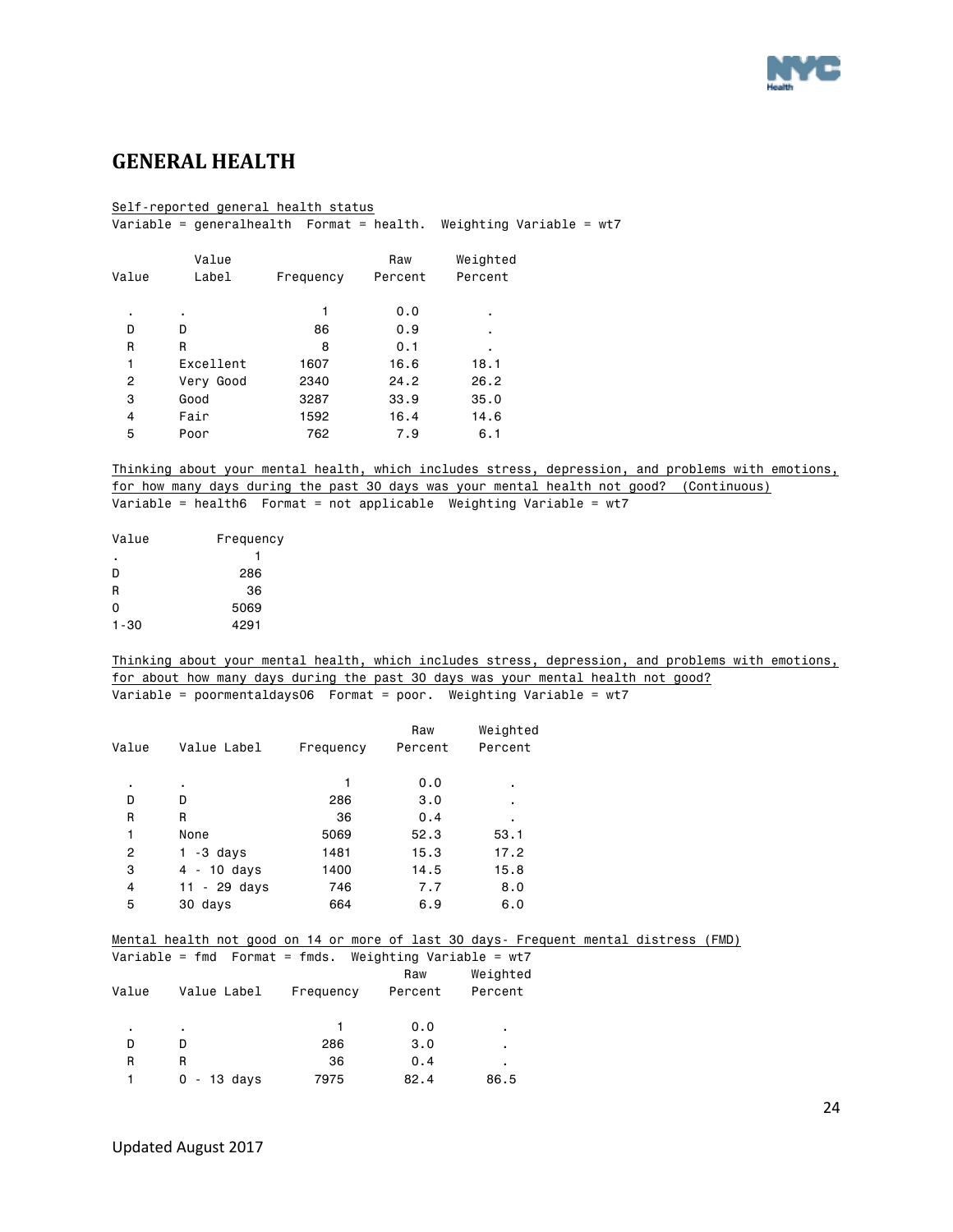

#### 2 14+ days 1385 14.3 13.5

#### Thinking about your physical health, which includes physical illness and injury, for how many days during the past 30 days was your physical health not good? (Continuous) Variable = health2 Format = not applicable Weighting Variable = wt7

| Frequency |
|-----------|
| 1         |
| 319       |
| 20        |
| 5047      |
| 4296      |
|           |

#### Thinking about your physical health, which includes physical illness and injury, for how many days during the past 30 days was your physical health not good? Variable = poorphysicaldays Format = poor. Weighting Variable = wt7

| Value | Value Label    | Frequency | Raw<br>Percent | Weighted<br>Percent |
|-------|----------------|-----------|----------------|---------------------|
| ٠     | ٠              |           | 0.0            |                     |
| D     | D              | 319       | 3.3            | ٠                   |
| R     | R              | 20        | 0.2            | ٠                   |
| 1     | None           | 5047      | 52.1           | 56.9                |
| 2     | -3 days<br>1.  | 1605      | 16.6           | 18.6                |
| з     | $4 - 10$ days  | 1216      | 12.6           | 11.9                |
| 4     | $11 - 29$ days | 730       | 7.5            | 6.5                 |
| 5     | 30 days        | 745       | 7.7            | 6.1                 |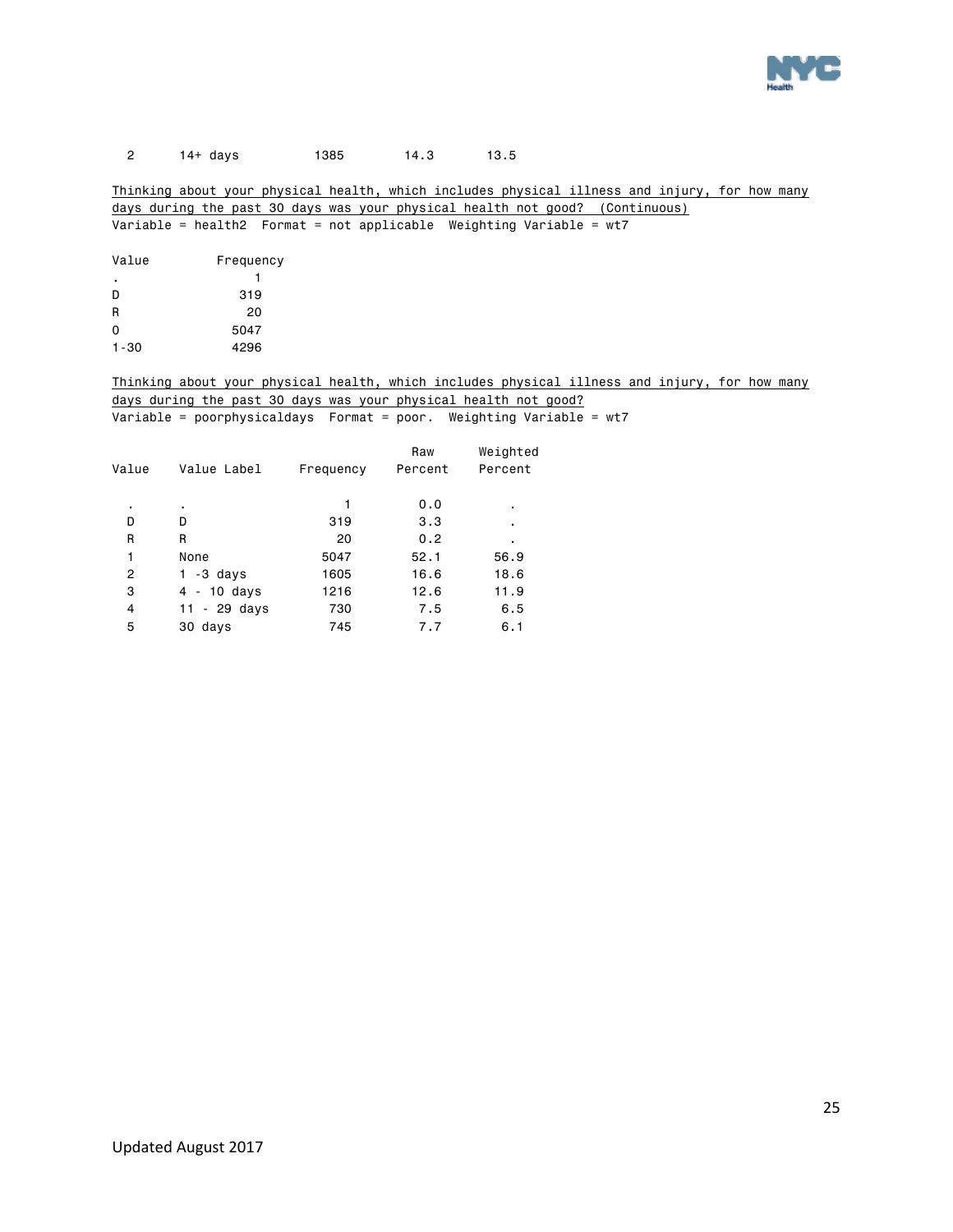

# <span id="page-25-0"></span>**HIV**

Have you had an HIV test in the last 12 months? Variable = hiv12months06 Format = yesno. Weighting Variable = wt7 Value Raw Weighted Value Label Frequency Percent Percent . . 690 7.1 . 1 Yes 2317 23.9 27.4 2 No 6676 68.9 72.6 When you were last tested for HIV, were the results available on the same day or did you have to wait a week or more to get the results? (Among those tested in past 12 months) Variable = resultinterval Format = hivint. Weighting Variable = wt7 Raw Weighted Value Value Label Frequency Percent Percent . . 7455 77.0 . 1 Same day 6 434 4.5 19.4 2 Wait for results 1794 18.5 80.6 If a rapid test kit for HIV was available and you could get the results within 20 minutes at home, would you use such a kit? Variable = userapidkit Format = yesno. Weighting Variable = wt7 Value Raw Weighted Value Label Frequency Percent Percent . . 1067 11.0 . 1 Yes 4214 43.5 51.8 2 No 4402 45.5 48.2 In the past 12 months has a doctor, nurse or other health professional recommended that you have an HIV test? Variable = recommendedhivtest Format = yesno. Weighting Variable = wt7 Value Raw Weighted Value Label Frequency Percent Percent . . 553 5.7 . 1 Yes 1095 11.3 13.1

2 No 8035 83.0 86.9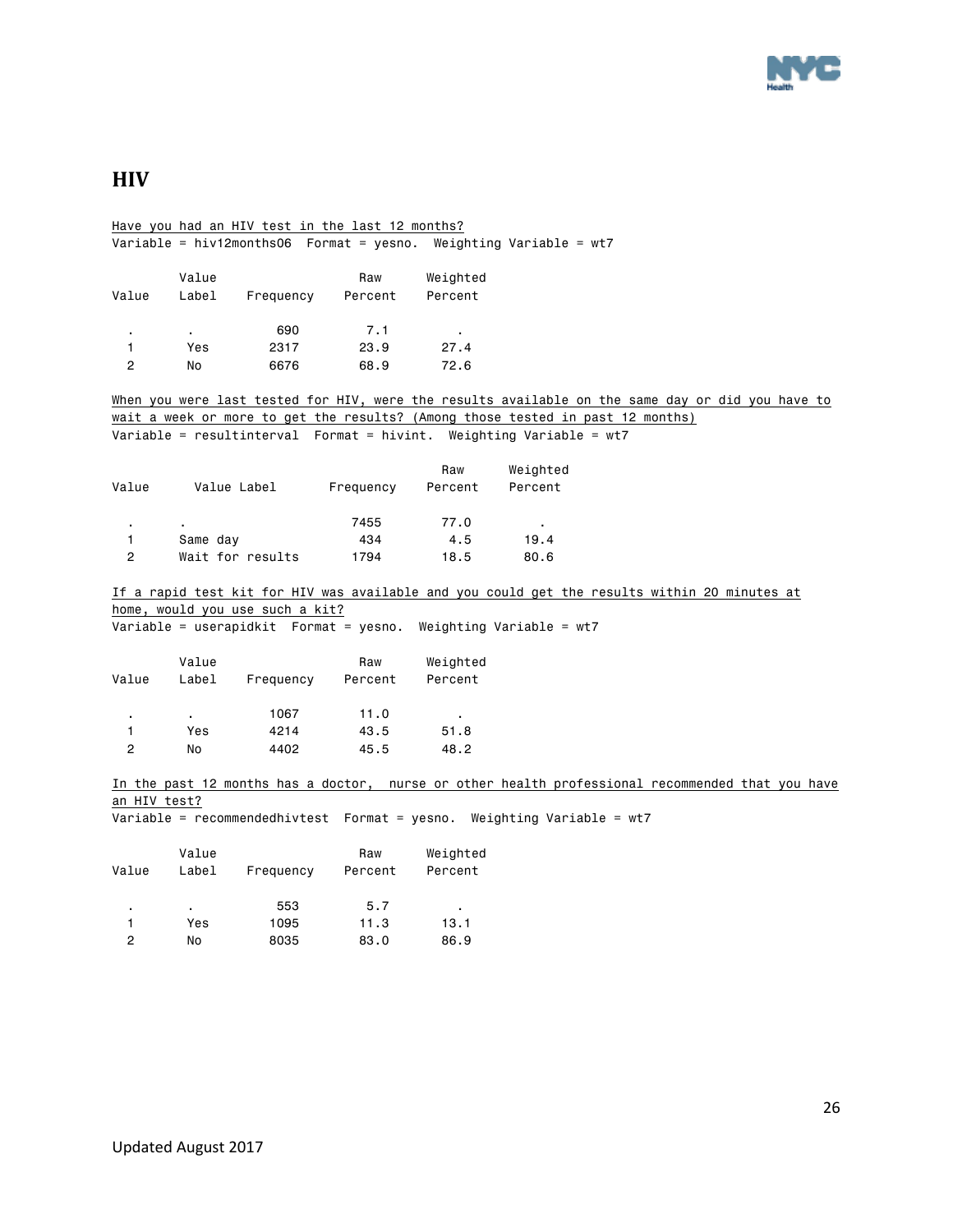

### <span id="page-26-0"></span>**IMMUNIZATIONS**

#### Flu shot/spray in past 12 months

Variable = fluvaccineshot Format = yesno. Weighting Variable = wt7

|       | Value |           | Raw     | Weighted |
|-------|-------|-----------|---------|----------|
| Value | Label | Frequency | Percent | Percent  |
| ٠     | ٠     |           | 0.0     | ٠        |
| D     |       | 51        | 0.5     | ٠        |
| R     | R     | 2         | 0.0     | ٠        |
|       | Yes   | 2919      | 30.1    | 26.4     |
| 2     | No    | 6710      | 69.3    | 73.6     |

#### Flushot/nasal spray between 9/11/05 and 3/31/06 Variable = fluvaccineshot0506 Format = yesno. Weighting Variable = wt7

| Value | Value<br>Label | Frequency | Raw<br>Percent | Weighted<br>Percent |
|-------|----------------|-----------|----------------|---------------------|
| ٠     | ٠              | 183       | 1.9            | ٠                   |
|       | Yes            | 2451      | 25.3           | 22.5                |
| 2     | No             | 7049      | 72.8           | 77.5                |

#### Where did you get your most recent flushot/vaccine? (Among those with shot in past 12 months) Variable = wherefluvaccineshot06 Format = fluvac12f. Weighting Variable = wt7

| Value          | Value Label                               | Frequency | Raw<br>Percent | Weighted<br>Percent |
|----------------|-------------------------------------------|-----------|----------------|---------------------|
|                |                                           |           |                |                     |
| ٠.             | ٠.                                        | 6785      | 70.1           | ٠                   |
|                | Doctors office                            | 1464      | 15.1           | 49.5                |
| $\overline{2}$ | A Health Dep Clinic                       | 178       | 1.8            | 5.9                 |
| 3              | A Clinic at Hospital                      | 508       | 5.2            | 16.2                |
| 4              | Another type of Clinic/Health Center      | 175       | 1.8            | 6.1                 |
| 5              | Senior recreation/Community/Church Center | 125       | 1.3            | 3.6                 |
| 6              | Pharmacy or other store                   | 45        | 0.5            | 1.6                 |
| $\overline{7}$ | ER                                        | 42        | 0.4            | 1.8                 |
| 8              | Work Place                                | 316       | 3.3            | 13.4                |
| 9              | Other                                     | 45        | 0.5            | 2.0                 |

#### Have you ever had pneumonia shot?

Variable = pneumoniashot Format = yesno. Weighting Variable = wt7

| Value<br>Label | Frequency | Raw<br>Percent | Weighted<br>Percent |
|----------------|-----------|----------------|---------------------|
|                | 1141      | 11.8           | ٠                   |
| R              | 6         | 0.1            | ٠                   |
| Yes            | 2105      | 21.7           | 22.3                |
| No             | 6431      | 66.4           | 77.7                |
|                |           |                |                     |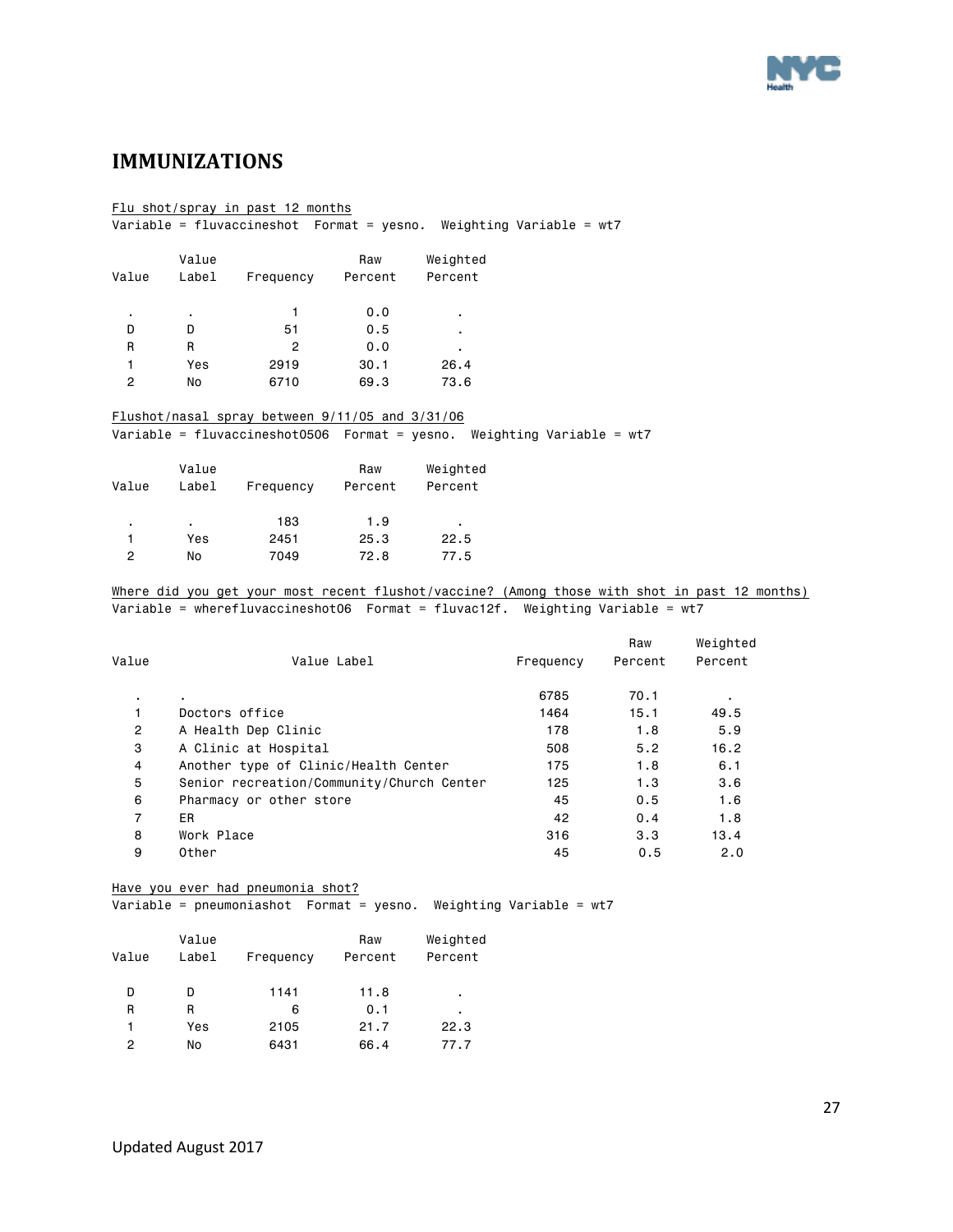

### <span id="page-27-0"></span>**MENTAL HEALTH**

During the past 30 days, how often did you feel so sad that nothing could cheer you up? (Used to create NSPD) Variable = mood1 Format = mood. Weighting Variable = wt7 Raw Weighted Value Value Label Frequency Percent Percent R R 18 0.2 . 1 All of the time 228 2.4 1.9 2 Most of the time 512 5.3 4.9 3 Some of the time 1189 12.3 11.2 4 A little of the time 1939 20.0 21.4 5 None of the time 5797 59.9 60.5 During the past 30 days, how often did you feel nervous? (Used to create NSPD) Variable = mood2 Format = mood. Weighting Variable = wt7 Raw Weighted Value Value Label Frequency Percent Percent R R 16 0.2 . 1 All of the time 265 2.7 2.2 2 Most of the time 463 4.8 4.7 3 Some of the time 1703 17.6 18.3 4 A little of the time 2841 29.3 31.2 5 None of the time 4395 45.4 43.6 During the past 30 days, how often did you feel restless or fidgety? (Used to create NSPD) Variable = mood3 Format = mood. Weighting Variable =  $wt7$  Raw Weighted Value Value Label Frequency Percent Percent R R 21 0.2 . 1 All of the time 301 3.1 2.9 2 Most of the time 457 4.7 4.7 3 Some of the time 1689 17.4 17.5 4 A little of the time 2512 25.9 27.4 5 None of the time 4703 48.6 47.6 During the past 30 days, how often did you feel hopeless? (Used to create NSPD) Variable = mood4 Format = mood. Weighting Variable = wt7 Raw Weighted Value Value Label Frequency Percent Percent R R 20 0.2 . 1 All of the time 210 2.2 1.9 2 Most of the time 292 3.0 2.5 3 Some of the time 770 8.0 7.5

4 A little of the time 1257 13.0 14.4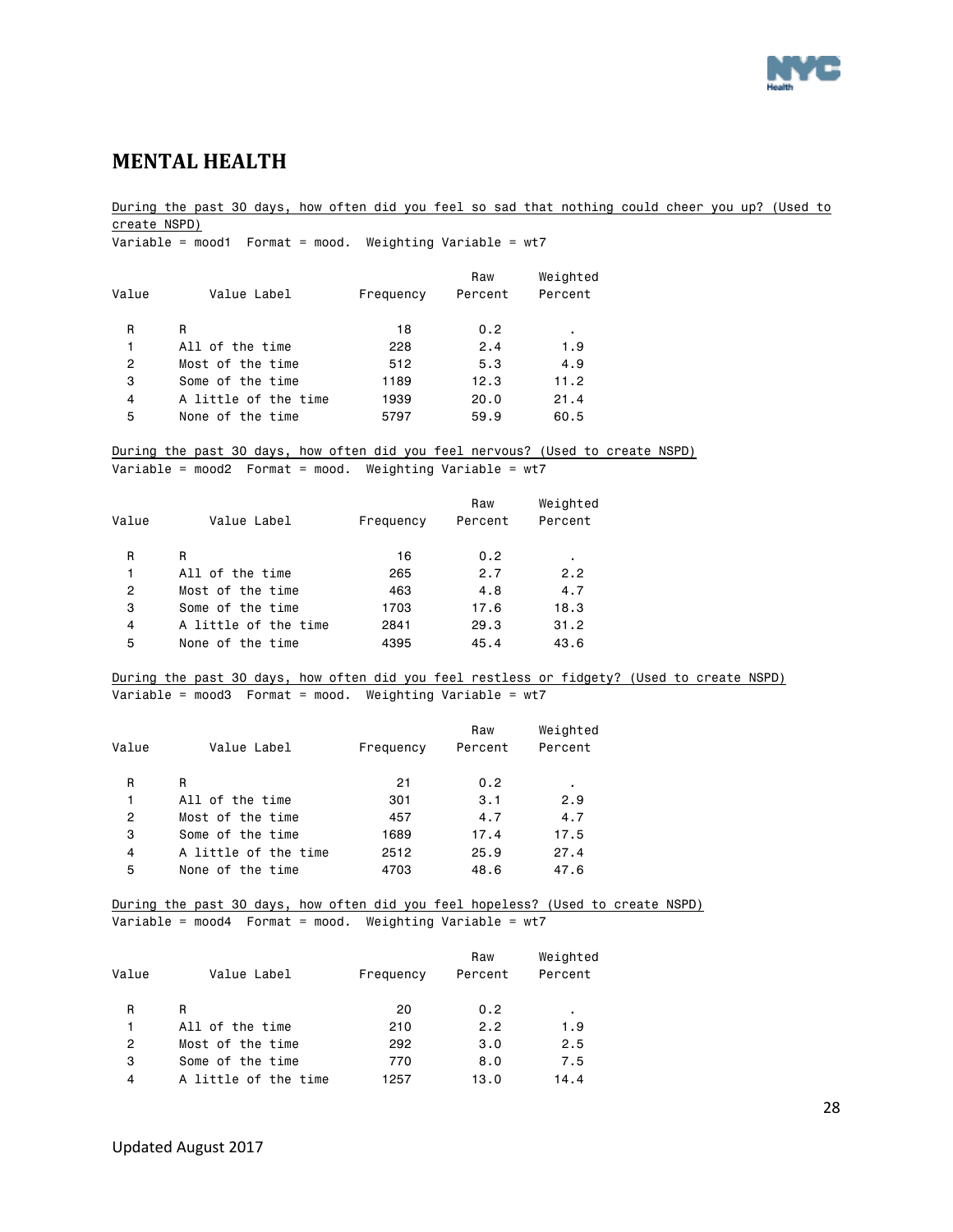

5 None of the time 7134 73.7 73.7

During the past 30 days, how often did you feel that everything was an effort? (Used to create NSPD)

Variable = mood5 Format = mood. Weighting Variable =  $wt7$ 

| Value | Value Label          | Frequency | Raw<br>Percent | Weighted<br>Percent |
|-------|----------------------|-----------|----------------|---------------------|
| R     | R                    | 26        | 0.3            | ٠                   |
| 1     | All of the time      | 769       | 7.9            | 8.0                 |
| 2     | Most of the time     | 665       | 6.9            | 6.7                 |
| 3     | Some of the time     | 1602      | 16.5           | 16.4                |
| 4     | A little of the time | 1893      | 19.5           | 20.8                |
| 5     | None of the time     | 4728      | 48.8           | 48.2                |

During the past 30 days, how often did you feel worthless? (Used to create NSPD) Variable = mood6 Format = mood. Weighting Variable =  $wt7$ 

|                      |           | Raw     | Weighted |
|----------------------|-----------|---------|----------|
| Value Label          | Frequency | Percent | Percent  |
| R                    | 22        | 0.2     | ٠        |
| All of the time      | 176       | 1.8     | 1.7      |
| Most of the time     | 245       | 2.5     | 2.3      |
| Some of the time     | 681       | 7.0     | 6.7      |
| A little of the time | 968       | 10.0    | 10.5     |
| None of the time     | 7591      | 78.4    | 78.8     |
|                      |           |         |          |

Non-specific psychological distress (NSPD) Non-specific psychological distress is a composite measure of 6 questions regarding symptoms of anxiety, depression and other emotional problems. Variable = nspd Format = yesno. Weighting Variable = wt7

| Value | Value<br>Label | Frequency | Raw<br>Percent | Weighted<br>Percent |
|-------|----------------|-----------|----------------|---------------------|
| ٠     | ٠              | 51        | 0.5            | ٠                   |
|       | Yes            | 695       | 7.2            | 6.3                 |
| 2     | No             | 8937      | 92.3           | 93.7                |

In the last 12 months, have you received any counseling or taken prescription medication for a mental health problem? (Among those with NSPD)

Variable = mhtreatment06 Format = yesno. Weighting Variable = wt7

| Value | Value<br>Label | Frequency | Raw<br>Percent | Weighted<br>Percent |
|-------|----------------|-----------|----------------|---------------------|
| ٠     | ٠              | 8988      | 92.8           | ٠                   |
| D     | D              | 1         | 0.0            | ٠                   |
| R     | R              | 1         | 0.0            | ٠                   |
| 1     | Yes            | 313       | 3.2            | 42.1                |
| 2     | No             | 380       | 3.9            | 57.9                |
|       |                |           |                |                     |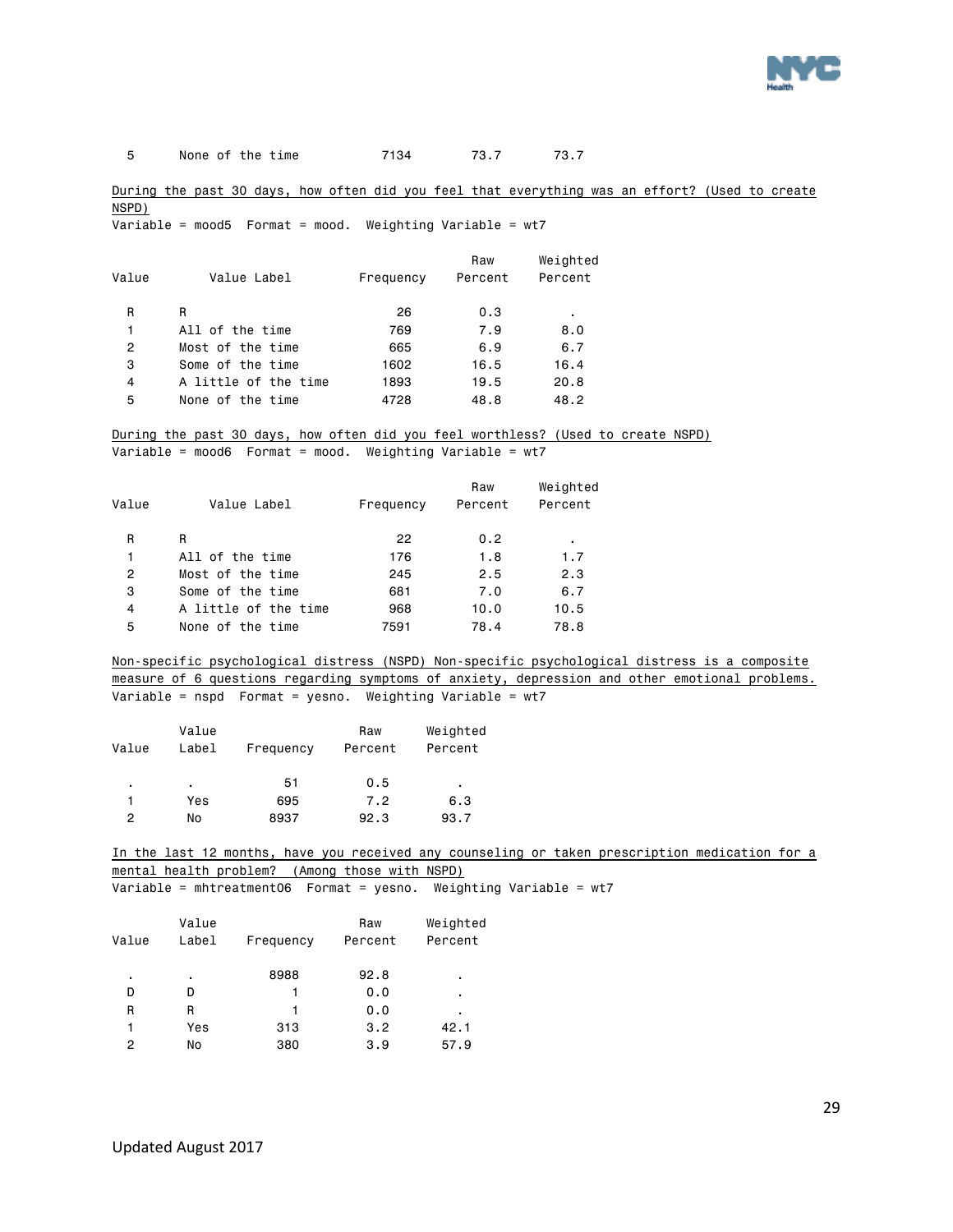

Needed treatment for mental health problem but did not get it (Among NSPD) Variable = didntgetmht06 Format = yesno. Weighting Variable = wt7

| Value | Value<br>Label | Frequency | Raw<br>Percent | Weighted<br>Percent |
|-------|----------------|-----------|----------------|---------------------|
| ٠     | ٠              | 8988      | 92.8           | ٠                   |
| D     | D              | 18        | 0.2            | ٠                   |
| R     | R              | 1         | 0.0            | ٠                   |
| 1     | Yes            | 152       | 1.6            | 23.1                |
| 2     | No             | 524       | 5.4            | 76.9                |

Have you ever been told by a doctor, nurse, or other health professional that you have depression?

Variable = tolddepression Format = yesno. Weighting Variable = wt7

| Value | Value<br>Label | Frequency | Raw<br>Percent | Weighted<br>Percent |
|-------|----------------|-----------|----------------|---------------------|
| ٠     | ٠              | 56        | 0.6            | ٠                   |
| 1     | Yes            | 1550      | 16.0           | 14.3                |
| 2     | No             | 8077      | 83.4           | 85.7                |

Were you first told by a doctor, nurse or other health professional that you have depression in the last 12 months? Variable = firsttolddepression Format = yesno. Weighting Variable = wt7

| Value | Value<br>Label | Frequency | Raw<br>Percent | Weighted<br>Percent |
|-------|----------------|-----------|----------------|---------------------|
| ٠     |                | 68        | 0.7            | ٠                   |
|       | Yes            | 429       | 4.4            | 3.9                 |
| 2     | No             | 9186      | 94.9           | 96.1                |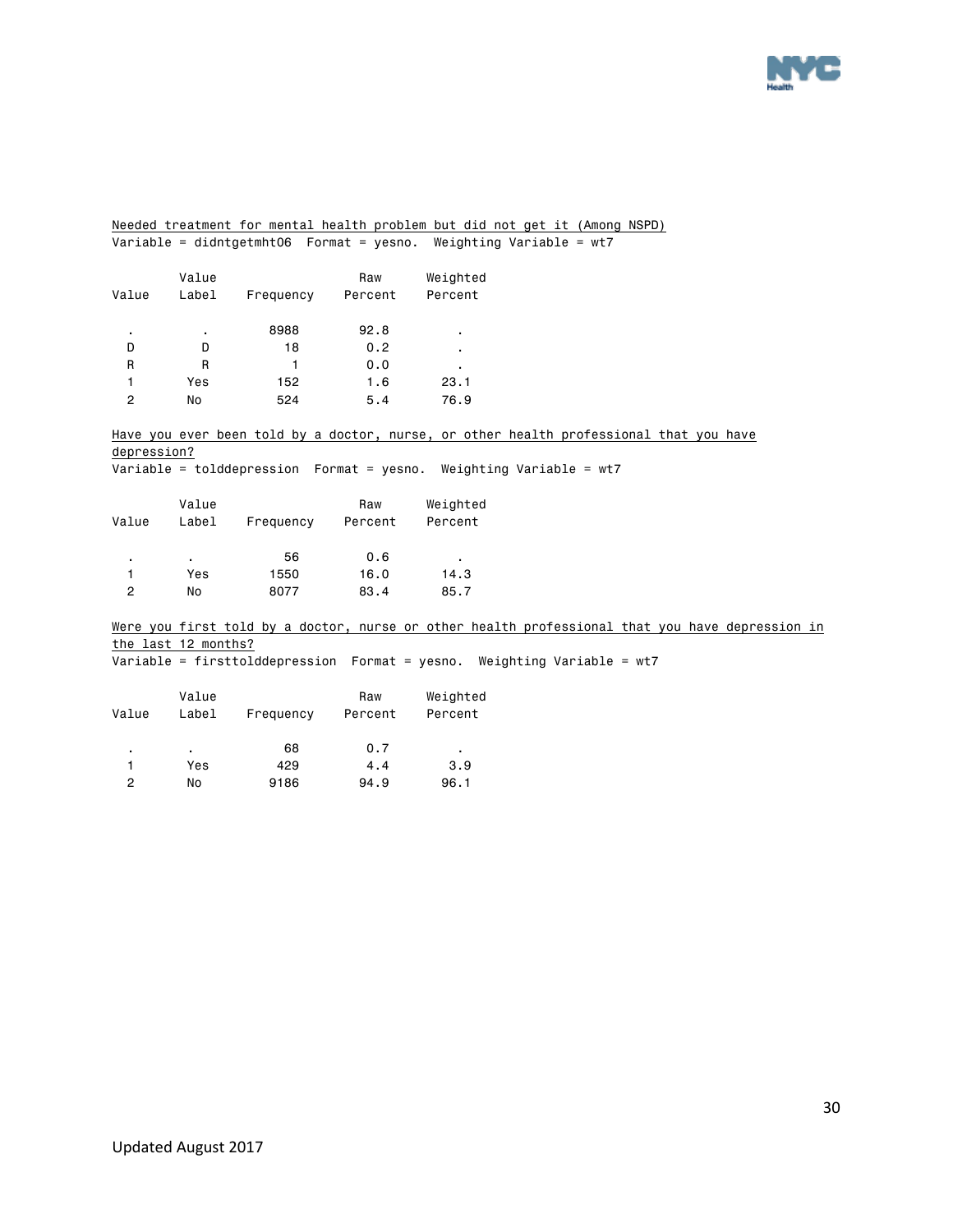

# <span id="page-30-0"></span>**NEIGHBORHOODS**

United Hospital Fund neighborhoods

 $\overline{\text{Variable}} = \text{uhf34}$  Format =  $\text{uhf34f}$ . Weighting Variable = wt7

|                |                                           |           | Raw     | Weighted |
|----------------|-------------------------------------------|-----------|---------|----------|
| Value          | Value Label                               | Frequency | Percent | Percent  |
| 1              | 101 Kingsbridge                           | 178       | 1.8     | 1.2      |
| $\overline{c}$ | 102 NE Bronx                              | 226       | 2.3     | 2.3      |
| 3              | 103 Fordham-Bronx Pk                      | 195       | 2.0     | 2.9      |
| 4              | 104 Pelham-Throgs Neck                    | 247       | 2.6     | 3.5      |
| 5              | 105/106/107 South Bronx                   | 671       | 6.9     | 5.5      |
| 6              | 201 Greenpoint                            | 153       | 1.6     | 1.5      |
| 7              | 202 Downtown-Heights-Slope                | 327       | 3.4     | 2.8      |
| 8              | 203 Bed Stuy-Crown Heights                | 544       | 5.6     | 3.6      |
| 9              | 204 East New York                         | 191       | 2.0     | 1.9      |
| 10             | 205 Sunset Park                           | 129       | 1.3     | 1.5      |
| 11             | 206 Borough Park                          | 309       | 3.2     | 3.8      |
| 12             | 207 Flatbush                              | 395       | 4.1     | 3.7      |
| 13             | 208 Canarsie                              | 211       | 2.2     | 2.4      |
| 14             | 209 Bensonhurst                           | 270       | 2.8     | 2.6      |
| 15             | 210 Coney Island                          | 339       | 3.5     | 3.7      |
| 16             | 211 Williamsburg-Bushwk                   | 256       | 2.6     | 2.1      |
| 17             | 301 Washington Heights                    | 312       | 3.2     | 3.3      |
| 18             | 302 Central Harlem                        | 288       | 3.0     | 1.9      |
| 19             | 303 East Harlem                           | 170       | 1.8     | 1.3      |
| 20             | 304 Upper West Side                       | 168       | 1.7     | 3.2      |
| 21             | 305/307 Upper East Side-Gramercy          | 390       | 4.0     | 5.1      |
| 22             | 306/308 Chelsea-Village                   | 273       | 2.8     | 3.1      |
| 23             | 309/310 Union Square-Lower Manhattan      | 275       | 2.8     | 3.2      |
| 24             | 401 LIC, Astoria                          | 279       | 2.9     | 2.9      |
| 25             | 402 West Queens                           | 345       | 3.6     | 6.1      |
| 26             | 403 Flushing                              | 235       | 2.4     | 3.4      |
| 27             | 404/406 Bayside Little Neck-Fresh Meadows | 223       | 2.3     | 2.4      |
| 28             | 405 Ridgewood                             | 287       | 3.0     | 3.2      |
| 29             | 407 SouthWest Queens                      | 317       | 3.3     | 3.3      |
| 30             | 408 Jamaica                               | 348       | 3.6     | 3.5      |
| 31             | 409 SouthEast Queens                      | 272       | 2.8     | 2.5      |
| 32             | 410 Rockaway                              | 149       | 1.5     | 1.3      |
| 33             | 501/502 Northern SI                       | 303       | 3.1     | 2.2      |
| 34             | 503/504 Southern SI                       | 408       | 4.2     | 3.3      |
|                |                                           |           |         |          |

NOTE: Available with a Data Use Agreement. Please contact [EpiDataRequest@health.nyc.gov](mailto:EpiDataRequest@health.nyc.gov)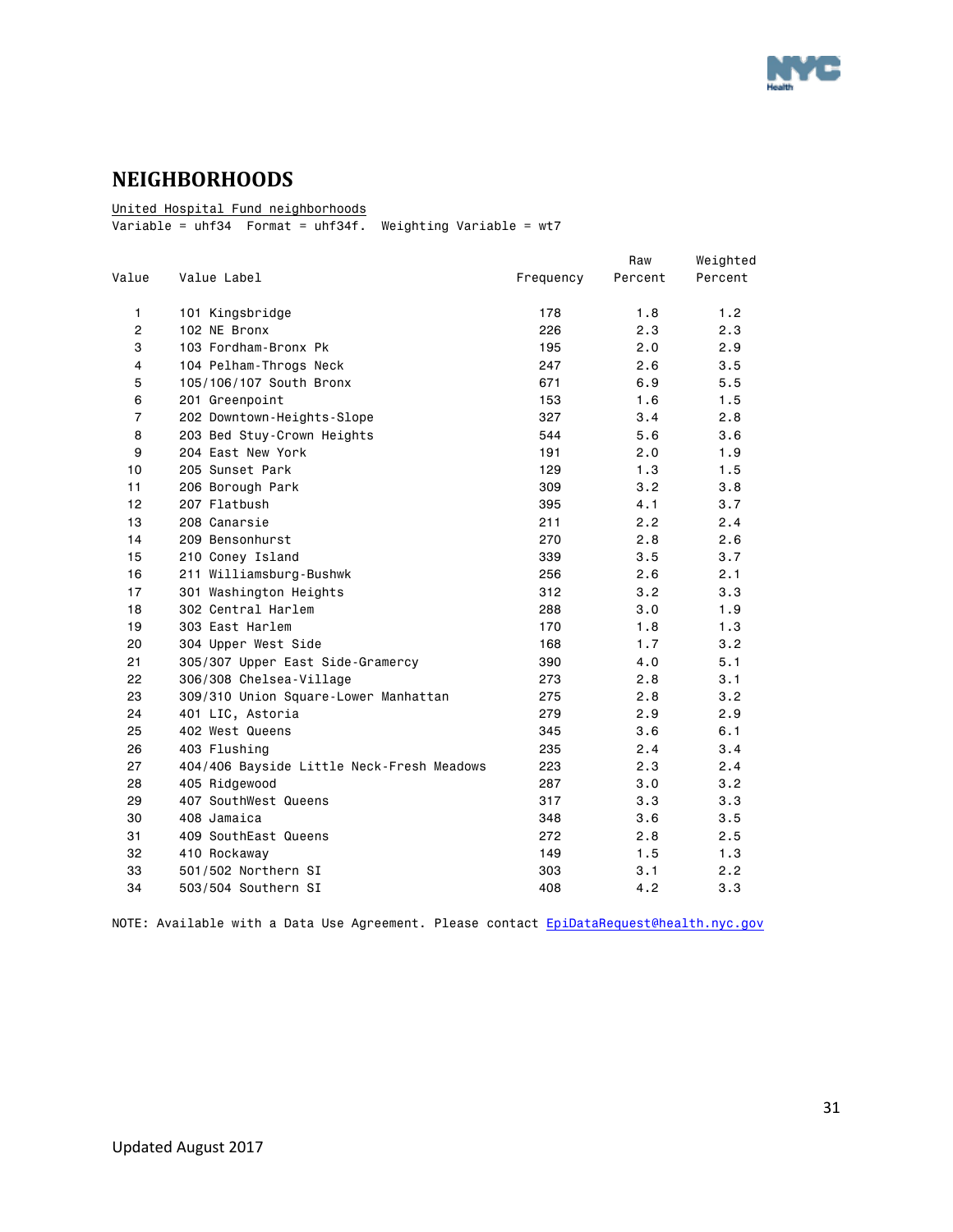

#### Borough of residence Variable = borough Format = boro. Weighting Variable = wt7

| Value | Value Label   | Frequency | Raw<br>Percent | Weighted<br>Percent |
|-------|---------------|-----------|----------------|---------------------|
| 1     | Bronx         | 1517      | 15.7           | 15.3                |
| 2     | Brooklyn      | 3124      | 32.3           | 29.7                |
| 3     | Manhattan     | 1876      | 19.4           | 21.0                |
| 4     | Queens        | 2455      | 25.4           | 28.6                |
| 5     | Staten Island | 711       | 7.3            | 5.4                 |
|       |               |           |                |                     |

NOTE: Available with a Data Use Agreement. Please contact [EpiDataRequest@health.nyc.gov](mailto:EpiDataRequest@health.nyc.gov)

#### District Public Health Offices in New York City

Variable = dphonew06 Format = dpho. Weighting Variable = wt7

| Raw<br>Value<br>Value Label<br>Percent<br>Frequency | Weighted<br>Percent |
|-----------------------------------------------------|---------------------|
| South Bronx<br>671<br>6.9                           | 5.5                 |
| East and Central Harlem<br>2<br>458<br>4.7          | 3.1                 |
| North and Central Brooklyn<br>з<br>10.2<br>991      | 7.7                 |
| All Other Neighborhoods<br>4<br>7563<br>78.1        | 83.7                |

NOTE: Available with a Data Use Agreement. Please contact [EpiDataRequest@health.nyc.gov](mailto:EpiDataRequest@health.nyc.gov)

Neighborhood poverty (3 categories) Percent of UHF population <200% FPL (per Census 2000) Variable = uhf42pov Format = uhf42pov. Weighting Variable = wt7

| Value        | Value Label           | Frequency | Raw<br>Percent | Weighted<br>Percent |
|--------------|-----------------------|-----------|----------------|---------------------|
| $\mathbf{1}$ | High pov = $1$ ow inc | 3367      | 34.8           | 30.5                |
| $\mathbf{2}$ | Med $pow = med inc$   | 3777      | 39.0           | 40.6                |
| 3            | Low pov = $High$ inc  | 2539      | 26.2           | 28.9                |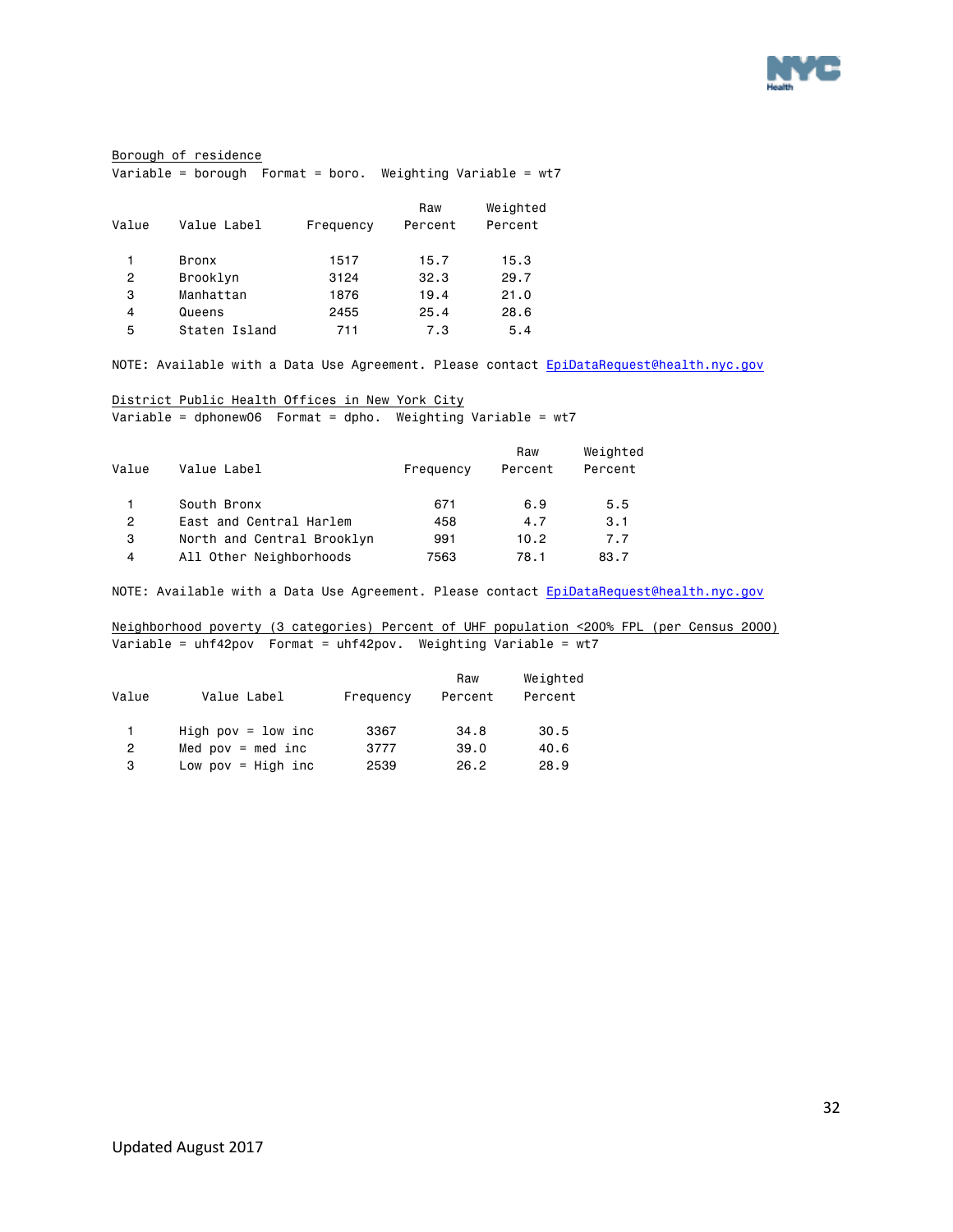

# <span id="page-32-0"></span>**PHYSICAL ACTIVITY**

|              |                                                                         |           |         | Minutes of moderate activity per week (Based on duration and frequency of light or moderate   |
|--------------|-------------------------------------------------------------------------|-----------|---------|-----------------------------------------------------------------------------------------------|
| activity)    |                                                                         |           |         |                                                                                               |
|              | Variable = modmin wk Format = not applicable Weighting Variable = wt7   |           |         |                                                                                               |
|              |                                                                         |           |         |                                                                                               |
| Value        | Frequency                                                               |           |         |                                                                                               |
| $\sim$       | 1856                                                                    |           |         |                                                                                               |
| 0            | 1673                                                                    |           |         |                                                                                               |
| 2.3-8400.0   | 6154                                                                    |           |         |                                                                                               |
|              |                                                                         |           |         |                                                                                               |
|              |                                                                         |           |         | Minutes of vigorous activity per week (based on duration and frequency of vigorous activity)  |
|              | Variable = vigmin wk  Format = not applicable  Weighting Variable = wt7 |           |         |                                                                                               |
|              |                                                                         |           |         |                                                                                               |
| Value        | Frequency                                                               |           |         |                                                                                               |
| $\mathbf{r}$ | 1159                                                                    |           |         |                                                                                               |
| 0            | 3472                                                                    |           |         |                                                                                               |
| 2.3-8400.0   | 5052                                                                    |           |         |                                                                                               |
|              |                                                                         |           |         |                                                                                               |
|              |                                                                         |           |         | Meets 2008 Physical Activity Recommendations (3 categories) (Defined as 150 or more moderate- |
|              | equivalent minutes of physical activity per week)                       |           |         |                                                                                               |
|              | Variable = $pa08$ 3r Format = $pa08$ 3rf. Weighting Variable = $wt7$    |           |         |                                                                                               |
|              |                                                                         |           | Raw     | Weighted                                                                                      |
| Value        | Value Label                                                             | Frequency | Percent | Percent                                                                                       |
|              |                                                                         |           |         |                                                                                               |

| value          | Value Label           | <b>FIGURIIOV</b> | <b>PETCENT</b> | <b>PELCEIL</b> |
|----------------|-----------------------|------------------|----------------|----------------|
|                |                       | 1604             | 16.6           |                |
|                | Inactive              | 1173             | 12.1           | 12.8           |
| $\overline{2}$ | Insufficiently Active | 1607             | 16.6           | 19.2           |
| 3              | Sufficiently Active   | 5299             | 54.7           | 68.1           |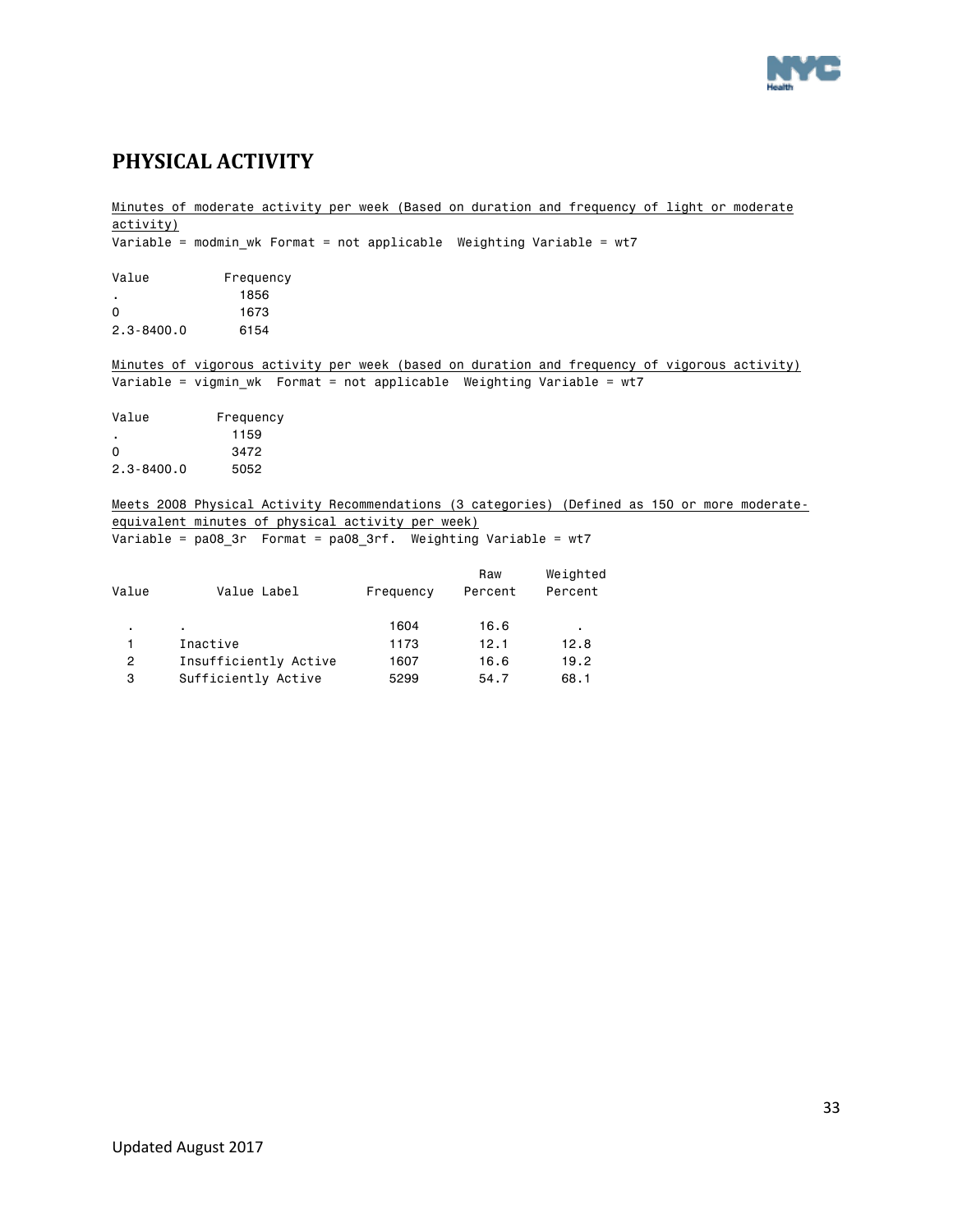

# <span id="page-33-0"></span>**SEXUAL BEHAVIOR**

#### Sexual behavior in the past 12 months

Variable = sexbehav\_active Format = behave. Weighting Variable = wt7

|       |                                      |           | Raw     | Weighted |
|-------|--------------------------------------|-----------|---------|----------|
| Value | Value Label                          | Frequency | Percent | Percent  |
|       | ٠                                    | 4255      | 43.9    |          |
|       | Homosexual                           | 176       | 1.8     | 3.2      |
| 2     | Bisexual                             | 64        | 0.7     | 1.1      |
| 3     | Heterosexual                         | 5144      | 53.1    | 94.8     |
| 4     | Sexually active with incomplete info | 44        | 0.5     | 0.9      |

#### Sexually active in the past 12 months

Variable = sexuallyactive06 Format = yesno. Weighting Variable = wt7

|       | Value |           | Raw     | Weighted |
|-------|-------|-----------|---------|----------|
| Value | Label | Frequency | Percent | Percent  |
|       |       |           |         |          |
| ٠     | ٠.    | 1366      | 14.1    | ٠        |
|       | Yes   | 5428      | 56.1    | 73.4     |
| 2     | No    | 2889      | 29.8    | 26.6     |

#### Total number of sex partners of either gender

Variable = sexpartner Format = partner. Weighting Variable = wt7

| Value Label   | Frequency | Raw<br>Percent | Weighted<br>Percent |
|---------------|-----------|----------------|---------------------|
|               | 1366      | 14.1           | ٠                   |
| None          | 2889      | 29.8           | 26.6                |
| One           | 4581      | 47.3           | 61.8                |
| Two           | 386       | 4.0            | 5.3                 |
| Three or more | 461       | 4.8            | 6.4                 |
|               |           |                |                     |

#### Women who report having sex with women (among sexually active women only)

|  | Variable = wsw  Format = yesno.  Weighting Variable = wt7 |  |  |  |  |
|--|-----------------------------------------------------------|--|--|--|--|
|--|-----------------------------------------------------------|--|--|--|--|

| Value | Value<br>Label | Frequency | Raw<br>Percent | Weighted<br>Percent |
|-------|----------------|-----------|----------------|---------------------|
| ٠     | ٠              | 6799      | 70.2           | ٠                   |
|       | Yes            | 106       | 1.1            | 4.2                 |
| っ     | No             | 2778      | 28.7           | 95.8                |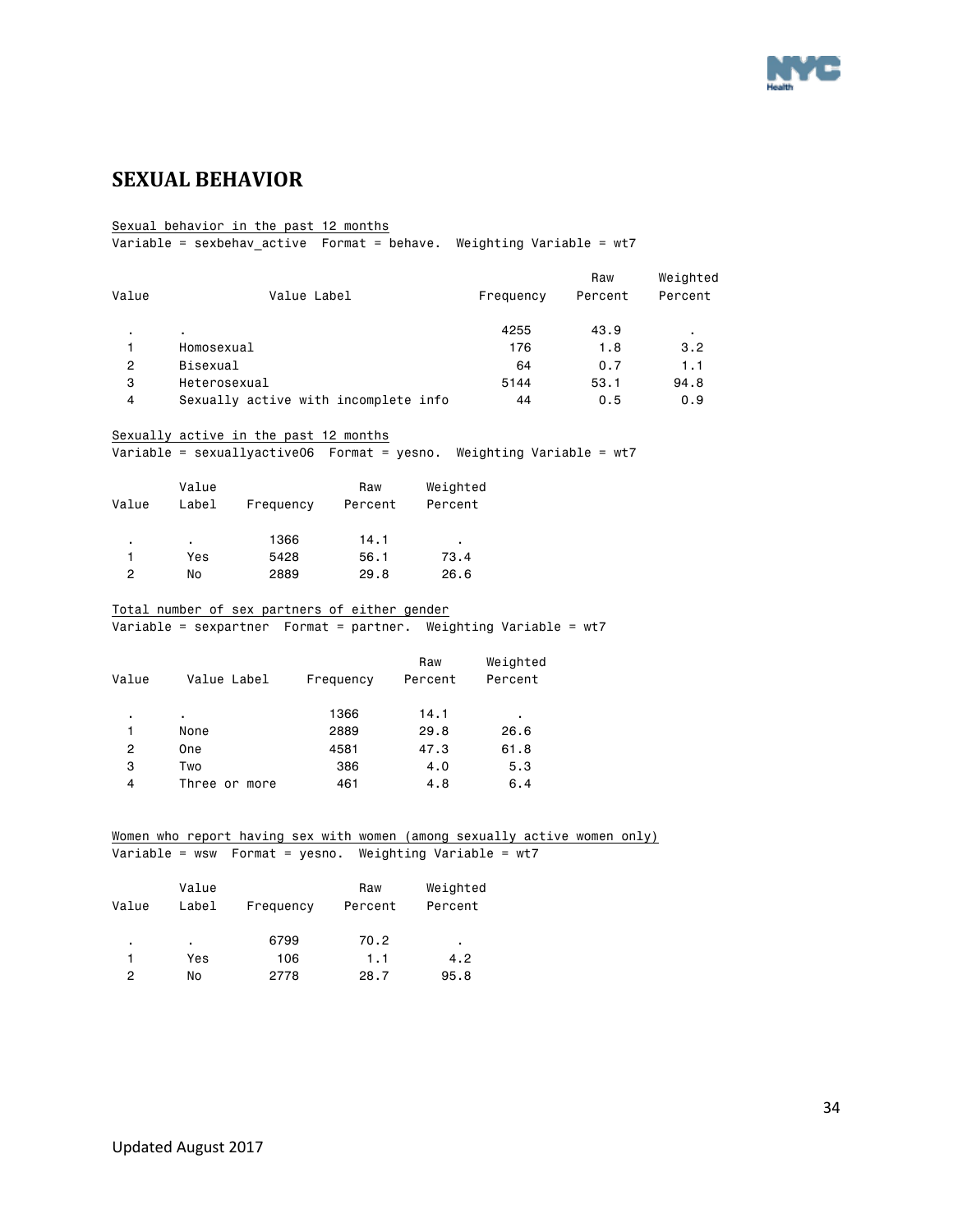

| Women who report having sex with women ONLY (among sexually active women) |            |                                 |      |                                                                       |  |  |
|---------------------------------------------------------------------------|------------|---------------------------------|------|-----------------------------------------------------------------------|--|--|
|                                                                           |            |                                 |      | Variable = wswexclusive  Format = yesno. Weighting Variable = wt7     |  |  |
|                                                                           |            |                                 |      |                                                                       |  |  |
|                                                                           | Value      |                                 | Raw  | Weighted                                                              |  |  |
| Value                                                                     |            | Label Frequency Percent Percent |      |                                                                       |  |  |
|                                                                           |            |                                 |      |                                                                       |  |  |
| $\blacksquare$                                                            | $\sim 100$ | 6777                            | 70.0 | $\sim$                                                                |  |  |
| 1.                                                                        | Yes        | 58                              | 0.6  | 2.3                                                                   |  |  |
| $\overline{2}$                                                            | No.        | 2848                            | 29.4 | 97.7                                                                  |  |  |
|                                                                           |            |                                 |      |                                                                       |  |  |
|                                                                           |            |                                 |      | Men who report having sex with men (among sexually active men only)   |  |  |
|                                                                           |            |                                 |      |                                                                       |  |  |
|                                                                           |            |                                 |      |                                                                       |  |  |
|                                                                           | Value      |                                 | Raw  | Weighted                                                              |  |  |
| Value                                                                     |            | Label Frequency Percent         |      | Percent                                                               |  |  |
|                                                                           |            |                                 |      |                                                                       |  |  |
| $\blacksquare$                                                            | $\sim 100$ | 7182                            | 74.2 |                                                                       |  |  |
| 1                                                                         | Yes        | 135                             | 1.4  | 4.7                                                                   |  |  |
| $\overline{2}$                                                            | No.        | 2366                            | 24.4 | 95.3                                                                  |  |  |
|                                                                           |            |                                 |      |                                                                       |  |  |
|                                                                           |            |                                 |      | Men who report having sex with men ONLY (among sexually active men)   |  |  |
|                                                                           |            |                                 |      | Variable = msmexclusive    Format = yesno. Weighting Variable = $wt7$ |  |  |
|                                                                           |            |                                 |      |                                                                       |  |  |
|                                                                           |            |                                 |      |                                                                       |  |  |

|       | Value |           | Raw     | Weighted |  |
|-------|-------|-----------|---------|----------|--|
| Value | Label | Frequency | Percent | Percent  |  |
| ٠     |       | 7162      | 74.0    | ٠        |  |
|       | Yes   | 118       | 1.2     | 4.1      |  |
| 2     | No    | 2403      | 24.8    | 95.9     |  |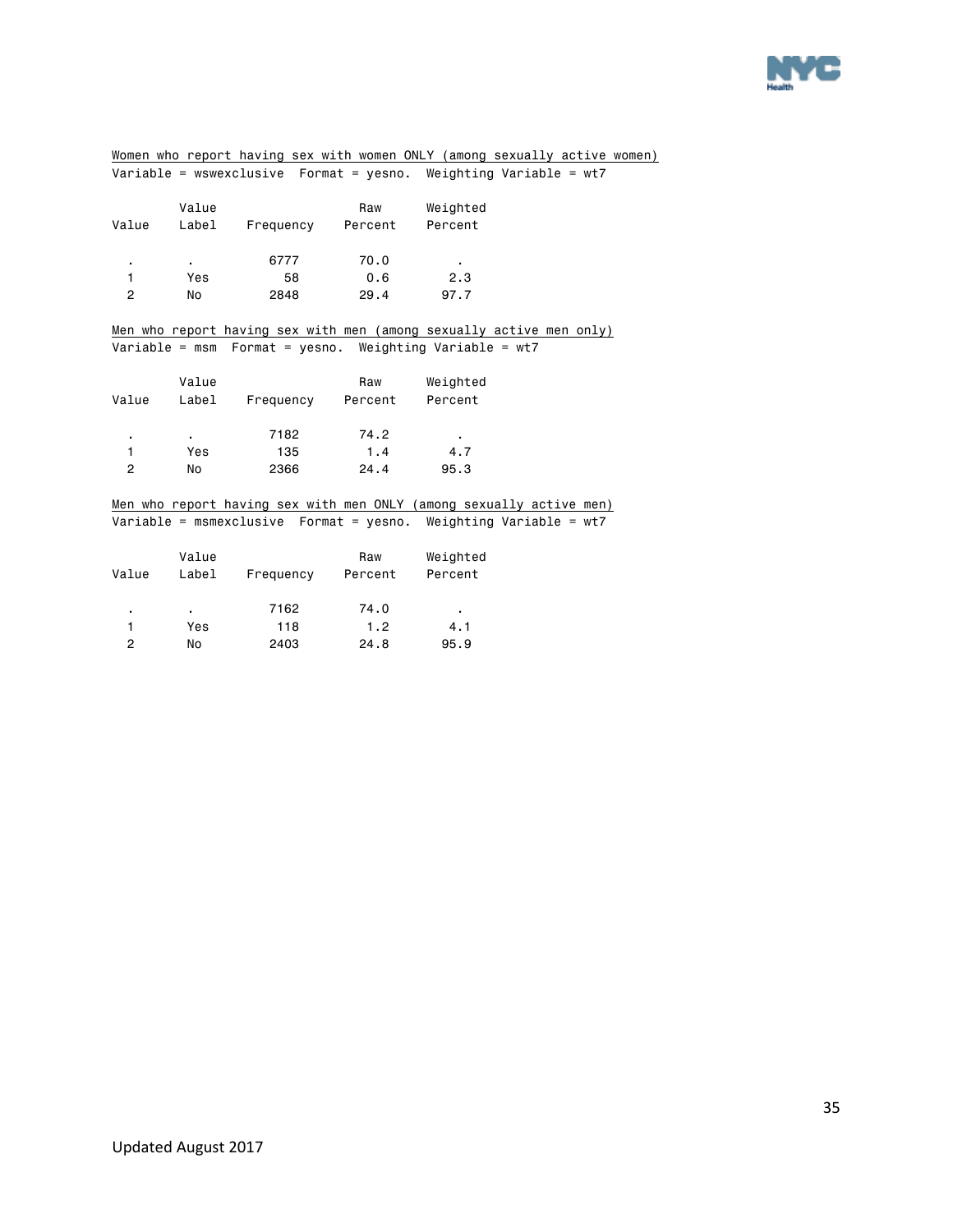

#### Received counseling or information about emergency contraception (females 18-44; males 18-64) Variable = ecpills Format = yesno. Weighting Variable = wt7

| Value | Value<br>Label | Frequency | Raw<br>Percent | Weighted<br>Percent |
|-------|----------------|-----------|----------------|---------------------|
| ٠     | ٠              | 5998      | 61.9           | ٠                   |
|       | Yes            | 204       | 2.1            | 6.1                 |
| 2     | No             | 3481      | 35.9           | 93.9                |

Where did you receive counseling or information for emergency contraception? (Females 18-44 only) Variable = femalecounseling Format = coun. Weighting Variable = wt7

| Value          |                                                |           | Raw     | Weighted |
|----------------|------------------------------------------------|-----------|---------|----------|
|                | Value Label                                    | Frequency | Percent | Percent  |
| ٠.             |                                                | 9559      | 98.7    |          |
|                | Family planning or Planned Parenthood clinic   | 34        | 0.4     | 28.8     |
| $\overline{2}$ | Employer or school-based clinic                | 4         | 0.0     | 2.8      |
| 3              | Private doctors office or clinic/health center | 65        | 0.7     | 50.6     |
| 4              | Hospital ER                                    | 4         | 0.0     | 6.1      |
| 6              | Friend                                         | 3         | 0.0     | 3.5      |
| $\overline{7}$ | Pharmacist or advertising                      | 5         | 0.1     | 4.7      |
| 8              | Book/article/brochure                          | 3         | 0.0     | 1.2      |
| 9              | Internet                                       |           | 0.0     | 0.3      |
| 10             | Other                                          | 5         | 0.1     | 2.0      |

Where did you receive counseling or information for emergency contraception? (Males 18-64 only) Variable = malecounseling Format = coun. Weighting Variable = wt7

|                |                                                |           | Raw     | Weighted       |
|----------------|------------------------------------------------|-----------|---------|----------------|
| Value          | Value Label                                    | Frequency | Percent | Percent        |
|                |                                                | 9615      | 99.3    | ٠              |
| D              | D                                              |           | 0.1     | $\blacksquare$ |
|                | Family planning or Planned Parenthood clinic   |           | 0.1     | 16.2           |
| $\overline{2}$ | Employer or school-based clinic                | 3         | 0.0     | 3.7            |
| 3              | Private doctors office or clinic/health center | 32        | 0.3     | 47.6           |
| 4              | Hospital ER                                    | 7         | 0.1     | 8.9            |
| 5              | Partner or spouse                              | 2         | 0.1     | 5.3            |
| 6              | Friend                                         | 0         | 0.0     | 0.0            |
|                | Pharmacist or advertising                      | 5         | 0.1     | 6.0            |
| 8              | Book/article/brochure                          |           | 0.0     | 1.4            |
| 9              | Internet                                       | 4         | 0.0     | 10.9           |
| 10             | Other                                          | 0         | 0.0     | 0.0            |
|                |                                                |           |         |                |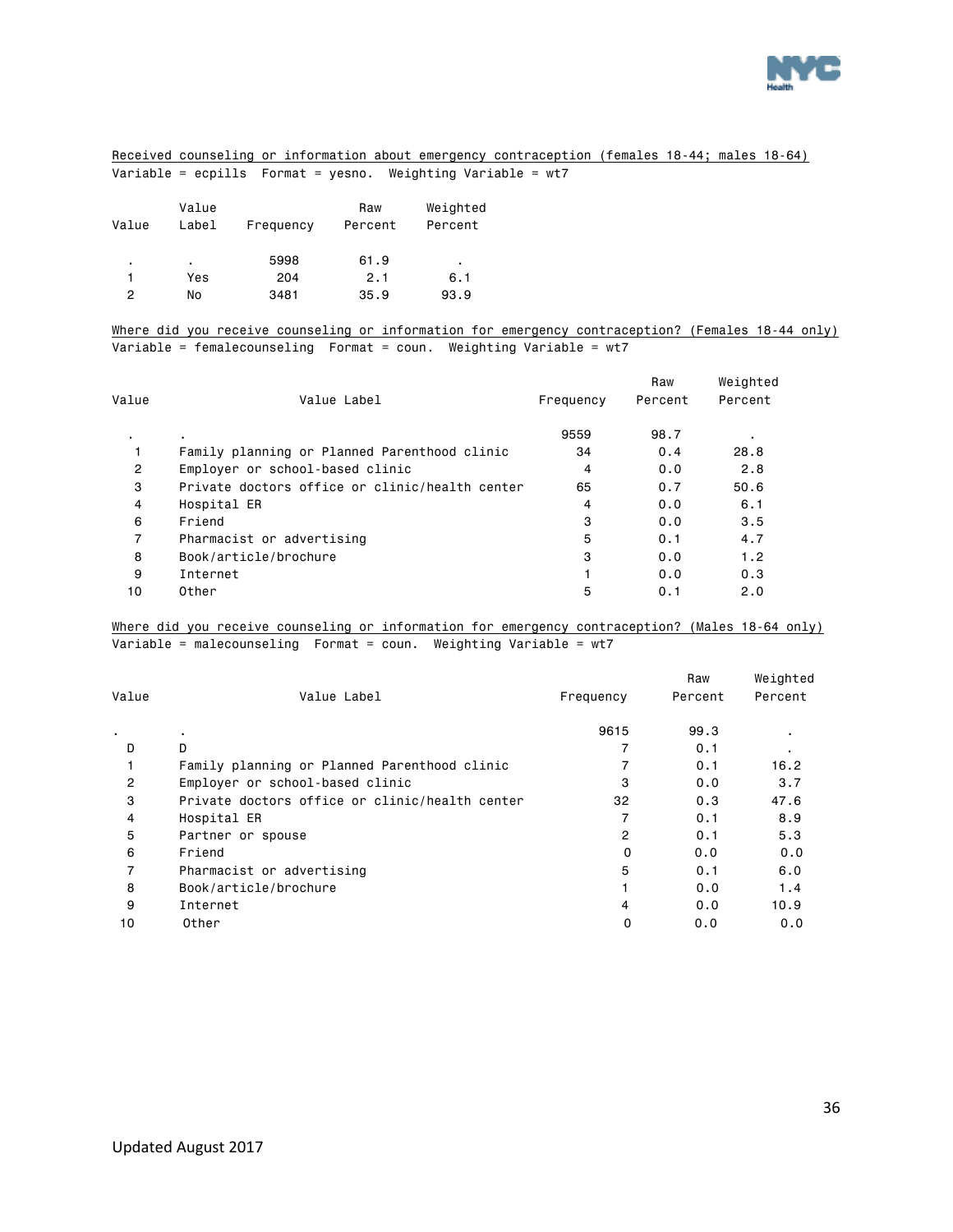

#### Condom used at last sex Variable = condom06 Format = yesno. Weighting Variable = wt7

| Value | Value<br>Label | Frequency | Raw<br>Percent | Weighted<br>Percent |
|-------|----------------|-----------|----------------|---------------------|
| ٠     | ٠              | 4386      | 45.3           | ٠                   |
|       | Yes            | 1757      | 18.1           | 35.5                |
| 2     | No             | 3540      | 36.6           | 64.5                |

Was a condom used the last time you had sex? (Among adults 18-64 who had sex with 1 or more partner of the opposite sex in the past 12 months. Excludes MSM exclusive and WSW exclusive)

Variable = condomusetrend Format = yesno. Weighting Variable = wt7

|       | Value |           | Raw     | Weighted |
|-------|-------|-----------|---------|----------|
| Value | Label | Frequency | Percent | Percent  |
| ٠     | ٠     | 4996      | 51.6    | ٠        |
| D     | D     | 16        | 0.2     | ٠        |
| R     | R     | 44        | 0.5     | ٠        |
| 1     | Yes   | 1605      | 16.6    | 36.9     |
| 2     | No    | 3022      | 31.2    | 63.1     |
|       |       |           |         |          |

The last time you had sex with a women, did you intend to get your partner pregnant? (Among men 18-64)

Variable = maleintendpregnant Format = lasts. Weighting Variable = wt7

| Value | Value Label                  | Frequency | Raw<br>Percent | Weighted<br>Percent |
|-------|------------------------------|-----------|----------------|---------------------|
| ٠     |                              | 7643      | 78.9           | ٠                   |
| D     | D                            | 8         | 0.1            | ٠                   |
| R     | R                            | 24        | 0.2            | ٠                   |
| 1     | Yes                          | 132       | 1.4            | 8.3                 |
| 2     | No                           | 1665      | 17.2           | 80.3                |
| 3     | No, but wouldn't have minded | 211       | 2.2            | 11.4                |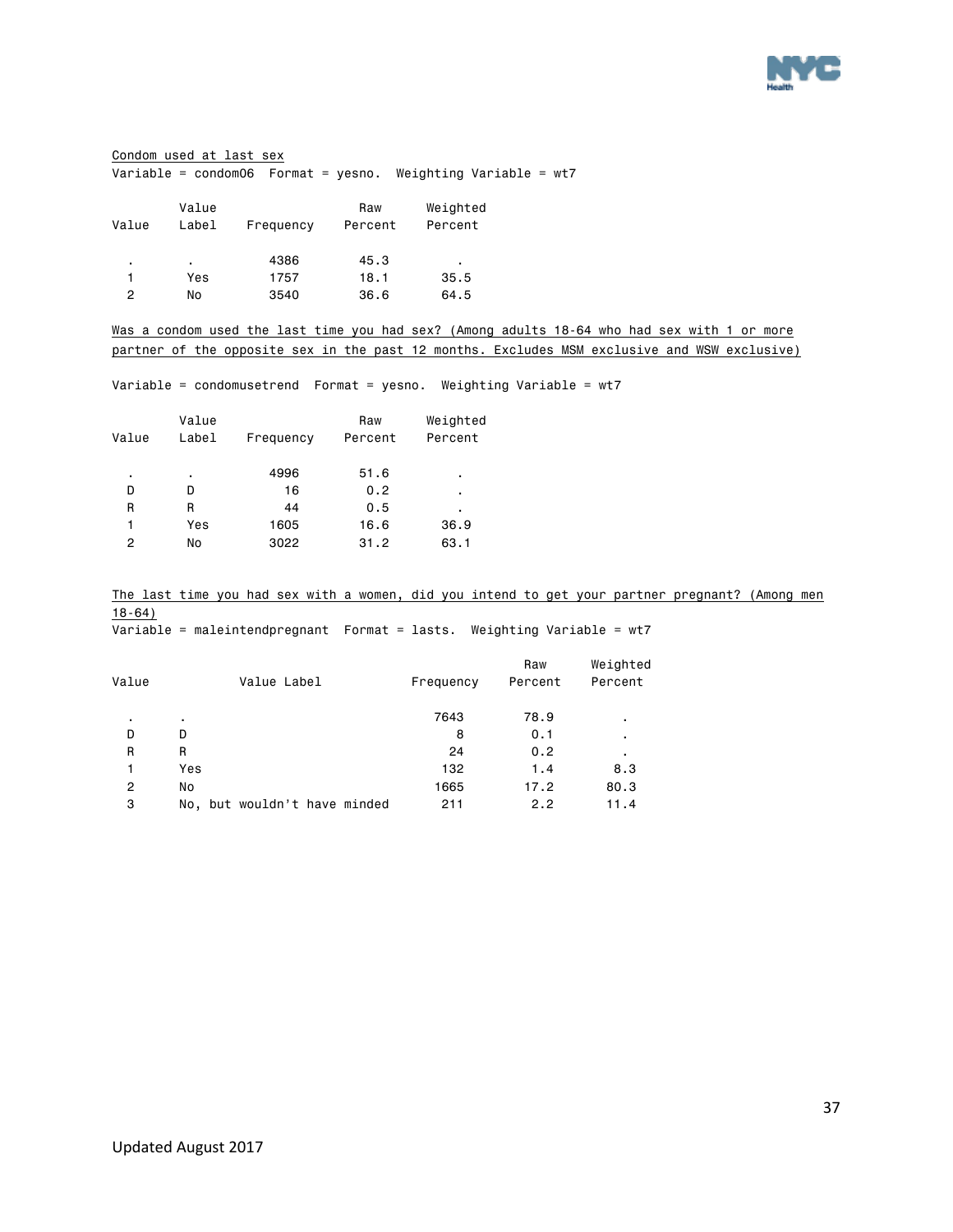

|  |  |  |  |  | The last time you had sex, did you intend to get pregnant? (Among women 18-44 yrs) |  |  |
|--|--|--|--|--|------------------------------------------------------------------------------------|--|--|
|  |  |  |  |  | Variable = femaleintendpregnant Format = lasts. Weighting Variable = $wt7$         |  |  |

|       |                              |           | Raw     | Weighted |
|-------|------------------------------|-----------|---------|----------|
| Value | Value Label                  | Frequency | Percent | Percent  |
| ٠     | ٠                            | 8007      | 82.7    | ٠        |
| D     | D                            | 7         | 0.1     | ٠.       |
| R     | R                            | 15        | 0.2     |          |
|       | Yes                          | 137       | 1.4     | 8.5      |
| 2     | No                           | 1275      | 13.2    | 76.8     |
| 3     | No, but wouldn't have minded | 242       | 2.5     | 14.7     |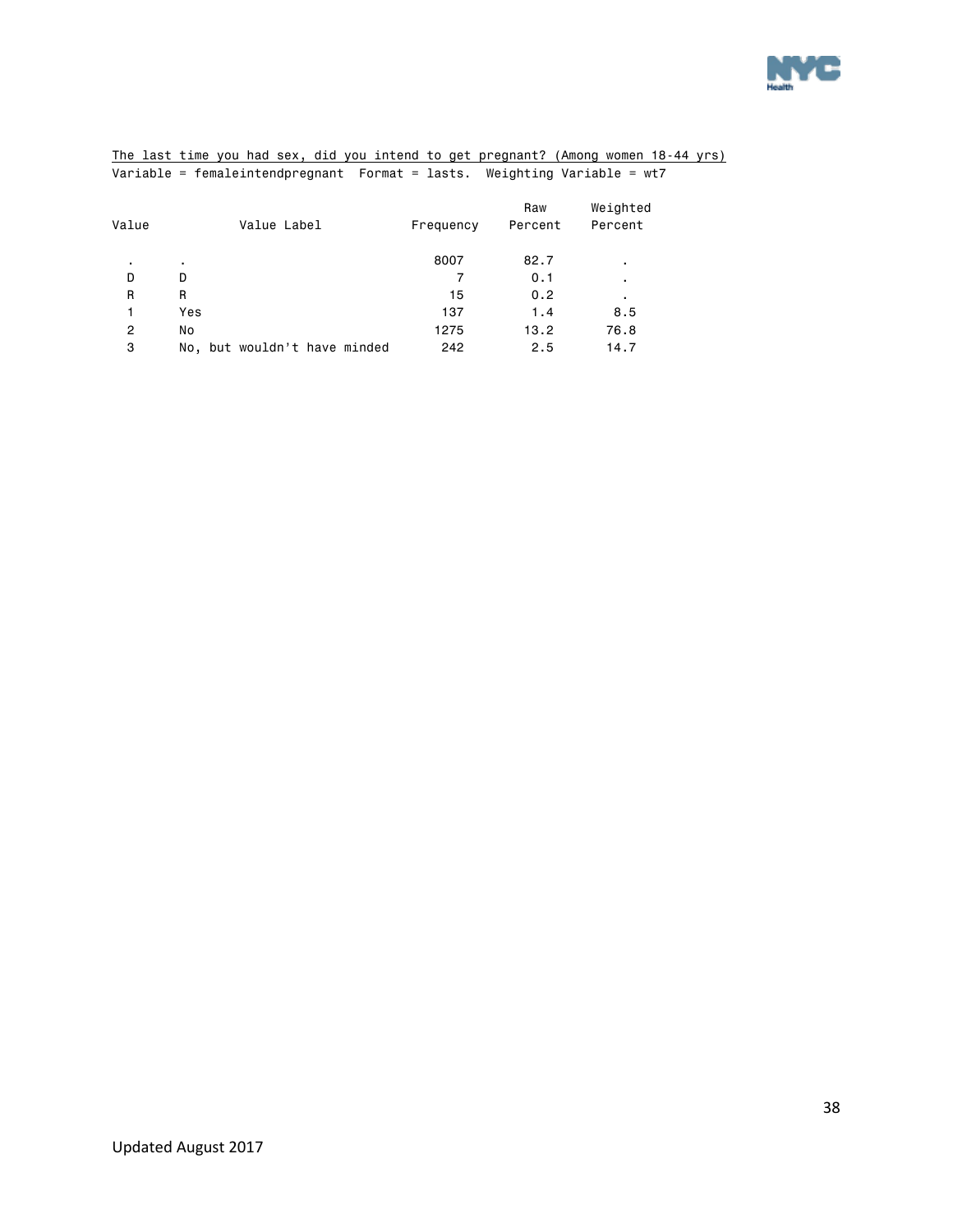

### <span id="page-38-0"></span>**SMOKING**

Smoking status Variable = smoker Format = smoker. Weighting Variable = wt7 Value Raw Weighted Value Label Frequency Percent Percent D D 65 0.7 . R R 3 0.0 . 1 Never 5743 59.3 61.9 2 Current 1651 17.1 17.6 3 Former 2221 22.9 20.4 Smoke every day vs some days (Among current smokers) Variable = everyday Format = some. Weighting Variable = wt7 Raw Weighted Value Value Label Frequency Percent Percent . . 8032 82.9 . 1 Yes, everyday 1106 11.4 64.5 2 No, some days 545 5.6 35.5 How many cigarettes on an average do you smoke per day? (Continuous) Variable = numberperdaya Format = not applicable Weighting Variable = wt7 Value Frequency . 8032 0 2 0.03-100.0 1649 Number of cigarettes smoked a day (Among some day and everyday smokers) Variable = cpd06a Format = cpdcat. Weighting Variable = wt7 Value Raw Weighted Value Label Frequency Percent Percent . . 8032 82.9 . 1 <10 804 8.3 52.9 2 10-<21 739 7.6 41.0 3 21+ 108 1.1 6.1 Number of cigarettes smoked per day among every day smokers ONLY (imputed for missing) Variable = everydaycpda Format = cpdcat. Weighting Variable = wt7 Value Raw Weighted Value Label Frequency Percent Percent . . 8577 88.6 . 1 <10 283 2.9 28.7 2 10-<21 718 7.4 62.2

3 21+ 105 1.1 9.1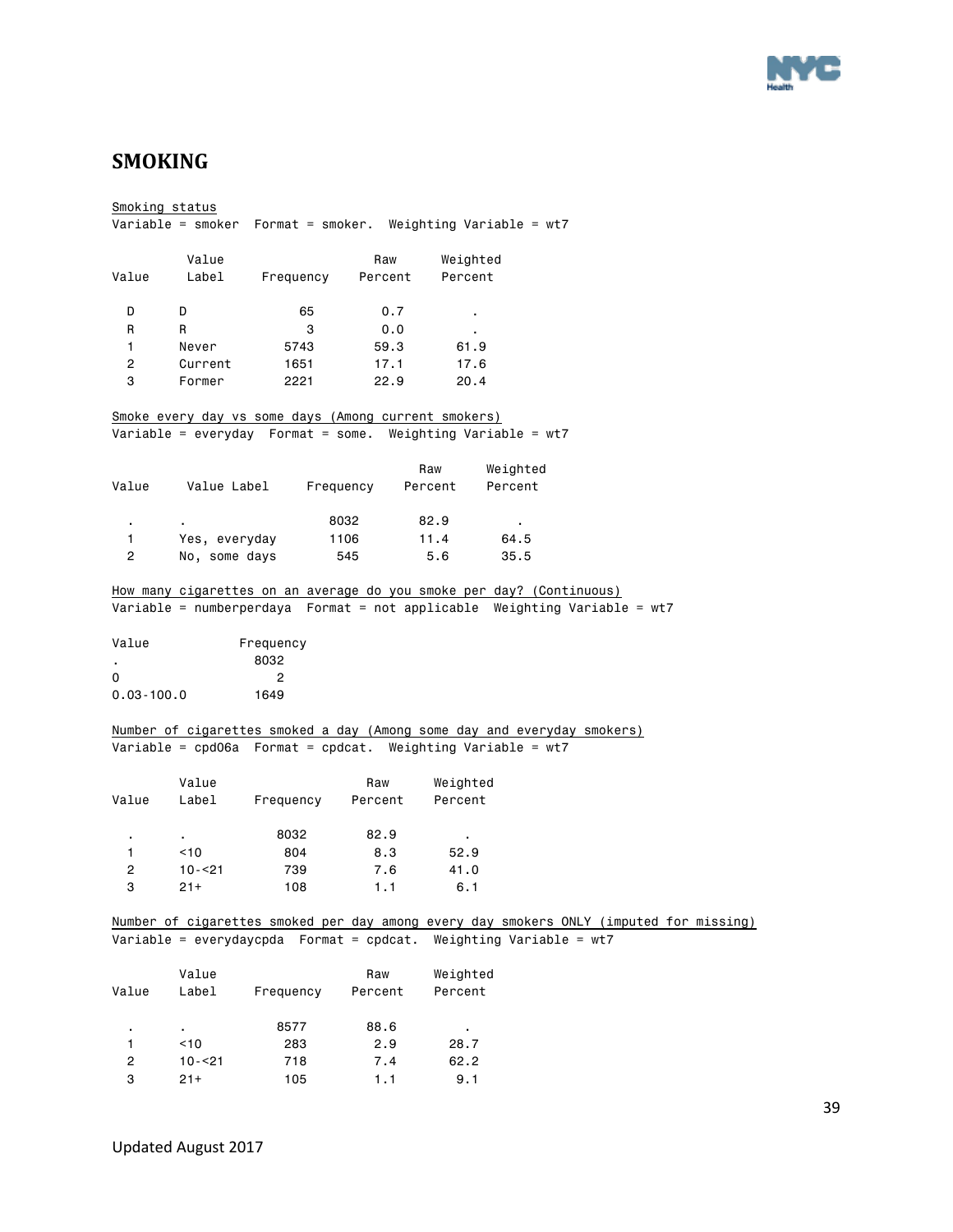

#### Heavysmoker(11+ cig/day)(every & someday smokers), (imputed for missing & adj for days smoked) Variable = heavysmoker06a Format = yesno. Weighting Variable = wt7

| Value | Value<br>Label | Frequency | Raw<br>Percent | Weighted<br>Percent |
|-------|----------------|-----------|----------------|---------------------|
| ٠     | ٠              | 8032      | 82.9           | ٠                   |
|       | Yes            | 578       | 6.0            | 32.6                |
| 2     | No             | 1073      | 11.1           | 67.4                |

#### Age when first started smoking regularly (Among current smokers) Variable = agesmkcur Format = smokeage. Weighting Variable = wt7

| Value          | Value Label    | Frequency | Raw<br>Percent | Weighted<br>Percent |
|----------------|----------------|-----------|----------------|---------------------|
| ٠              | ٠              | 8092      | 83.6           | ٠                   |
| 1              | 1 - 9 yrs      | 26        | 0.3            | 1.8                 |
| 2              | $10 - 12$ yrs  | 100       | 1.0            | 6.0                 |
| з              | $13 - 17$ yrs  | 702       | 7.2            | 44.3                |
| $\overline{4}$ | $18 - 22$ yrs  | 522       | 5.4            | 33.0                |
| 5              | $>= 23$ $Vrs'$ | 241       | 2.5            | 14.8                |
|                |                |           |                |                     |

#### Age when first started smoking regularly (Among those who ever smoked)

Variable = agesmkever Format = smokeage. Weighting Variable = wt7

| Value Label   | Frequency | Raw<br>Percent | Weighted<br>Percent |
|---------------|-----------|----------------|---------------------|
|               | 5983      | 61.8           | ٠                   |
| $1 - 9$ yrs   | 52        | 0.5            | 1.6                 |
| $10 - 12$ yrs | 218       | 2.3            | 6.0                 |
| $13 - 17$ yrs | 1709      | 17.6           | 46.1                |
| $18 - 22$ yrs | 1250      | 12.9           | 33.6                |
| $>= 23$ yrs   | 471       | 4.9            | 12.7                |
|               |           |                |                     |

|       |                | Stopped smoking for one day                           |                |                            |  |  |
|-------|----------------|-------------------------------------------------------|----------------|----------------------------|--|--|
|       |                | Variable = triedtoquit $\blacksquare$ Format = yesno. |                | Weighting Variable = $wt7$ |  |  |
| Value | Value<br>Label | Frequency                                             | Raw<br>Percent | Weighted<br>Percent        |  |  |
| ٠     | ٠              | 7857                                                  | 81.1           | ٠                          |  |  |
|       | Yes            | 1183                                                  | 12.2           | 65.8                       |  |  |

2 No 643 6.6 34.2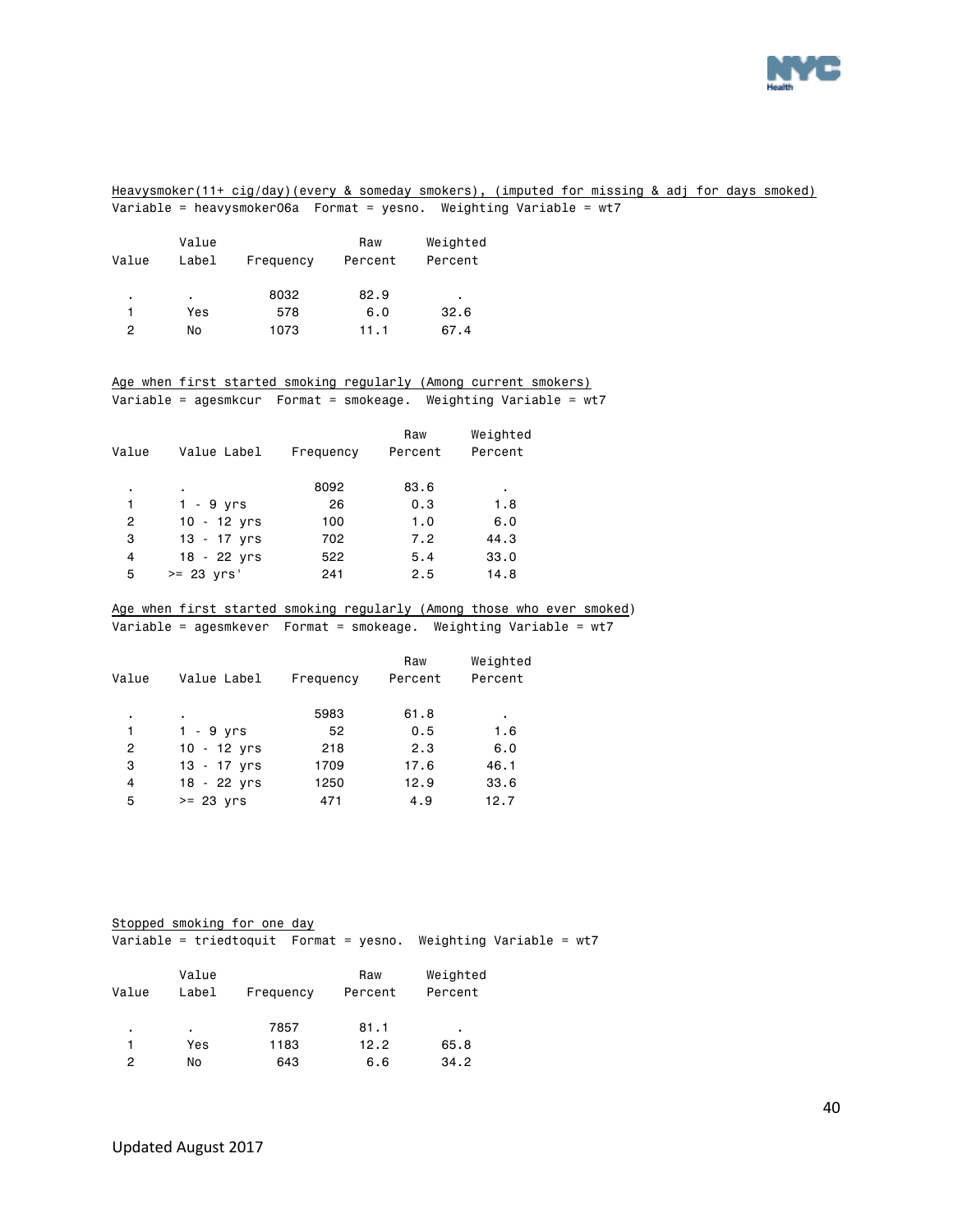

Those who quit in the past year vs over a year ago Variable = recentquit Format = recent. Weighting Variable = wt7

| Value | Value Label     | Frequency | Raw<br>Percent | Weighted<br>Percent |
|-------|-----------------|-----------|----------------|---------------------|
| ٠     |                 | 7564      | 78.1           | ٠                   |
|       | $0 - 12$ months | 208       | 2.1            | 11.5                |
| 2     | >12 months      | 1911      | 19.7           | 88.5                |

Successful quit (quit for > 3 months) among those who quit in past year Variable = successfulquit1 Format = success. Weighting Variable = wt7

| Value | Value<br>Label  | Frequency | Raw<br>Percent | Weighted<br>Percent |
|-------|-----------------|-----------|----------------|---------------------|
| ٠     | ٠               | 9475      | 97.9           | ٠                   |
|       | >3 months       | 141       | 1.5            | 71.7                |
| 2     | $\leq$ 3 months | 67        | 0.7            | 28.3                |

About how long has it been since you last smoked cigarettes regularly? Variable = smoke5 Format = smoke5f. Weighting Variable = wt7

| Value  | Value Label              | Frequency | Raw<br>Percent | Weighted<br>Percent |
|--------|--------------------------|-----------|----------------|---------------------|
|        |                          | 7564      | 78.1           |                     |
| ٠<br>1 | Within the past month    | 32        | 0.3            | ٠.<br>1.3           |
| 2      | More than $1 - 3$ months | 35        | 0.4            | 1.9                 |
| 3      | More than 3 to 6 months  | 45        | 0.5            | 2.8                 |
| 4      | More than 6 to 12 months | 96        | 1.0            | 5.4                 |
| 5      | More than 1 to 5 yrs     | 375       | 3.9            | 20.4                |
| 6      | More 5 to 10 yrs         | 347       | 3.6            | 17.3                |
| 7      | More than 10 yrs         | 1189      | 12.3           | 50.8                |

About how long has it been since you last smoked cigarettes regularly? (Continuous, in months) Variable = smoke5a Format = not applicable Weighting Variable = wt7

Value Frequency . 7564 0.2-840.0 2119

During the last 12 months, has a doctor, nurse, or other health professional advised you to quit smoking?

Variable = smoke6 Format = yesno. Weighting Variable = wt7

|       | Value |           | Raw     | Weighted |
|-------|-------|-----------|---------|----------|
| Value | Label | Frequency | Percent | Percent  |
| ٠     | ٠     | 7850      | 81.1    | ٠        |
|       |       | 10        | 0.1     | ٠        |
| R     |       | 2         | 0.0     | ٠        |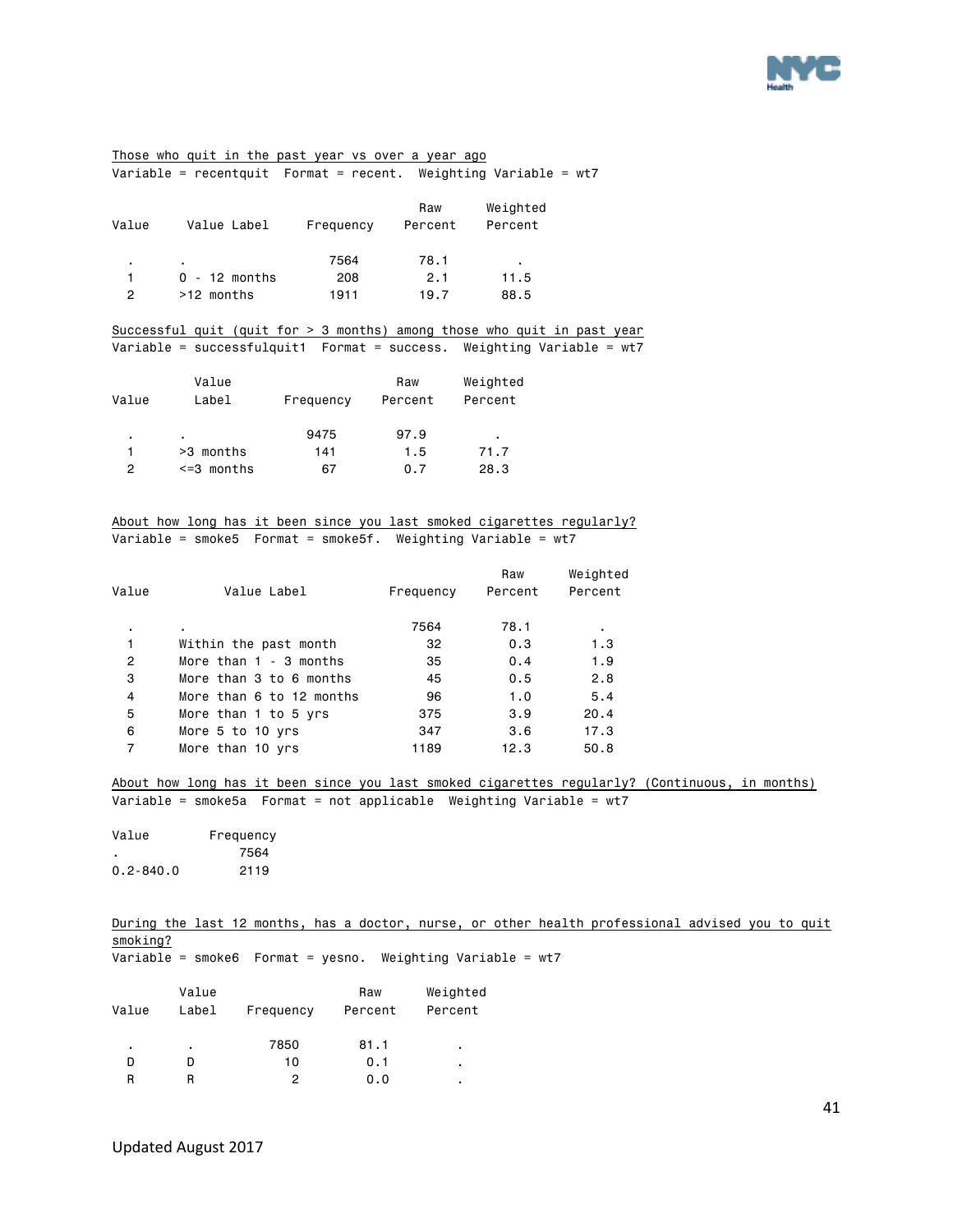

|     | Yes | 1172 | 12.1 | 60.5 |
|-----|-----|------|------|------|
| - 2 | No  | 649  | 6.7  | 39.5 |

#### Are you seriously thinking of quitting smoking in the next 30 days? Variable = smoke30 Format = yesno. Weighting Variable = wt7

| Value<br>Label | Frequency | Raw<br>Percent | Weighted<br>Percent |
|----------------|-----------|----------------|---------------------|
| ٠              | 8058      | 83.2           | ٠                   |
| D              | 89        | 0.9            | ٠                   |
| Yes            | 896       | 9.3            | 59.4                |
| No             | 640       | 6.6            | 40.6                |
|                |           |                |                     |

#### Was last cigarette you smoked from a carton, pack, single, bummed, or did you roll your own? Variable = sourcelastcig Format = lastcig. Weighting Variable = wt7

| Value | Value Label               | Frequency | Raw<br>Percent | Weighted<br>Percent |
|-------|---------------------------|-----------|----------------|---------------------|
| ٠     | ٠                         | 8058      | 83.2           | ٠                   |
| D     | D                         | 3         | 0.0            | ٠                   |
| 1     | Carton                    | 243       | 2.5            | 13.1                |
| 2     | Pack                      | 1180      | 12.2           | 72.1                |
| 3     | Single/loosie             | 90        | 0.9            | 6.9                 |
| 4     | Bummed                    | 66        | 0.7            | 5.5                 |
| 5     | Or did you roll your own? | 43        | 0.4            | 2.4                 |
|       |                           |           |                |                     |

# Where did you get the last cigarette? (Among current smokers)

Variable = cigbuy06 Format = buy. Weighting Variable = wt7

| Value | Value Label                           | Frequency | Raw<br>Percent | Weighted<br>Percent |
|-------|---------------------------------------|-----------|----------------|---------------------|
| ٠     | $\blacksquare$                        | 8202      | 84.7           |                     |
|       | Gas station, deli, other store in NYC | 1188      | 12.3           | 79.7                |
| 2     | Another person/street in NYC          | 125       | 1.3            | 9.3                 |
| 3     | Outside NYC but in NYS                | 37        | 0.4            | 2.3                 |
| 4     | Different state                       | 64        | 0.7            | 4.4                 |
| 5     | Internet/mail                         | 9         | 0.1            | 0.4                 |
| 6     | Indian reservation                    | 22        | 0.2            | 1.1                 |
| 7     | Outside USA                           | 24        | 0.2            | 1.7                 |
| 8     | Other                                 | 12        | 0.1            | 1.1                 |
|       |                                       |           |                |                     |

#### Where did you get the last cigarette? (Among current smokers) Use for trend analysis Variable = cigpurchase Format = cigpur. Weighting Variable = wt7

| Value | Value Label                           | Frequency | Raw<br>Percent | Weighted<br>Percent |
|-------|---------------------------------------|-----------|----------------|---------------------|
| . .   | <b>.</b>                              | 8170      | 84.4           |                     |
|       |                                       | 32        | 0.3            |                     |
| 2     | Gas station, deli, other store in NYC | 1188      | 12.3           | 79.7                |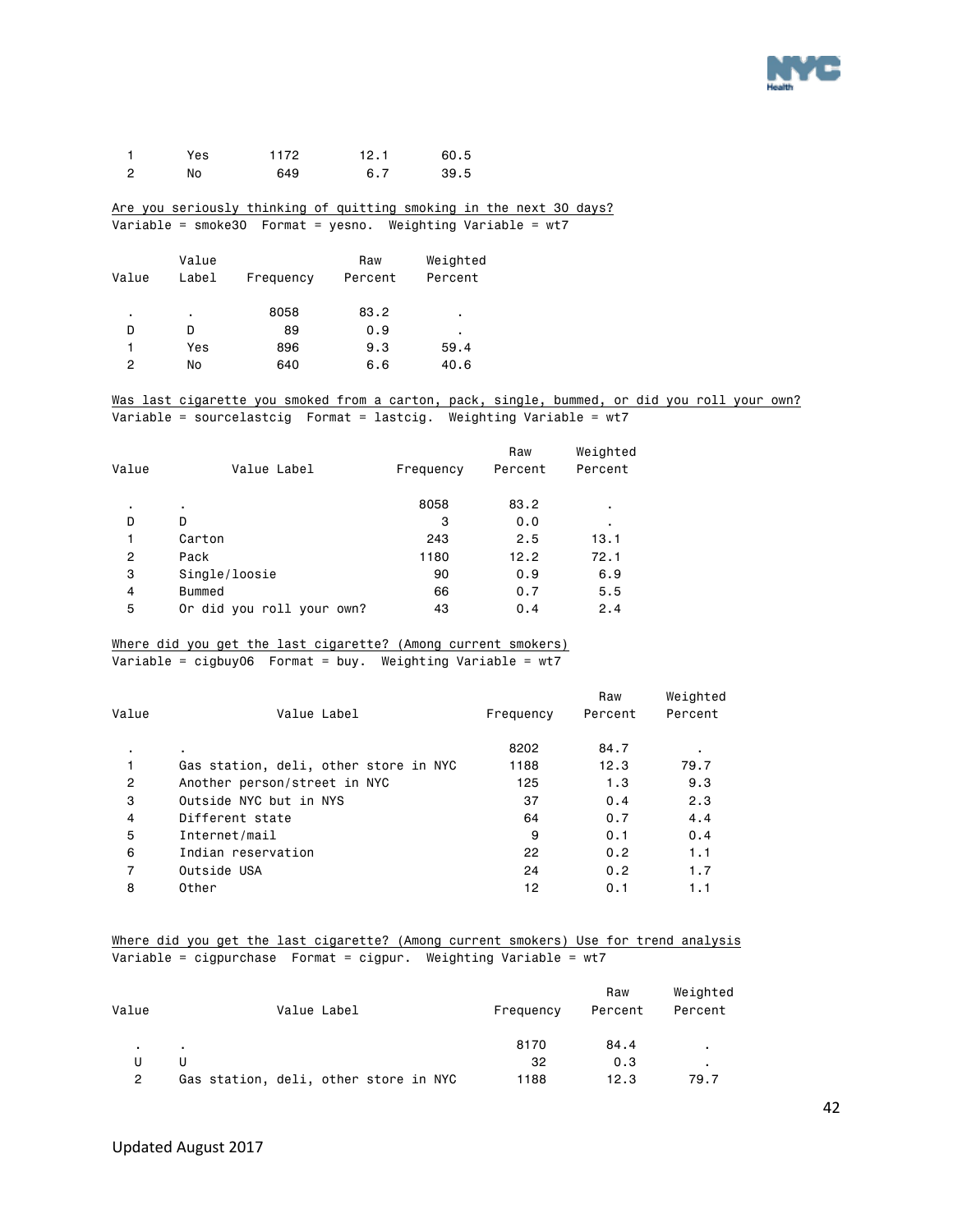

| 3  | Another person/street in NYC           | 114 | 1.2 | 8.7 |
|----|----------------------------------------|-----|-----|-----|
| 4  | Another person/street location unknown | 15  | 0.2 | 0.9 |
| 5  | Store location unknown                 | 2   | 0.0 | 0.1 |
| 6  | Outside NYC but in NYS                 | 37  | 0.4 | 2.3 |
| 7  | Different state                        | 64  | 0.7 | 4.4 |
| 8  | Internet/mail                          | 10  | 0.1 | 0.4 |
| 9  | Indian reservation                     | 22  | 0.2 | 1.1 |
| 10 | Outside USA                            | 20  | 0.2 | 1.3 |
| 11 | Airport                                | 3   | 0.0 | 0.3 |
| 12 | Duty free                              |     | 0.0 | 0.1 |
| 13 | Other                                  | 5   | 0.1 | 0.6 |

Price of 20 cigarettes (one pack) (Among current smokers whose source of last cigarette was carton, pack or loosie)

Variable = cost20cigarettes Format = not applicable Weighting Variable = wt7

| Value        | Frequency |
|--------------|-----------|
| ٠            | 8254      |
| D            | 30        |
| R            | 5         |
| $0.2 - 20.0$ | 1394      |

#### NYC tax avoidance status (Among current smokers)

Variable = taxavoid Format = taxavoid. Weighting Variable = wt7

| Value | Value Label          | Frequency | Raw<br>Percent | Weighted<br>Percent |
|-------|----------------------|-----------|----------------|---------------------|
| ٠     | ٠                    | 8170      | 84.4           | ٠                   |
| U     | U                    | 32        | 0.3            | ٠.                  |
| 1     | NYC tax avoidant     | 283       | 2.9            | 19.3                |
| 2     | Not NYC tax avoidant | 1188      | 12.3           | 79.7                |
| 3     | Cannot be determined | 10        | 0.1            | 1.0                 |
|       |                      |           |                |                     |

Does anyone who lives in your household smoke regularly? (Among never and former smokers) Variable = smoke75 Format = yesno. Weighting Variable = wt7

|       | Value |           | Raw     | Weighted |
|-------|-------|-----------|---------|----------|
| Value | Label | Frequency | Percent | Percent  |
| ٠     | ٠     | 1654      | 17.1    | ٠        |
| D     | D     | 14        | 0.1     | ٠        |
| R     | R     | 3         | 0.0     | ٠        |
| 1     | Yes   | 684       | 7.1     | 11.4     |
| 2     | No    | 7328      | 75.7    | 88.6     |
|       |       |           |         |          |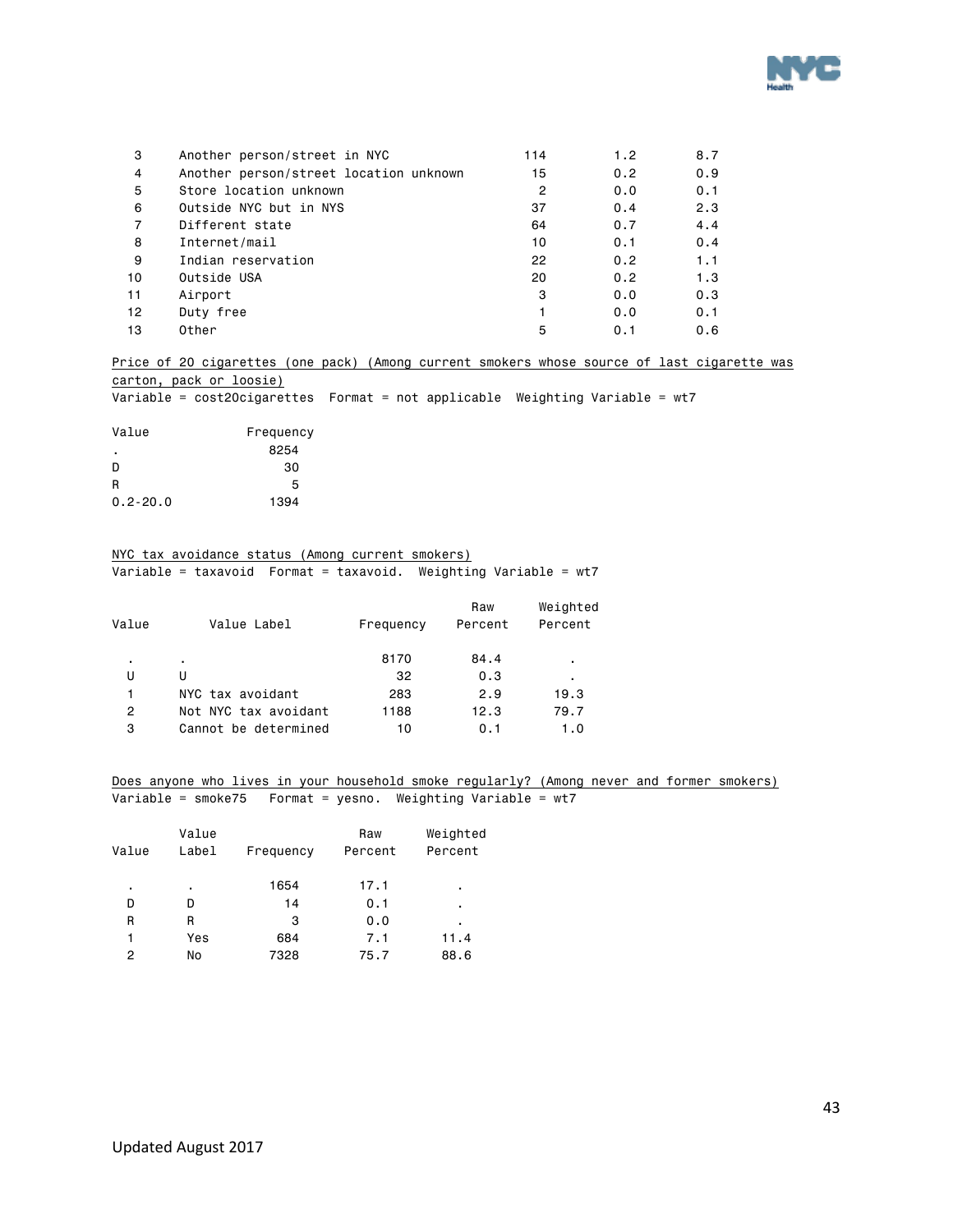

|                       |                       |                                                                  |         |                | When you are at home, how often are you around people when they are smoking?                                                                                                                  |
|-----------------------|-----------------------|------------------------------------------------------------------|---------|----------------|-----------------------------------------------------------------------------------------------------------------------------------------------------------------------------------------------|
|                       |                       |                                                                  |         |                |                                                                                                                                                                                               |
|                       |                       |                                                                  |         |                |                                                                                                                                                                                               |
|                       | Value                 |                                                                  | Raw     | Weighted       |                                                                                                                                                                                               |
| Value                 | Label                 | Frequency                                                        | Percent | Percent        |                                                                                                                                                                                               |
|                       |                       |                                                                  |         |                |                                                                                                                                                                                               |
|                       | $\sim$                | 39                                                               | 0.4     | $\blacksquare$ |                                                                                                                                                                                               |
| 1                     | Yes                   | 613                                                              | 6.3     | 7.0            |                                                                                                                                                                                               |
| $\mathbf{2}^{\prime}$ | No                    | 9031                                                             | 93.3    | 93.0           |                                                                                                                                                                                               |
|                       |                       |                                                                  |         |                |                                                                                                                                                                                               |
|                       |                       |                                                                  |         |                | During the last twelve months, did you use any of the following aids to help you quit? A nicotine                                                                                             |
|                       |                       |                                                                  |         |                | <u>patch, nicotine gum, nicotine lozenge, nasal spray or inhaler? (among current smokers and former</u>                                                                                       |
|                       |                       | smokers who quit <=12 months ago)                                |         |                |                                                                                                                                                                                               |
|                       |                       | Variable = nicotine06  Format = yesno.  Weighting Variable = wt7 |         |                |                                                                                                                                                                                               |
|                       |                       |                                                                  |         |                |                                                                                                                                                                                               |
|                       | Value                 |                                                                  | Raw     | Weighted       |                                                                                                                                                                                               |
| Value                 | Label                 | Frequency                                                        | Percent | Percent        |                                                                                                                                                                                               |
|                       |                       |                                                                  |         |                |                                                                                                                                                                                               |
|                       | $\sim$                | 7854                                                             | 81.1    |                |                                                                                                                                                                                               |
| $\mathbf{1}$          | Yes                   | 374                                                              | 3.9     | 19.0           |                                                                                                                                                                                               |
| $\mathbf{2}^{\prime}$ | No                    | 1455                                                             | 15.0    | 81.0           |                                                                                                                                                                                               |
|                       |                       |                                                                  |         |                |                                                                                                                                                                                               |
|                       |                       |                                                                  |         |                | During the last twelve months, did you use any of the following aids to help you quit? A<br>prescription pill to block the craving of smoking, like zyban or bupropion (among current smokers |
|                       |                       | and former smokers who quit <=12 months ago)                     |         |                |                                                                                                                                                                                               |
|                       |                       |                                                                  |         |                |                                                                                                                                                                                               |
|                       |                       | Variable = drughelp06  Format = yesno.  Weighting Variable = wt7 |         |                |                                                                                                                                                                                               |
|                       |                       |                                                                  |         |                |                                                                                                                                                                                               |
|                       | Value                 |                                                                  | Raw     | Weighted       |                                                                                                                                                                                               |
| Value                 | Label                 | Frequency                                                        | Percent | Percent        |                                                                                                                                                                                               |
|                       |                       |                                                                  |         |                |                                                                                                                                                                                               |
|                       | $\sim$                | 7856                                                             | 81.1    | $\bullet$      |                                                                                                                                                                                               |
| $\mathbf{1}$          | Yes                   | 69                                                               | 0.7     | 3.3            |                                                                                                                                                                                               |
| $\overline{2}$        | No                    | 1758                                                             | 18.2    | 96.7           |                                                                                                                                                                                               |
|                       |                       |                                                                  |         |                |                                                                                                                                                                                               |
|                       |                       |                                                                  |         |                |                                                                                                                                                                                               |
|                       |                       |                                                                  |         |                | During the last twelve months, did you use any of the following aids to help you quit?<br>Individual, telephone or group counseling advice (among current smokers and former smokers who      |
|                       | quit <=12 months ago) |                                                                  |         |                |                                                                                                                                                                                               |
|                       |                       |                                                                  |         |                |                                                                                                                                                                                               |
|                       |                       | Variable = counseling06    Format = yesno.                       |         |                | Weighting Variable = $wt7$                                                                                                                                                                    |
|                       |                       |                                                                  |         |                |                                                                                                                                                                                               |
|                       | Value                 |                                                                  | Raw     | Weighted       |                                                                                                                                                                                               |
| Value                 | Label                 | Frequency                                                        | Percent | Percent        |                                                                                                                                                                                               |
|                       |                       |                                                                  |         |                |                                                                                                                                                                                               |
| ٠                     | ¥.                    | 7853                                                             | 81.1    | $\epsilon$     |                                                                                                                                                                                               |
| 1                     | Yes                   | 87                                                               | 0.9     | 4.5            |                                                                                                                                                                                               |
| $\overline{c}$        | No                    | 1743                                                             | 18.0    | 95.5           |                                                                                                                                                                                               |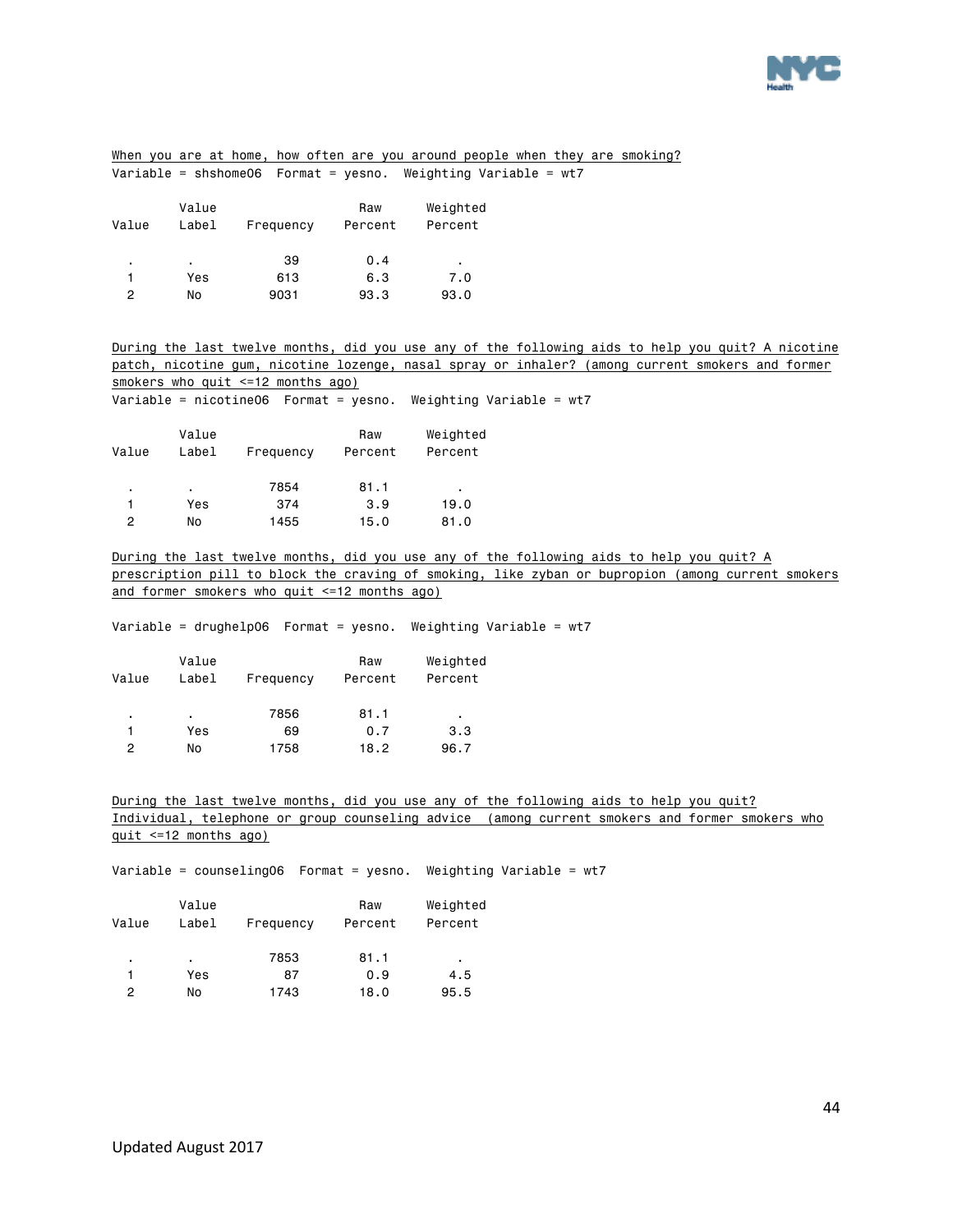

During the last twelve months, did you use any of the following aids to help you quit? Internet forums or online support groups (among current smokers and former smokers who quit <=12 months ago)

Variable = onlineinternet Format = yesno. Weighting Variable = wt7

| Value | Value<br>Label | Frequency | Raw<br>Percent | Weighted<br>Percent |
|-------|----------------|-----------|----------------|---------------------|
| ٠     | ٠.             | 7854      | 81.1           | ٠                   |
|       | Yes            | 45        | 0.5            | 2.8                 |
| 2     | No             | 1784      | 18.4           | 97.2                |

During the last twelve months, did you use any of the following aids to help you quit? Reading materials to help you quit on your own (among current smokers and former smokers who quit <=12 months ago)

Variable = readingmaterials Format = yesno. Weighting Variable = wt7

| Value | Value<br>Label | Frequency | Raw<br>Percent | Weighted<br>Percent |
|-------|----------------|-----------|----------------|---------------------|
| ٠     | ٠              | 7853      | 81.1           | ٠                   |
| 1     | Yes            | 338       | 3.5            | 17.8                |
| 2     | No             | 1492      | 15.4           | 82.2                |

During the last 12 months, did any doctor, nurse or other health professional ask you if you smoke?

Variable = smoke81 Format = yesno. Weighting Variable = wt7

|       | Value |           | Raw     | Weighted |
|-------|-------|-----------|---------|----------|
| Value | Label | Frequency | Percent | Percent  |
|       |       |           |         |          |
| ٠     | ٠     | 84        | 0.9     | ٠        |
| D     | D     | 139       | 1.4     | ٠        |
| R     | R     | 7         | 0.1     | ٠        |
|       | Yes   | 5956      | 61.5    | 62.0     |
| 2     | No    | 3497      | 36.1    | 38.0     |

During the last 12 months, did a doctor, nurse, or health professional recommend any of the following aids to help you quit smoking? A nicotine patch, nicotine gum, nicotine lozenge, nasal spray or inhaler? Variable = smoke82 Format = yesno. Weighting Variable = wt7

|       | Value |           | Raw     | Weighted |
|-------|-------|-----------|---------|----------|
| Value | Label | Frequency | Percent | Percent  |
| ٠     | ٠     | 8499      | 87.8    | ٠        |
| D     | D     | 6         | 0.1     | ٠        |
| 1     | Yes   | 510       | 5.3     | 40.9     |
| 2     | No    | 668       | 6.9     | 59.1     |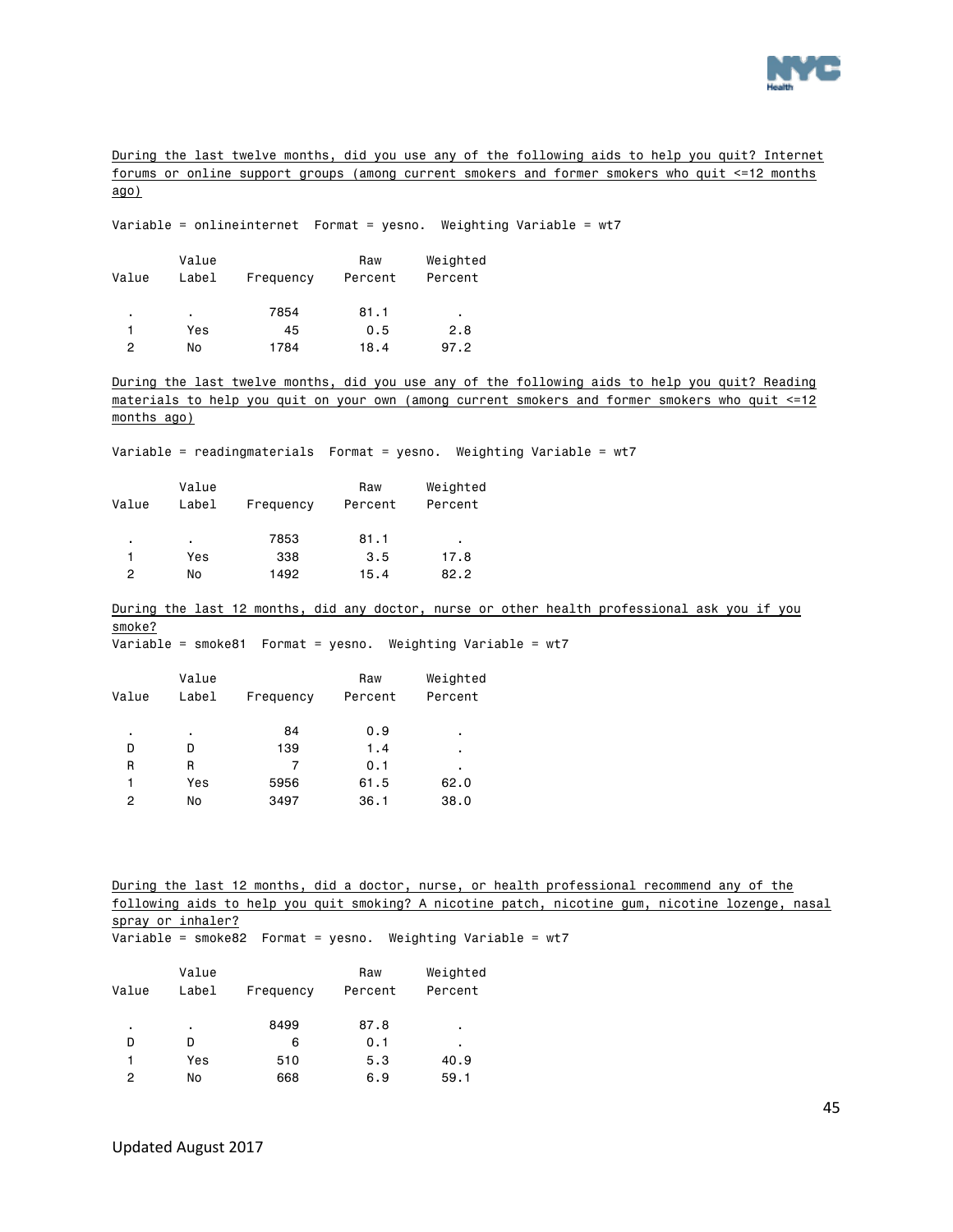

During the last 12 months, did a doctor, nurse, or health professional recommend any of the following aids to help you quit smoking? A prescription pill to block the craving of smoking, like zyban or bupropion

Variable = smoke83 Format = yesno. Weighting Variable = wt7

| Value | Value<br>Label | Frequency | Raw<br>Percent | Weighted<br>Percent |  |
|-------|----------------|-----------|----------------|---------------------|--|
| ٠     | ٠              | 8499      | 87.8           | ٠                   |  |
| D     | D              | 13        | 0.1            | ٠                   |  |
| 1     | Yes            | 159       | 1.6            | 12.0                |  |
| 2     | No             | 1012      | 10.5           | 88.0                |  |

During the last 12 months, did a doctor, nurse, or other health professional recommend any of the following aids to help you quit smoking? Individual, telephone or group counseling advice Variable = smoke84 Format = yesno. Weighting Variable = wt7

| Value | Value<br>Label | Frequency | Raw<br>Percent | Weighted<br>Percent |
|-------|----------------|-----------|----------------|---------------------|
| ٠     | ٠.             | 8499      | 87.8           | ٠                   |
| D     | n              | 4         | 0.0            | ٠                   |
|       | Yes            | 165       | 1.7            | 13.4                |
| 2     | No             | 1015      | 10.5           | 86.6                |
|       |                |           |                |                     |

During the last 12 months, did a doctor, nurse, or other health professional recommend any of the following aids to help you quit smoking? Internet forums or online support Variable = smoke85 Format = yesno. Weighting Variable = wt7

| Value | Value<br>Label | Frequency | Raw<br>Percent | Weighted<br>Percent |
|-------|----------------|-----------|----------------|---------------------|
| ٠     | ٠              | 8499      | 87.8           | ٠                   |
| D     | D              | 9         | 0.1            | ٠                   |
|       | Yes            | 70        | 0.7            | 6.3                 |
| 2     | No             | 1105      | 11.4           | 93.7                |

During the last 12 months, did a doctor, nurse, or other health professional recommend any of the following aids to help you quit smoking? Reading materials to help you quit on your own Variable = smoke86 Format = yesno. Weighting Variable = wt7

<span id="page-45-0"></span>

| Value | Value<br>Label | Frequency | Raw<br>Percent | Weighted<br>Percent |
|-------|----------------|-----------|----------------|---------------------|
| ٠     | ٠              | 8499      | 87.8           | ٠                   |
| D     | D              | 5         | 0.1            | ٠                   |
| R     | R              | 1         | 0.0            | ٠                   |
| 1     | Yes            | 277       | 2.9            | 23.3                |
| 2     | No             | 901       | 9.3            | 76.7                |
|       |                |           |                |                     |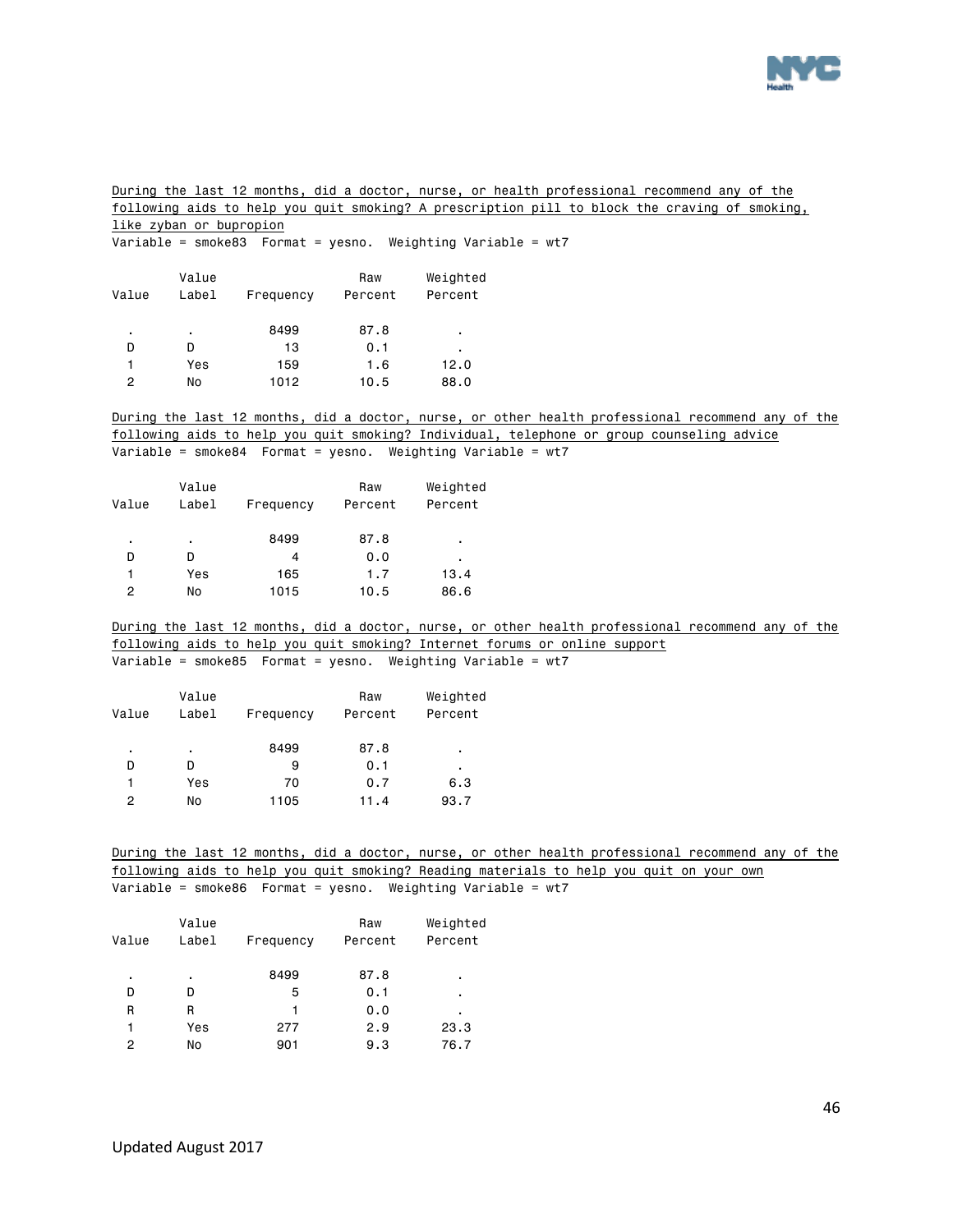

| <b>Additional variables (updated January 2014)</b> |  |  |
|----------------------------------------------------|--|--|
|                                                    |  |  |

| Variable name       | <b>Description</b>                                                                                                                                   | <b>Values</b>                   | $\boldsymbol{\mathsf{N}}$ |
|---------------------|------------------------------------------------------------------------------------------------------------------------------------------------------|---------------------------------|---------------------------|
| Neighpovgroup4_0711 | Standard Agency area-based<br>poverty measure, based on % of                                                                                         | $1 =$ Low poverty (<10%)        | 2049                      |
|                     | population in respondent's zip<br>code living below 100% of the<br>FPL(based on ACS 2007-2011<br>poverty definition)<br>Updated definition where zip | $2 =$ Medium poverty (10-<20%)  | 3429                      |
|                     |                                                                                                                                                      | 3 = High poverty (20=<30%)      | 2287                      |
|                     |                                                                                                                                                      | $4 =$ Very high poverty (>=30%) | 1751                      |
|                     | codes with zero poverty<br>denominator are set to missing                                                                                            | $=$ missing                     | 167                       |
| age21up             | 3 level agegroup category for<br>21yrs and over                                                                                                      | $1 = 21 - 44$ yrs               | 3628                      |
|                     |                                                                                                                                                      | $2 = 45 - 64$ yrs               | 3507                      |
|                     |                                                                                                                                                      | $3 = 65 + yrs$                  | 2267                      |
|                     |                                                                                                                                                      | . = Missing/not applicable      | 281                       |
| emp3                | 3 level employment status                                                                                                                            | 1=Employed                      | 3445                      |
|                     |                                                                                                                                                      | 2=Unemployed                    | 684                       |
|                     |                                                                                                                                                      | 3=Not in labor force            | 5396                      |
|                     |                                                                                                                                                      | .d=Don't know                   | 46                        |
|                     |                                                                                                                                                      | .r=Refused                      | 29                        |
|                     |                                                                                                                                                      | $=$ Missing                     | 83                        |
| insure5             | 5 level type of health insurance<br>coverage                                                                                                         | 1=Private                       | 4658                      |
|                     |                                                                                                                                                      | 2=Medicare                      | 1484                      |
|                     |                                                                                                                                                      | 3=Medicaid                      | 1566                      |
|                     |                                                                                                                                                      | 4=Others                        | 451                       |
|                     |                                                                                                                                                      | 5=Uninsured                     | 1309                      |
|                     |                                                                                                                                                      | .d=Don't know                   | $\mathbf 0$               |
|                     |                                                                                                                                                      | .r=Refused                      | 0                         |